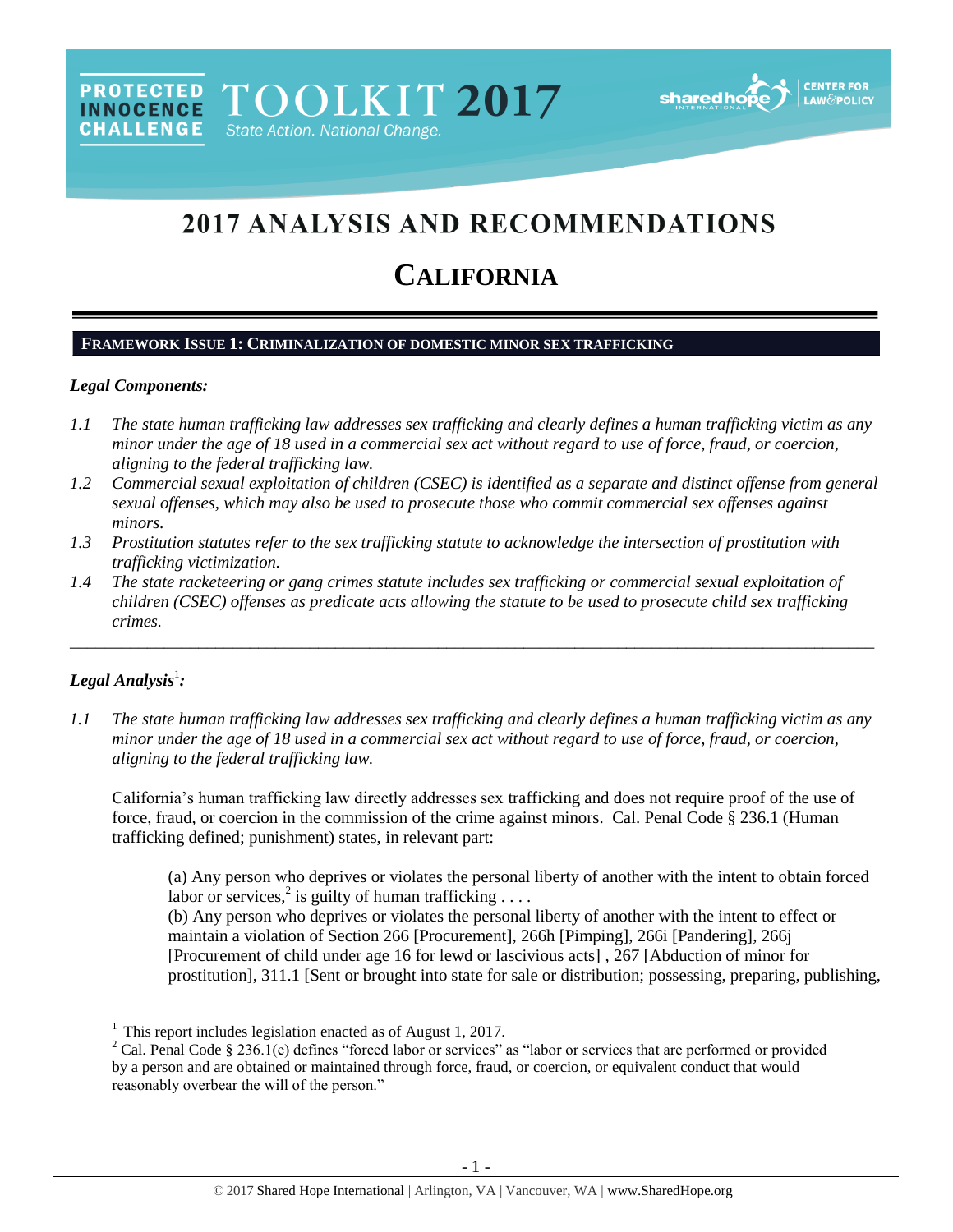producing, developing, or printing within state; matter depicting sexual conduct by minor] , 311.2 [Sending or bringing into state for sale or distribution; printing, exhibiting, distributing, exchanging, or possession within state; matter depicting sexual conduct by minor], 311.3 [Sexual exploitation of a child], 311.4 [Employment or use of minor to perform prohibited acts], 311.5 [Advertising or promoting sale or distribution; solicitation], 311.6 [Participation in, or production or presentation of, obscene live conduct in public place], or 518 [Definition –extortion] is guilty of human trafficking . . . .  $(c)$  Any person who causes, induces, or persuades<sup>3</sup>, or attempts to cause, induce, or persuade, a person who is a minor at the time of commission of the offense to engage in a commercial sex  $act<sup>4</sup>$ , with the intent to effect or maintain a violation of Section 266 [Procurement], 266h [Pimping], 266i [Pandering], 266j [Procurement of child under age 16

<span id="page-1-0"></span>for lewd or lascivious acts] , 267 [Abduction of minor for prostitution], 311.1 [Sent or brought into state for sale or distribution; possessing, preparing, publishing, producing, developing, or printing within state; matter depicting sexual conduct by minor] , 311.2 [Sending or bringing into state for sale or distribution; printing, exhibiting, distributing, exchanging, or possession within state; matter depicting sexual conduct by minor], 311.3 [Sexual exploitation of a child], 311.4 [Employment or use of minor to perform prohibited acts], 311.5 [Advertising or promoting sale or distribution; solicitation], 311.6 [Participation in, or production or presentation of, obscene live conduct in public place], or 518 [Definition –extortion] is guilty of human trafficking.

A conviction under Cal. Penal Code  $\S 236.1(a)$  (Human trafficking defined; punishment) is punishable as a felony<sup>5</sup> by imprisonment in a state prison for 5, 8, or 12 years<sup>6</sup> and a possible fine not to exceed \$500,000.

A conviction under Cal. Penal Code § 236.1(b) (Human trafficking defined; punishment) is punishable as a felony by imprisonment in a state prison for 8, 14, or 20 years, and a possible fine not to exceed \$500,000.

If the victim is under the age of 18, a conviction under Cal. Penal Code  $\S 236.1(c)$  is punishable by imprisonment for 5, 8, or 12 years and a possible fine not to exceed \$500,000. However, if the offense involves force, fear, fraud, deceit, coercion, violence, duress, menace, or threat of unlawful injury, then a conviction is

 $\overline{\phantom{a}}$ 

 $3$  Cal. Penal Code § 236.1(d) states that "[i]n determining whether a minor was caused, induced, or persuaded to engage in a commercial sex act, the totality of the circumstances, including the age of the victim, his or her relationship to the trafficker or agents of the trafficker, and any handicap or disability of the victim, shall be considered."

<sup>&</sup>lt;sup>4</sup> Cal. Penal Code § 236.1(h)(2) defines "commercial sex act" to mean "sexual conduct on account of which anything of value is given or received by any person."

 $5$  Cal. Penal Code § 17(a) defines "felony" as "a crime that is punishable with death, by imprisonment in the state prison, or notwithstanding any other provision of law, by imprisonment in a county jail under the provisions of subdivision (h) of Section 1170. Every other crime or public offense is a misdemeanor except those offenses that are classified as infractions."

 $6$  Regarding which sentence is to be applied, Cal Penal Code § 1170(b) states,

When a judgment of imprisonment is to be imposed and the statute specifies three possible terms, the choice of the appropriate term shall rest within the sound discretion of the court. At least four days prior to the time set for imposition of judgment, either party or the victim, or the family of the victim if the victim is deceased, may submit a statement in aggravation or mitigation. In determining the appropriate term, the court may consider the record in the case, the probation officer's report, other reports, including reports received pursuant to Section 1203.03, and statements in aggravation or mitigation submitted by the prosecution, the defendant, or the victim, or the family of the victim if the victim is deceased, and any further evidence introduced at the sentencing hearing. The court shall select the term which, in the court's discretion, best serves the interests of justice. The court shall set forth on the record the reasons for imposing the term selected . . . .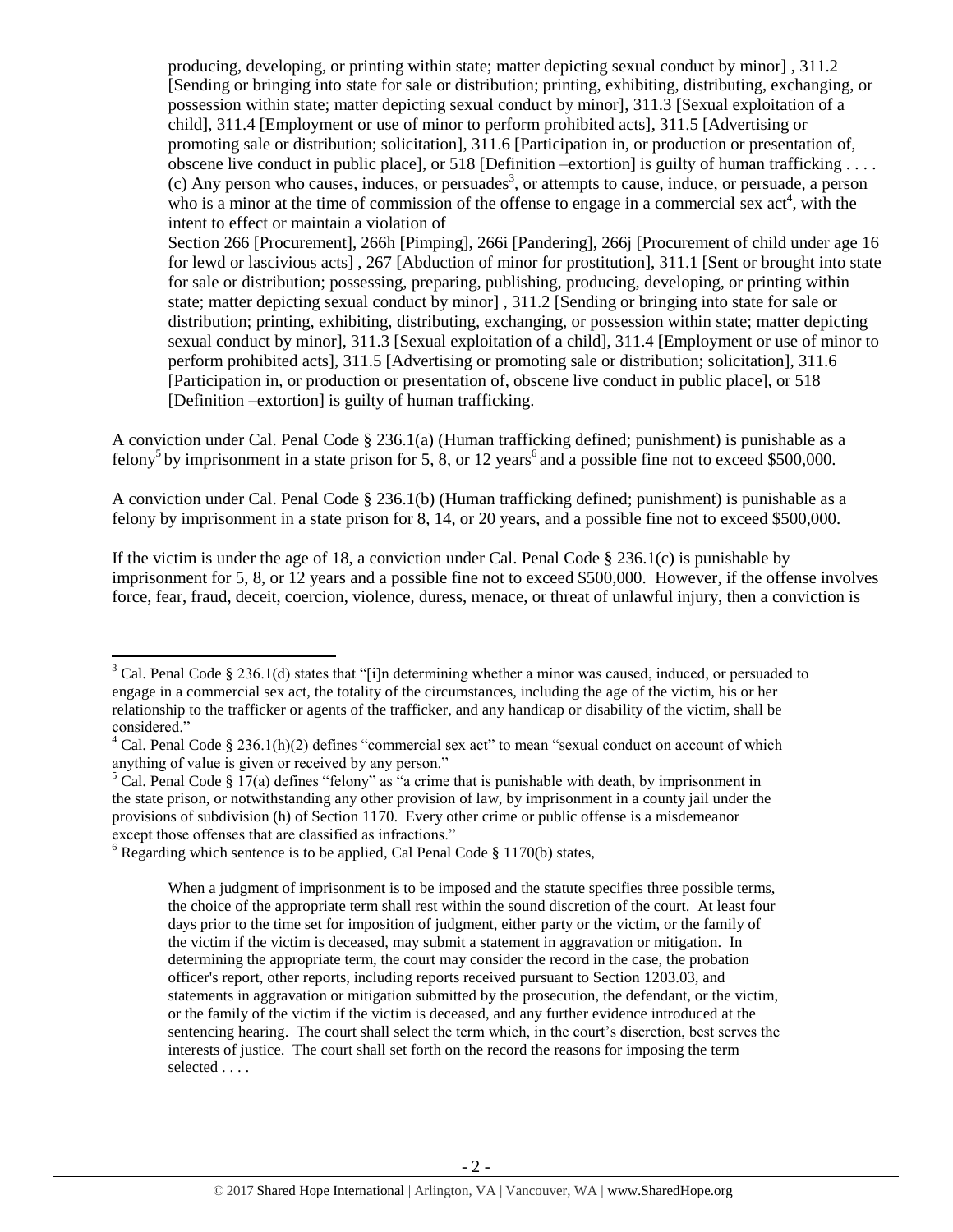punishable by imprisonment for 15 years to life, and a possible fine not to exceed \$500,000. Cal Penal Code  $§236.1(c)(2)$ .

A person convicted under Cal. Penal Code § 236.1 (Human trafficking defined; punishment) is also subject to penalty and fine enhancements specific to human trafficking. Cal. Penal Code  $\S 236.4^7$  (Conviction of human trafficking violation; additional fines and penalties) establishes that a person in violation of Cal. Penal Code § 236.1 is subject to an additional fine not to exceed \$1,000,000. Further, a person in violation of Cal. Penal Code § 236.1 who inflicts great bodily injury on a victim shall be punished by an additional term of imprisonment in the state prison for 5, 7, or 10 years. Cal. Penal Code § 236.4(a), (b).

*1.2 Commercial sexual exploitation of children (CSEC) is identified as a separate and distinct offense from general sexual offenses, which may also be used to prosecute those who commit commercial sex offenses against minors.* 

California has several statutes specifically criminalizing CSEC, including the following:

- 1. Cal. Penal Code § 647(m) (Disorderly conduct; restrictions on probation) specifically criminalizes the solicitation of commercial sex with a minor. Cal. Penal Code  $\S$  647(m) states,
	- (m) (1) If a crime is committed in violation of subdivision (b) and the person who was solicited was a minor at the time of the offense, and if the defendant knew or should have known that the person who was solicited was a minor at the time of the offense, the violation is punishable by imprisonment in a county jail for not less than two days and not more than one year, or by a fine not exceeding ten thousand dollars (\$10,000), or by both that fine and imprisonment. (2) The court may, in unusual cases, when the interests of justice are best served, reduce or eliminate the mandatory two days of imprisonment in a county jail required by this subdivision. If the court reduces or eliminates the mandatory two days' imprisonment, the court shall specify the reason on the record.

The prohibited conduct in Cal. Penal Code  $\S 647(b)^8$  includes:

<span id="page-2-0"></span>. . . .

(3) An individual who solicits, or who agrees to engage in, or who engages in, any act of prostitution with another person who is a minor in exchange for the individual providing compensation, money, or anything of value to the minor. An individual agrees to engage in an act of prostitution when, with specific intent to so engage, he or she manifests an acceptance of an offer or solicitation to so engage, he or she manifests an acceptance of an offer or solicitation by someone who is a minor to so engage, regardless of whether the offer or solicitation was made by a minor who also possessed the specific intent to engage in an act of prostitution.

 $\overline{\phantom{a}}$ <sup>7</sup> Cal. Penal Code § 236.4(a) (Conviction of human trafficking violation; additional fines and penalties) states that

Upon the conviction of a person of a violation of Section 236.1, the court may, in addition to any other penalty, fine, or restitution imposed, order the defendant to pay an additional fine not to exceed one million dollars (\$1,000,000). In setting the amount of the fine, the court shall consider any relevant factors, including, but not limited to, the seriousness and gravity of the offense, the circumstances and duration of its commission, the amount of economic gain the defendant derived as a result of the crime, and the extent to which the victim suffered losses as a result of the crime.

<sup>&</sup>lt;sup>8</sup> The text of Cal. Penal Code § 647 cited here and elsewhere in this report includes amendments made by the enactment of Senate Bills 420, 1129, and 1322 during the 2015-2016 Session of the California Legislature (effective January 1, 2017).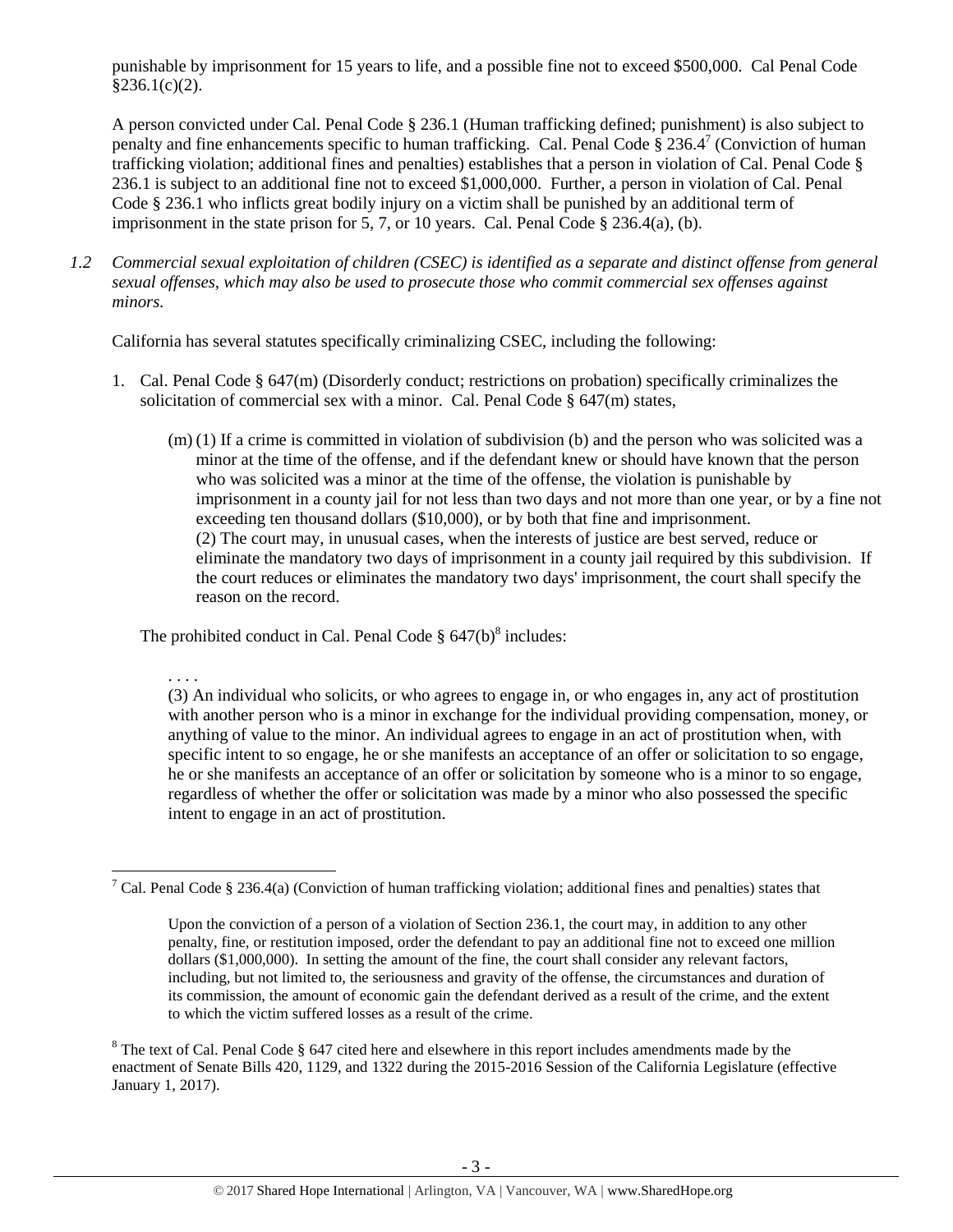(4) A manifestation of acceptance of an offer or solicitation to engage in an act of prostitution does not constitute a violation of this subdivision unless some act, in addition to the manifestation of acceptance, is done within this state in furtherance of the commission of the act of prostitution by the person manifesting an acceptance of an offer or solicitation to engage in that act. As used in this subdivision, "prostitution" includes any lewd act between persons for money or other consideration. . . . .

#### 2. Cal. Penal Code § 266 (Procurement) makes it a crime if a person

l

<span id="page-3-0"></span>inveigles or entices any unmarried female, of previous chaste character,<sup>9</sup> under the age of 18 years, into any house of ill fame, or of assignation, or elsewhere, for the purpose of prostitution, or to have illicit carnal connection with any man;  $[\text{or}] \dots$  aids or assists in such inveiglement or enticement;  $[\text{or}] \dots$  by any false pretenses, false representation, or other fraudulent means, procures any female to have illicit carnal connection with any man . . . .

A conviction under Cal. Penal Code  $\S 266$  is punishable as either a misdemeanor or felony.<sup>10</sup> A misdemeanor conviction is punishable by imprisonment in a county jail up to 1 year, a fine not to exceed \$2,000, or both. Cal. Penal Code §§ 266, 17(b). A felony conviction is punishable by imprisonment in a

When a crime is punishable, in the discretion of the court, either by imprisonment in the state prison or imprisonment in a county jail under the provisions of [Cal. Penal Code § 1170(h)], or by fine or imprisonment in the county jail, it is a misdemeanor for all purposes under the following circumstances:

(1) After a judgment imposing a punishment other than imprisonment in the state prison or imprisonment in a county jail under the provisions of subdivision (h) of Section 1170. (2) When the court, upon committing the defendant to the Division of Juvenile Justice, designates the offense to be a misdemeanor.

(3) When the court grants probation to a defendant without imposition of sentence and at the time of granting probation, or on application of the defendant or probation officer thereafter, the court declares the offense to be a misdemeanor.

(4) When the prosecuting attorney files in a court having jurisdiction over misdemeanor offenses a complaint specifying that the offense is a misdemeanor, unless the defendant at the time of his or her arraignment or plea objects to the offense being made a misdemeanor, in which event the complaint shall be amended to charge the felony and the case shall proceed on the felony complaint.

(5) When, at or before the preliminary examination or prior to filing an order pursuant to Section 872, the magistrate determines that the offense is a misdemeanor, in which event the case shall proceed as if the defendant had been arraigned on a misdemeanor complaint.

In addition to interpreting the statutory language, California Judges Benchguide 74 was used for clarifying which statutes fall under the "wobbler" category. JUDICIAL COUNCIL OF CALIFORNIA, CALIFORNIA JUDGES BENCHGUIDE 74, SENTENCING GUIDELINES FOR COMMON MISDEMEANORS AND INFRACTIONS (2011), *available at*  http://www2.courtinfo.ca.gov/protem/pubs/bg74.pdf (listing misdemeanor statutes and indicating "wobbler" status with an asterisk) (last accessed on September 20, 2016).

 $9$  The California Supreme Court has stated that whether a victim under the age of 18 is of "previous chaste" character" is "a question for the jury." People v. Elliott, 51 P. 955 (Cal. 1898).

<sup>&</sup>lt;sup>10</sup> Under California law, whether a crime is a felony or misdemeanor is determined by the type and place of punishment. Cal. Penal Code § 17(a), (b). A felony is any crime punished by death, imprisonment in a state prison, or imprisonment in a county jail under Cal. Penal Code § 1170(h), while a misdemeanor is any crime punished by a fine, imprisonment in a county jail, or both. Cal. Penal Code § 17(a); *see also infra* not[e 38](#page-17-0) discussing the test concerning when a crime is a felony or misdemeanor. Several California statues, however, include a choice of punishments that, depending on which punishment is imposed, determine whether a conviction is a misdemeanor or a felony. *See, e.g.,* Cal. Penal Code §§ 266, 261.5(c), (d). These statutes have been termed "wobblers." *E.g.,*  People v. Mauch, 77 Cal. Rptr. 3d 751, 754 (Cal. Ct. App. 2008) (stating that Cal. Penal Code § 17(b) "only applies to offenses, known as 'wobblers'"). Specifically, Cal. Penal Code  $\S 17(b)$  states,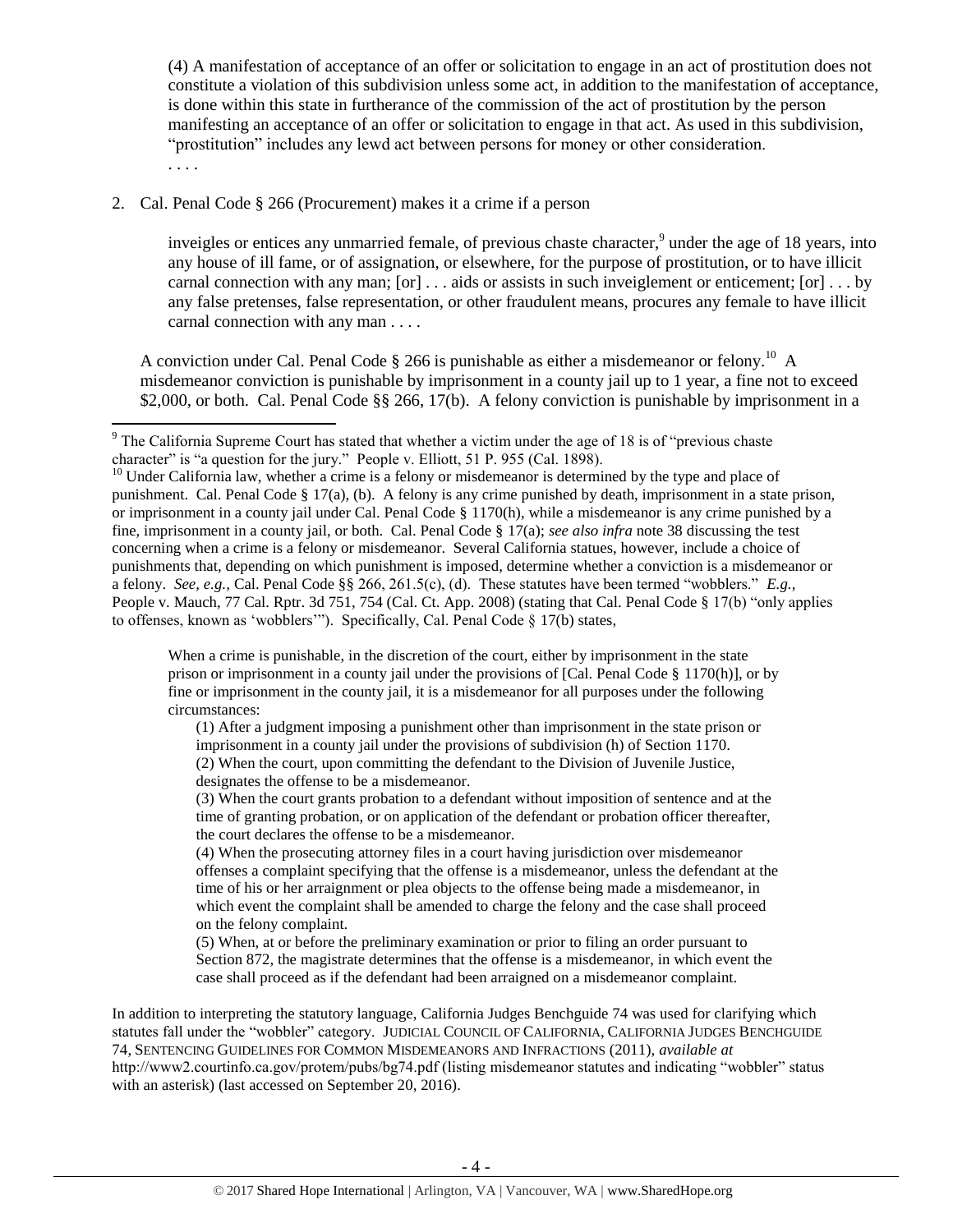<span id="page-4-0"></span>state prison for 16 months, 2 years, or 3 years<sup>11</sup> and a possible fine not to exceed \$2,000. Cal. Penal Code §§ 18(a), 266. First time convictions, for either a misdemeanor or felony, are also subject to an additional mandatory fine of \$300 while subsequent convictions are subject to an additional mandatory fine of \$500, if the offender is able to pay. Cal. Penal Code §§ 290.3(a), 290(c).

3. Cal. Penal Code § 266h(b) (Pimping) states,

Any person who, knowing another person is a prostitute, lives or derives support or maintenance in whole or in part from the earnings or proceeds of the person's prostitution, or from money loaned or advanced to or charged against that person by any keeper or manager or inmate of a house or other place where prostitution is practiced or allowed, or who solicits or receives compensation for soliciting for the person, when the prostitute is a minor, is guilty of pimping a minor  $\dots$ .

If the victim is a minor 16 years of age or older, a conviction under Cal. Penal Code § 266h(b) is punishable as a felony by imprisonment in a state prison for 3, 4, or 6 years and a possible fine not to exceed  $$10,000$ .<sup>12</sup> Cal. Penal Code §§ 266h(b)(1), 672. If the minor is under 16, however, a conviction under Cal. Penal Code § 266h(b) is punishable as a felony by imprisonment in a state prison for 3, 6, or 8 years and a possible fine not to exceed \$10,000. Cal. Penal Code  $\S$ § 266h(b)(2), 672. In either instance, the court may also order an additional fine not to exceed \$5,000. Cal. Penal Code § 266k(a).

4. Cal. Penal Code § 266i(a) (Pandering) makes it a crime if a person

(1) Procures another person for the purpose of prostitution.

(2) By promises, threats, violence, or by any device or scheme, causes, induces, persuades, or encourages another person to become a prostitute.

(3) Procures for another person a place as an inmate in a house of prostitution or as an inmate of any place in which prostitution is encouraged or allowed within this state.

(4) By promises, threats, violence, or by any device or scheme, causes, induces, persuades, or encourages an inmate of a house of prostitution, or any other place in which prostitution is encouraged or allowed, to remain therein as an inmate.

(5) By fraud or artifice, or by duress of person or goods, or by abuse of any position of confidence or authority, procures another person for the purpose of prostitution, or to enter any place in which prostitution is encouraged or allowed within this state, or to come into this state or leave this state for the purpose of prostitution.

 $\overline{\phantom{a}}$  $11$  Cal. Penal Code § 18 (Punishment of felony not otherwise prescribed) provides,

<sup>(</sup>a) Except in cases where a different punishment is prescribed by any law of this state, every offense declared to be a felony is punishable by imprisonment for 16 months, or two or three years in the state prison unless the offense is punishable pursuant to subdivision (h) of Section 1170. (b) Every offense which is prescribed by any law of the state to be a felony punishable by imprisonment or by a fine, but without an alternate sentence to the county jail for a period not exceeding one year, may be punishable by imprisonment in the county jail not exceeding one year or by a fine, or by both.

 $12$  Cal. Penal Code § 672 (Conviction of crime for which no fine prescribed) states,

Upon a conviction for any crime punishable by imprisonment in any jail or prison, in relation to which no fine is herein prescribed, the court may impose a fine on the offender not exceeding one thousand dollars (\$1,000) in cases of misdemeanors or ten thousand dollars (\$10,000) in cases of felonies, in addition to the imprisonment prescribed.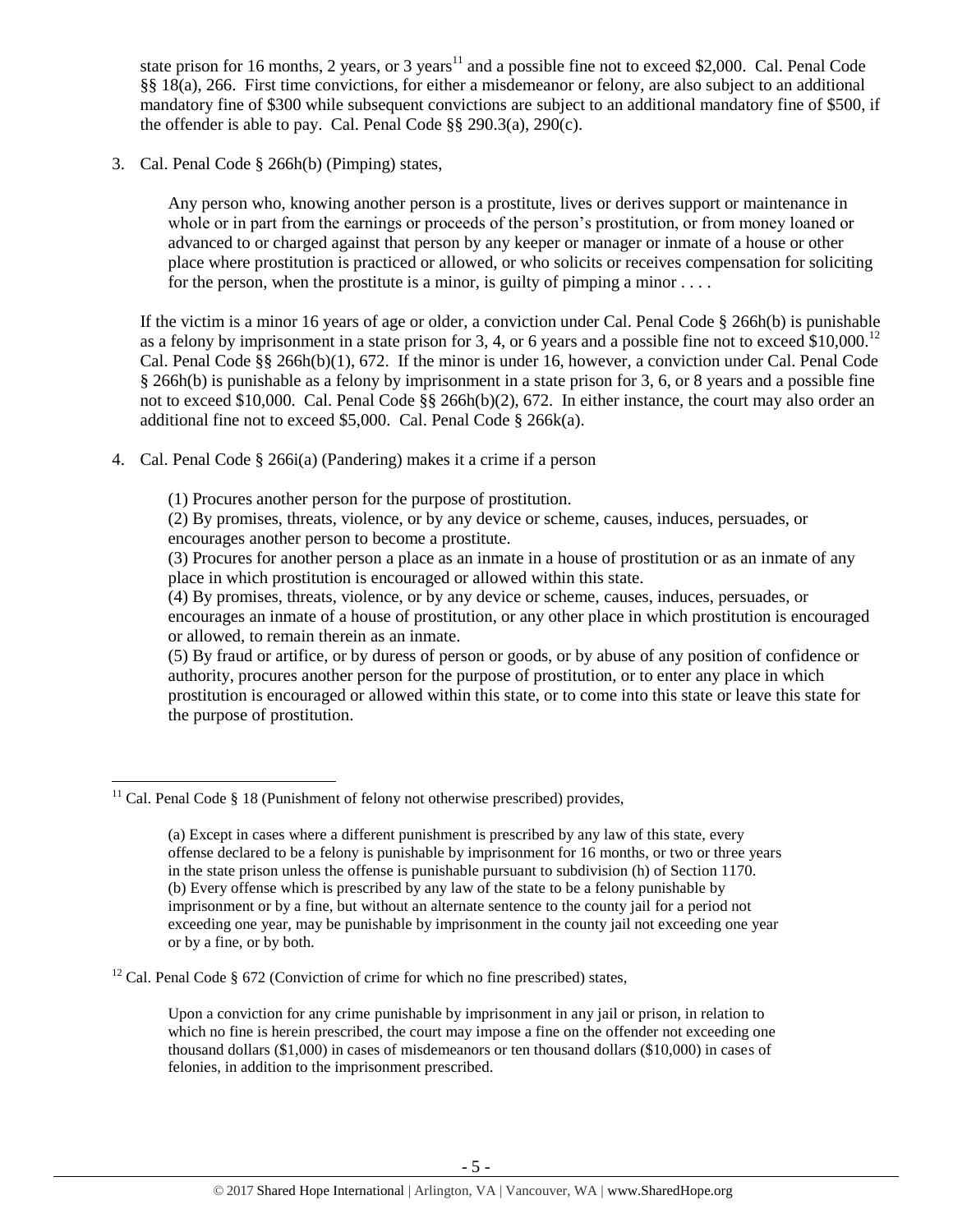(6) Receives or gives, or agrees to receive or give, any money or thing of value for procuring, or attempting to procure, another person for the purpose of prostitution, or to come into this state or leave this state for the purpose of prostitution.

If the person procured is a minor 16 or older, a conviction under Cal. Penal Code § 266i(a) is punishable as a felony by imprisonment in a state prison for 3, 4, or 6 years and a possible fine not to exceed \$10,000. Cal. Penal Code §§ 266i(b)(1), 672. If the person procured is a minor under 16, however, a conviction is punishable as a felony by imprisonment in a state prison for 3, 6, or 8 years and a possible fine not to exceed \$10,000. Cal. Penal Code §§ 266i(b)(2), 672. In either instance, the court may also order an additional fine not to exceed \$5,000. Cal. Penal Code § 266k(a).

- 5. Cal. Penal Code § 267 (Abduction of minor for prostitution) makes it a crime when a person "takes away any other person under the age of 18 years from the father, mother, guardian, or other person having the legal charge of the other person, without their consent, for the purpose of prostitution." A conviction under Cal. Penal Code § 267 is punishable as a felony by imprisonment in a state prison for 16 months, 2 years, or 3 years and a fine not to exceed \$2,000.<sup>13</sup> Cal. Penal Code §§ 267, 18(a). The court may also order an additional fine not to exceed \$25,000. Cal. Penal Code § 266k(b).
- 6. Cal. Penal Code § 311.4(b) (Employment of minor in sale or distribution of obscene matter or production of pornography) states that a crime is committed by

[e]very person who, with knowledge that a person is a minor under the age of 18 years, or who, while in possession of any facts on the basis of which he or she should reasonably know that the person is a minor under the age of 18 years, knowingly promotes, employs, uses, persuades, induces, or coerces a minor under the age of 18 years, or any parent or guardian of a minor under the age of 18 years under his or her control who knowingly permits the minor, to engage in or assist others to engage in either posing or modeling alone or with others for purposes of preparing any representation of information, data, or image, including, but not limited to, any film, filmstrip, photograph, negative, slide, photocopy, videotape, video laser disc, computer hardware, computer software, computer floppy disc, data storage media, CD-ROM, or computer-generated equipment or any other computer-generated image that contains or incorporates in any manner, any film, filmstrip, or a live performance involving, sexual conduct by a minor under the age of 18 years alone or with other persons or animals, for commercial purposes . . . .

A conviction under Cal. Penal Code § 311.4(b) is punishable as a felony by imprisonment in a state prison for 3, 6, or 8 years and a possible fine not to exceed  $$10,000$ . Cal. Penal Code  $\S$ § 311.4(b), 672.

7. Cal. Penal Code § 288.3(a) (Contact or communication with minor with knowledge and intent to commit specified offenses punishable by imprisonment; additional punishment for repeat violation) makes it a crime if a person

contacts or communicates with<sup>14</sup> a minor, or attempts to contact or communicate with a minor, who knows or reasonably should know that the person is a minor, with intent to commit an offense specified in Section . . . 261 [Rape; "duress;" "menace"], 264.1 [Punishment for aiding or abetting rape], . . . 286 [Sodomy], 288 [Lewd or lascivious acts involving children], 288a [Oral copulation], 288.2 [Sending

 $\overline{a}$ <sup>13</sup> See supra note [11](#page-4-0) discussing penalties applicable to a felony under Cal. Penal Code § 18.

<sup>&</sup>lt;sup>14</sup> Cal. Penal Code § 288.3(b) (Contact or communication with minor with knowledge and intent to commit specified offenses punishable by imprisonment; additional punishment for repeat violation) defines "contacts or communicates with" as including "direct and indirect contact or communication that may be achieved personally or by use of an agent or agency, any print medium, any postal service, a common carrier or communication common carrier, any electronic communications system, or any telecommunications, wire, computer, or radio communications device or system."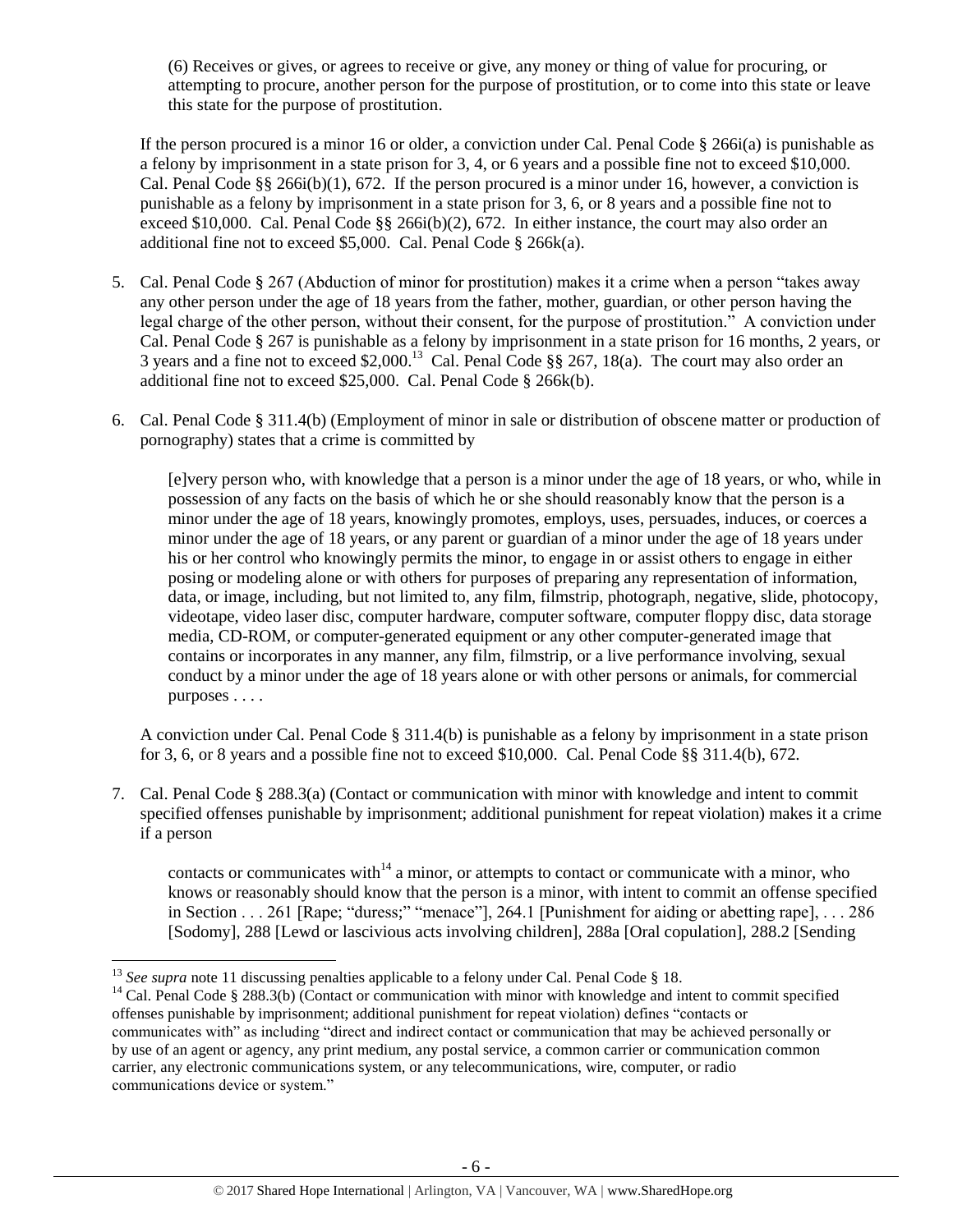harmful matter to minor by telephone messages, electronic mail, Internet, or commercial online service; Defenses; Exemption of carrier, broadcaster, or transmitter], 289 [Penetration by foreign object], 311.1 [Sale or distribution of obscene matter depicting person under age of 18 years engaging in sexual conduct], 311.2 [Production, distribution, or exhibition of obscene matter], 311.4 [Employment of minor in sale or distribution of obscene matter or production of pornography] or 311.11 [Possession or control of child pornography; persons previously convicted guilty of felony] involving the minor . . . .

<span id="page-6-0"></span>A conviction under Cal. Penal Code § 288.3(a) is punishable as a felony "by imprisonment in the state prison for the term prescribed for an attempt<sup>15</sup> to commit the intended offense" and a fine not to exceed \$10,000. Cal. Penal Code § 288.3(a), 17(a), 672. Subsequent convictions under this statute are punishable by "an additional and consecutive term of imprisonment in the state prison for five years." Cal. Penal Code  $§ 288.3(c).$ 

Several other laws, while not expressly commercial in nature, may also apply in cases involving the commercial sexual exploitation of a child. These include the following:

1. Cal. Penal Code § 266j (Procurement of child) provides,

<span id="page-6-1"></span>Any person who intentionally gives, transports, provides, or makes available, or who offers to give, transport, provide, or make available to another person, a child under the age of 16 for the purpose of any lewd or lascivious act as defined in Section  $288<sup>16</sup>$  or who causes, induces, or persuades a child under the age of 16 to engage in such an act with another person . . . .

A conviction under Cal. Penal Code § 266j is punishable as a felony by imprisonment for 3, 6, or 8 years in a state prison and a fine not to exceed \$15,000. Cal. Penal Code § 266j. The court may also order an additional fine not to exceed \$25,000. Cal. Penal Code § 266k(b).

(d) If a crime is divided into degrees, an attempt to commit the crime may be of any of those degrees, and the punishment for the attempt shall be determined as provided by this section.

. . . .

 $\overline{\phantom{a}}$ 

<sup>16</sup> Cal. Penal Code § 288(a) states,

Except as provided in subdivision (i), any person who willfully and lewdly commits any lewd or lascivious act, including any of the acts constituting other crimes provided for in Part 1, upon or with the body, or any part or member thereof, of a child who is under the age of 14 years, with the intent of arousing, appealing to, or gratifying the lust, passions, or sexual desires of that person or the child, is guilty of a felony and shall be punished by imprisonment in the state prison for three, six, or eight years.

<sup>&</sup>lt;sup>15</sup> Cal. Penal Code  $\S$  664 (Punishment for unsuccessful attempt to commit crime) states,

Every person who attempts to commit any crime, but fails, or is prevented or intercepted in its perpetration, shall be punished where no provision is made by law for the punishment of those attempts, as follows:

<sup>(</sup>a) If the crime attempted is punishable by imprisonment in the state prison, or by imprisonment pursuant to subdivision (h) of Section 1170, the person guilty of the attempt shall be punished by imprisonment in the state prison or in a county jail, respectively, for onehalf the term of imprisonment prescribed upon a conviction of the offense attempted . . . . (b) If the crime attempted is punishable by imprisonment in a county jail, the person guilty of the attempt shall be punished by imprisonment in a county jail for a term not exceeding onehalf the term of imprisonment prescribed upon a conviction of the offense attempted. (c) If the offense so attempted is punishable by a fine, the offender convicted of that attempt shall be punished by a fine not exceeding one-half the largest fine which may be imposed upon a conviction of the offense attempted.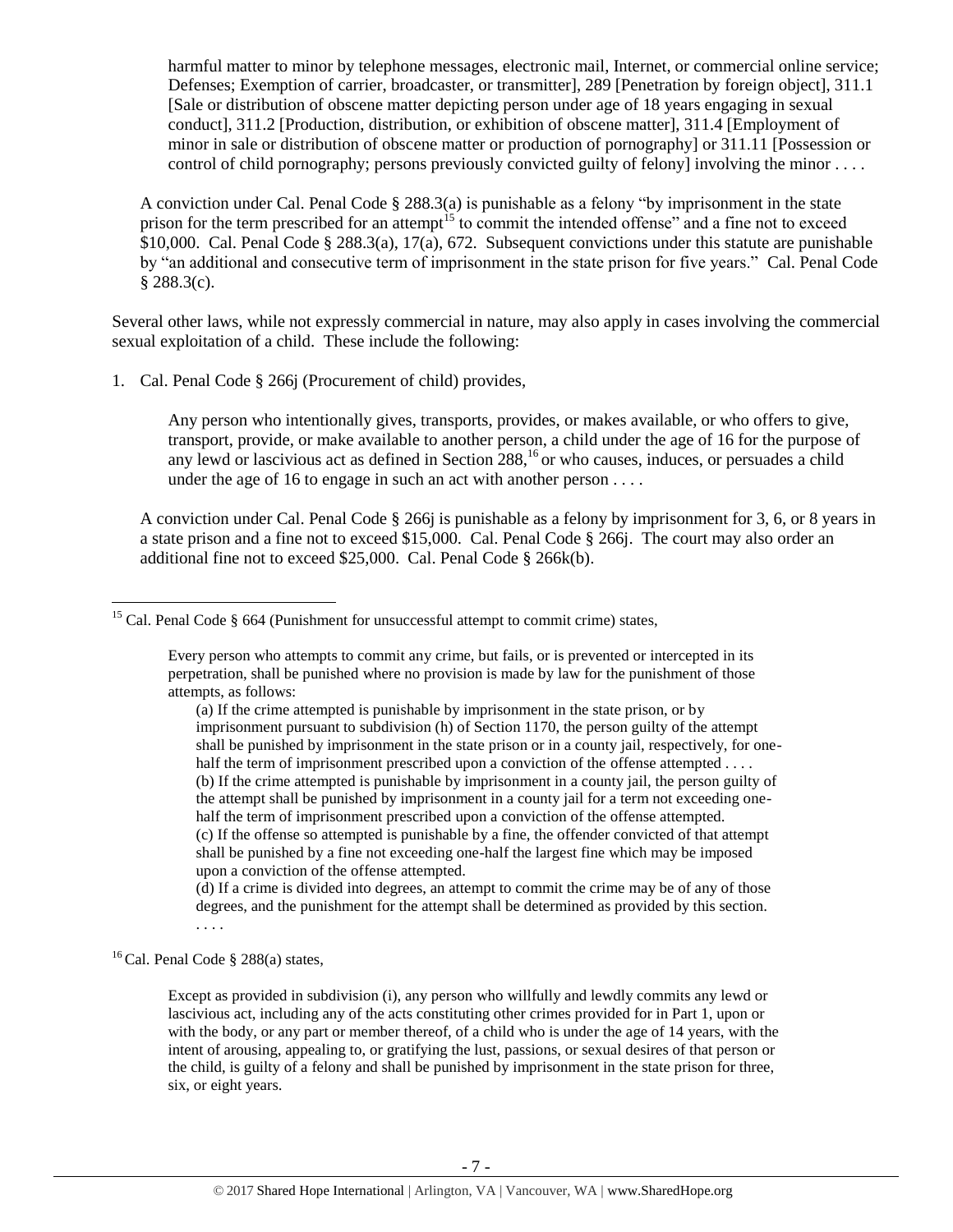2. Cal. Penal Code § 261(a)–(c) (Rape; "duress;" "menace") states,

. . . .

. . . .

(a) Rape is an act of sexual intercourse accomplished with a person not the spouse of the perpetrator, under any of the following circumstances:

(2) Where it is accomplished against a person's will by means of force, violence, duress, menace, or fear of immediate and unlawful bodily injury on the person or another.

(b) As used in this section, "duress" means a direct or implied threat of force, violence, danger, or retribution sufficient to coerce a reasonable person of ordinary susceptibilities to perform an act which otherwise would not have been performed, or acquiesce in an act to which one otherwise would not have submitted. The total circumstances, including the age of the victim, and his or her relationship to the defendant, are factors to consider in appraising the existence of duress.

(c) As used in this section, "menace" means any threat, declaration, or act which shows an intention to inflict an injury upon another.

A conviction under Cal. Penal Code § 261(a)–(c) generally is punishable as a felony by imprisonment in a state prison for 3, 6, or 8 years and a possible fine not to exceed \$70, if the offender is able to pay. Cal. Penal Code §§ 17(a), 264(a), (b). An additional mandatory fine not to exceed \$5,000 also applies if the rape victim is a minor under 14 years of age. Cal. Penal Code § 294(b) (Restitution fine to be imposed on conviction of violation of specified offenses against children). Convictions under Cal. Penal Code § 261(a)(2), however, result in longer prison terms if the victim is a minor. Specifically, if the victim is younger than 14 years of age, a conviction is punishable by imprisonment in a state prison for 9, 11, or 13 years, but if the victim is a minor 14 years of age or older, a conviction is punishable by imprisonment for 7, 9, or 11 years. Cal. Penal Code § 264(c).

3. Cal. Penal Code § 261.5 (Unlawful sexual intercourse with a minor; misdemeanor or felony violation; civil penalties) states,

(a) Unlawful sexual intercourse is an act of sexual intercourse accomplished with a person who is not the spouse of the perpetrator, if the person is a minor. For the purposes of this section, a "minor" is a person under the age of 18 years and an "adult" is a person who is at least 18 years of age. (b) Any person who engages in an act of unlawful sexual intercourse with a minor who is not more than three years older or three years younger than the perpetrator, is guilty of a misdemeanor. (c) Any person who engages in an act of unlawful sexual intercourse with a minor who is more than three years younger than the perpetrator is guilty of either a misdemeanor or a felony, and shall be punished by imprisonment in a county jail not exceeding one year, or by imprisonment pursuant to subdivision (h) of Section 1170 [Determinate sentencing; sentence recall; medical release].<sup>17</sup>

 $\overline{\phantom{a}}$  $17$  Cal. Penal Code § 1170(h) (Determinate sentencing; sentence recall; medical release) states,

(1) Except as provided in paragraph (3), a felony punishable pursuant to this subdivision where the term is not specified in the underlying offense shall be punishable by a term of imprisonment in a county jail for 16 months, or two or three years.

(2) Except as provided in paragraph (3), a felony punishable pursuant to this subdivision shall be punishable by imprisonment in a county jail for the term described in the underlying offense. (3) Notwithstanding paragraphs (1) and (2), where the defendant (A) has a prior or current felony conviction for a serious felony described in subdivision (c) of Section 1192.7 [Limitation of plea bargaining] or a prior or current conviction for a violent felony described in subdivision (c) of Section 667.5 [Enhancement of prison terms for new offenses], (B) has a prior felony conviction in another jurisdiction for an offense that has all the elements of a serious felony described in subdivision (c) of Section 1192.7 or a violent felony described in subdivision (c) of Section 667.5, (C) is required to register as a sex offender pursuant to Chapter 5.5 (commencing with Section 290) of Title 9 of Part 1, or (D) is convicted of a crime and as part of the sentence an enhancement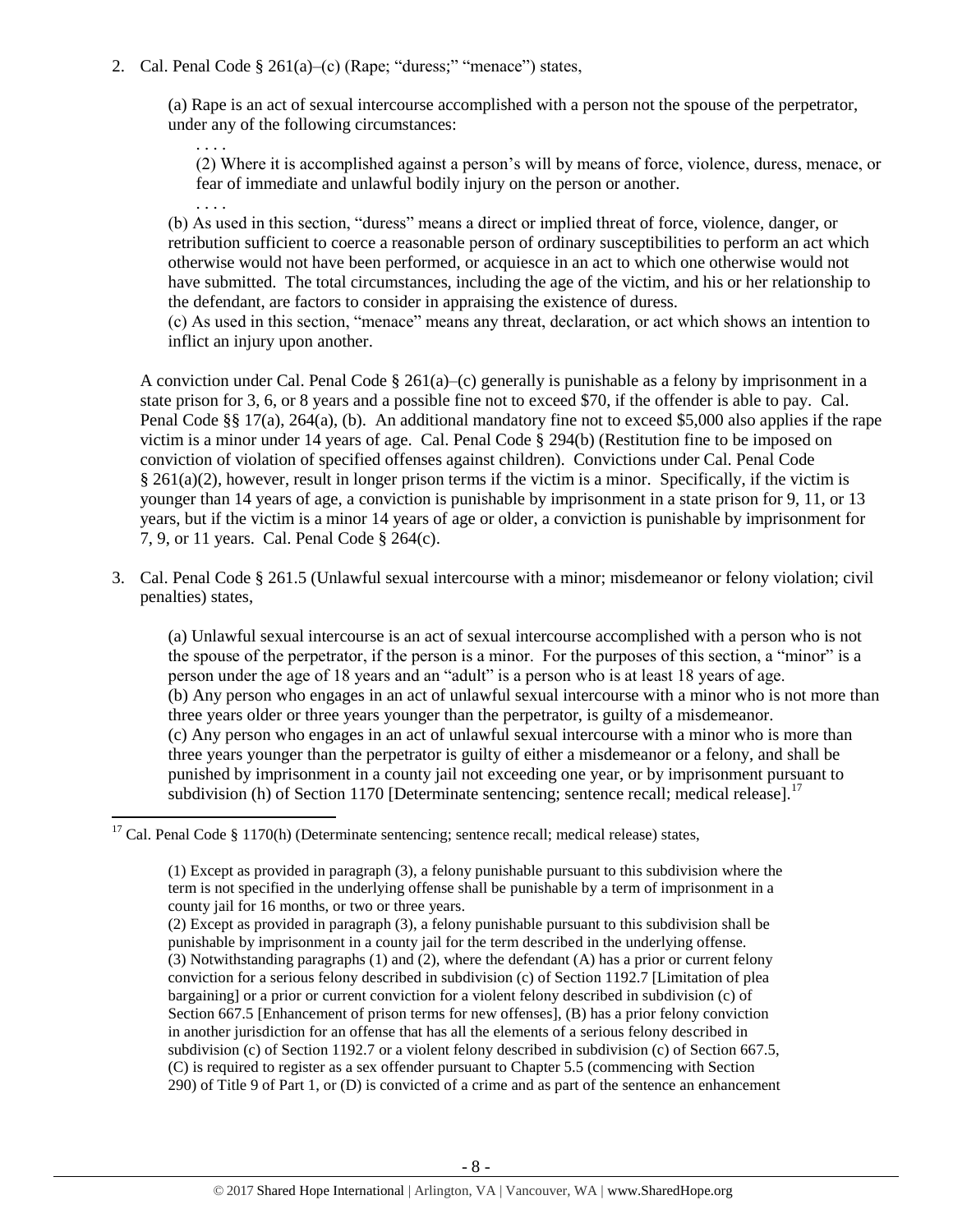(d) Any person 21 years of age or older who engages in an act of unlawful sexual intercourse with a minor who is under 16 years of age is guilty of either a misdemeanor or a felony, and shall be punished by imprisonment in a county jail not exceeding one year, or by imprisonment pursuant to subdivision (h) of Section 1170 for two, three, or four years.

. . . .

A conviction under Cal. Penal Code § 261.5(b) is punishable as a misdemeanor by imprisonment in a county jail up to 6 months, a fine not to exceed \$1,000, or both. Cal. Penal Code §§ 261.5(b), 19. A conviction under Cal. Penal Code § 261.5(c) or (d) is punishable as either a misdemeanor or felony. A misdemeanor conviction is punishable by imprisonment in a county jail up to 1 year and a possible fine not to exceed \$1,000. Cal. Penal Code §§ 261.5(c), (d), 672. A felony conviction under Cal. Penal Code § 261.5(c) is punishable by imprisonment in a county jail for 16 months, 2 years, or 3 years and a possible fine not exceeding \$10,000. Cal. Penal Code  $\S\S 261.5(c)$ ,  $1170(h)(1)$ ,<sup>18</sup> 672. A felony conviction under Cal. Penal Code § 261.5(d) is punishable by imprisonment in a county jail for 2, 3, or 4 years and a possible fine not to exceed \$10,000. Cal. Penal Code §§ 261.5(d), 1170(h)(2), 672. Additionally, for any conviction under this statute, the court may assess an additional fine not to exceed \$70, if the defendant is able to pay. Cal. Penal Code § 261.5(e)(3).

4. Cal. Penal Code § 269(a) (Aggravated sexual assault of child) provides,

Any person who commits any of the following acts upon a child who is under 14 years of age and seven or more years younger than the person is guilty of aggravated sexual assault of a child:

- (1) Rape, in violation of paragraph (2) or (6) of subdivision (a) of Section 261.
- (2) Rape or sexual penetration, in concert, in violation of Section 264.1.

(3) Sodomy, in violation of paragraph (2) or (3) of subdivision (c), or subdivision (d), of Section 286.

(4) Oral copulation, in violation of paragraph (2) or (3) of subdivision (c), or subdivision (d), of Section 288a.

(5) Sexual penetration, in violation of subdivision (a) of Section 289.

A conviction under Cal. Penal Code  $\S 269(a)$  is punishable as a felony by imprisonment of 15 years to life in a state prison and a possible fine not to exceed \$10,000. Cal. Penal Code §§ 269(b), 672. Cal. Penal Code § 269(c) further provides that "[t]he court shall impose a consecutive sentence for each offense that results in a conviction under this section if the crimes involve separate victims or involve the same victim on separate occasions as defined in subdivision (d) of Section 667.6 [Enhancement and fine for prior conviction or prior term for sex offense]."

5. Cal. Penal Code § 288(a) (Lewd or lascivious acts involving children) makes it a crime for

any person who willfully and lewdly commits any lewd or lascivious act, including any of the acts constituting other crimes provided for in Part 1, upon or with the body, or any part or member thereof, of a child who is under the age of 14 years, with the intent of arousing, appealing to, or gratifying the lust, passions, or sexual desires of that person or the child . . . .

A conviction under Cal. Penal Code § 288(a) is punishable as a felony by imprisonment in a state prison for 3, 6, or 8 years and a possible fine not to exceed \$10,000. Cal. Penal Code §§ 288(a), 672. If the defendant uses "force, violence, duress, menace, or fear of immediate and unlawful bodily injury on the victim or

pursuant to Section 186.11 [Pattern of related felony conduct] is imposed, an executed sentence for a felony punishable pursuant to this subdivision shall be served in state prison. . . . .

<sup>18</sup> *See supra* note [6.](#page-1-0)

 $\overline{\phantom{a}}$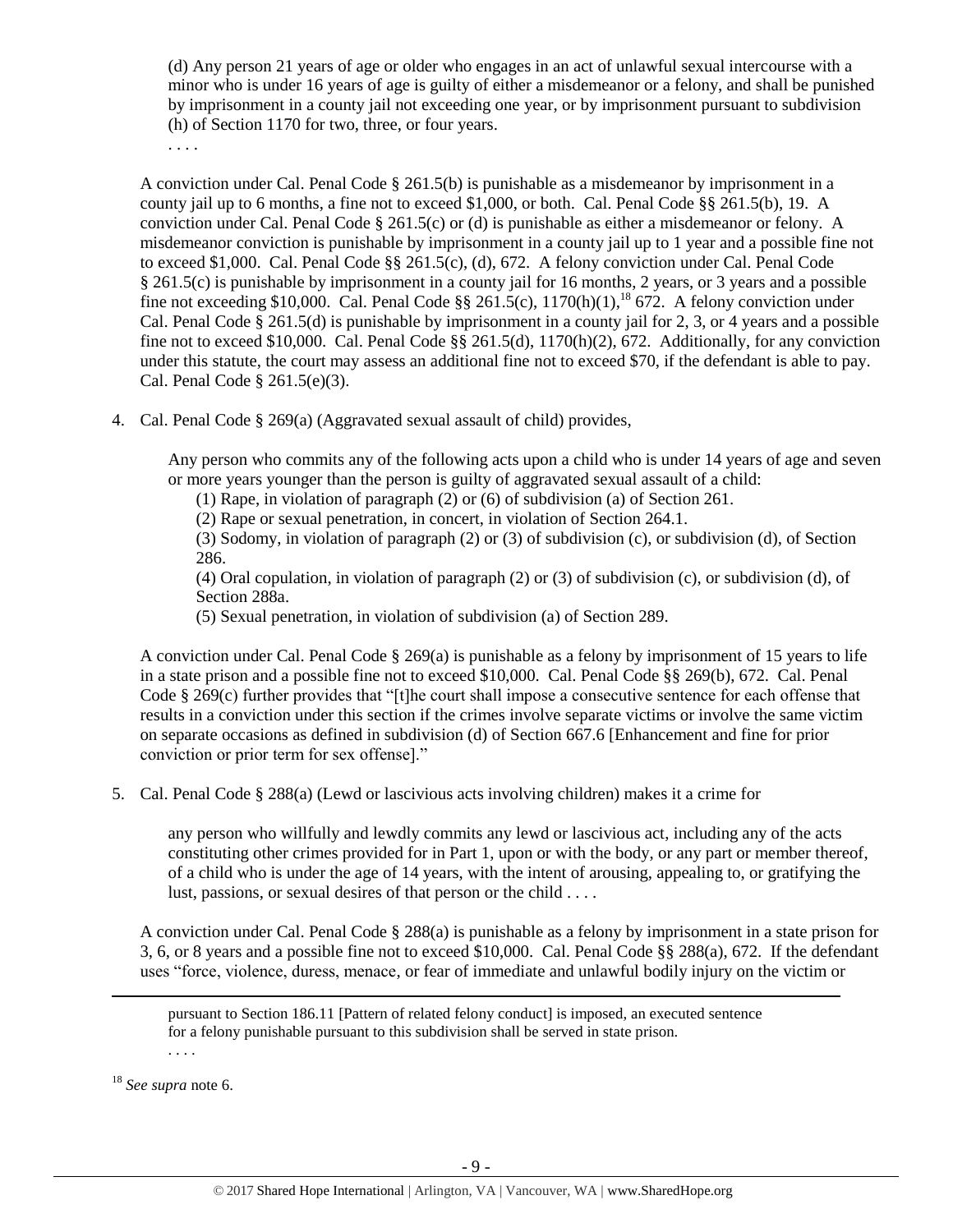another person," however, a conviction is punishable by imprisonment in a state prison for 5, 8, or 10 years and a possible fine not to exceed \$10,000. Cal. Penal Code §§ 288(b)(1), 672. If the defendant personally inflicted "bodily harm"<sup>19</sup> on the victim during the commission of Cal. Penal Code § 288(a), the term of imprisonment is extended to life with the possibility of parole. Cal. Penal Code  $\S$  288(i)(1). Furthermore, if the victim is 14 or 15 years old and the defendant "is at least 10 years older than the child," a conviction is punishable as either a misdemeanor by imprisonment in a county jail up to 1 year and a possible fine not to exceed \$1,000, or a felony by imprisonment in a state prison for 1, 2, or 3 years and a possible fine not to exceed \$10,000. Cal. Penal Code §§ 288(c)(1), 17(b), 672. Other enhancement provisions may also apply.<sup>20</sup> Lastly, if the victim was under 14 years of age, "[a]ny person convicted of . . . [Cal. Penal Code § 288] shall not have his or her sentence suspended until the court obtains a report from a reputable psychiatrist, from a reputable psychologist who meets the standards set forth in Section 1027, as to the mental condition of that person." Cal. Penal Code § 288.1 (Sentencing for crime against child).

6. Cal. Penal Code § 288.4(a)(1) (Arrangement of meeting with minor for purpose of engaging in certain lewd and lascivious behavior; punishment) makes it a crime if a person

motivated by an unnatural or abnormal sexual interest in children, arranges a meeting with a minor or a person he or she believes to be a minor for the purpose of exposing his or her genitals or pubic or rectal area, having the child expose his or her genitals or pubic or rectal area, or engaging in lewd or lascivious behavior . . . .

A conviction under Cal. Penal Code § 288.4(a)(1) is punishable as a misdemeanor by imprisonment in a county jail up to 1 year, a fine not to exceed \$5,000, or both.<sup>21</sup> Cal. Penal Code §§ 288.4(a)(1), 17(a). If, however, the defendant "goes to the arranged meeting place at or about the arranged time," a conviction is punishable as a felony by imprisonment in a state prison for 2, 3, or 4 years and a possible fine not to exceed \$10,000. Cal. Penal Code §§ 288.4(b), 17(a), 672. First time convictions are also subject to an additional mandatory fine of \$300 while subsequent convictions are subject to an additional mandatory fine of \$500, if the offender is able to pay. Cal. Penal Code §§ 290.3(a), 290(c).

*1.3 Prostitution statutes refer to the sex trafficking statute to acknowledge the intersection of prostitution with trafficking victimization.* 

Neither of California's prostitution-related statutes, Cal. Penal Code § 647 (Disorderly conduct; restrictions on probation) and § 653.22(a) (Loitering with intent to commit prostitution; determination of intent), refer to Cal. Penal Code § 236.1 (Human trafficking defined; punishment). However, Cal. Evid. Code § 1161 (Admissibility of evidence relating to victim of human trafficking) acknowledges the intersection of prostitution with trafficking victimization, stating,

 $\overline{a}$ <sup>19</sup> For the purposes of Cal. Penal Code § 288(a), "bodily harm" is defined as "any substantial physical injury resulting from the use of force that is more than the force necessary to commit the offense." Cal. Penal Code  $\frac{8}{20}$  288(i)(3).

A person convicted under Cal. Penal Code § 288 "shall receive a five-year enhancement for a prior conviction" under Cal. Penal Code § 261, § 262, § 264.1, § 269, § 285, § 286, § 288, § 288a, § 288.5 or § 289. Cal. Penal Code § 667.51(a), (b). If, however, the defendant has more than one prior conviction for any of the previously listed offenses, a conviction under Cal. Penal Code § 288 or § 288.5 is punishable by imprisonment in a state prison for 15 years to life. Cal. Penal Code § 667.51(c). Furthermore, a defendant convicted of a felony under Cal. Penal Code § 288(a), or (c)(1) is subject to an additional one-year term of imprisonment in a state prison if "the offense was committed with a minor for money or other consideration." Cal. Penal Code § 675(a).

<sup>&</sup>lt;sup>21</sup> If the defendant has "a prior conviction for an offense listed in subdivision (c) of Section 290," a conviction under this statute is as punishable a felony by imprisonment in a state prison for 16 months, 2 years, or 3 years and a possible fine not to exceed \$10,000. Cal. Penal Code §§ 288.4(a)(2), 17(a), 18(a), 672.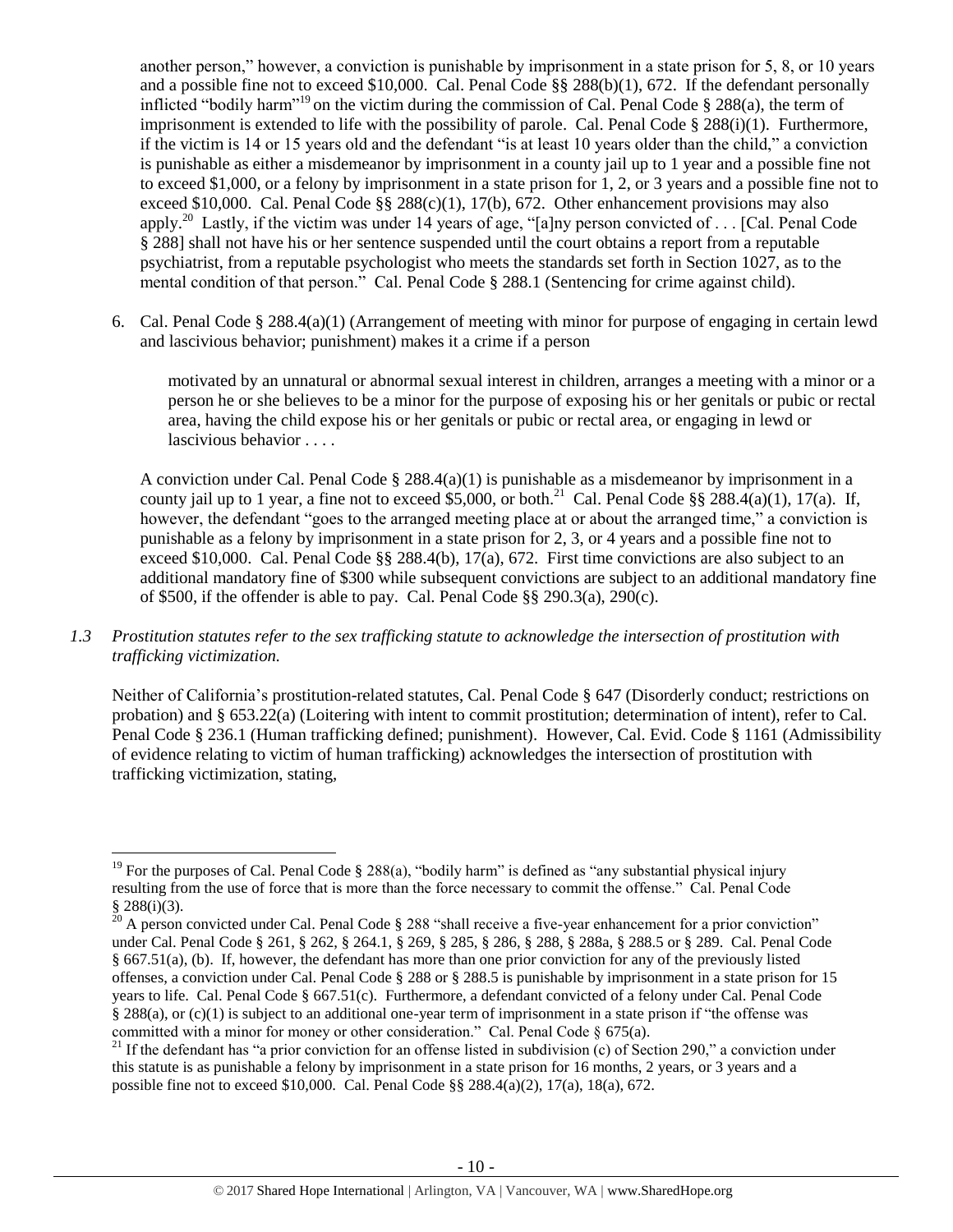Evidence that a victim of human trafficking, as defined in Section 236.1 of the Penal Code, has engaged in any commercial sexual act as a result of being a victim of human trafficking is inadmissible to prove the victim's criminal liability for the commercial sexual act.

*1.4 The state racketeering or gang crimes statute includes sex trafficking or commercial sexual exploitation of children (CSEC) offenses as predicate acts allowing the statute to be used to prosecute child sex trafficking crimes.* 

Cal. Penal Code §§ 186–186.8 (California Control of Profits of Organized Crime Act) requires forfeiture of assets derived from a pattern of criminal profiteering activity but does not makes it a separate crime to engage in a pattern of criminal profiteering activity. "Criminal profiteering activity" is defined in Cal. Penal Code § 186.2 and includes the following:

. . . .

(3) Child pornography or exploitation, as defined in subdivision (b) of Section 311.2, or Section 311.3 or 311.4, which may be prosecuted as a felony.

. . . .

. . . .

(9) Kidnapping, as defined in Section 207.

(12) Pimping and pandering, as defined in Section 266.

. . . .

(19) Offenses contained in Chapter 7.5 (commencing with Section 311) of Title 9, relating to obscene matter, or in Chapter 7.6 (commencing with Section 313) of Title 9, relating to harmful matter that may be prosecuted as a felony.

. . . .

(25) Conspiracy to commit any of the crimes listed above, as defined in Section 182.

. . . .

(28) Human trafficking, as defined in Section 236.1.

(29) Any crime in which the perpetrator induces, encourages, or persuades a person under 18 years of age to engage in a commercial sex act. For purposes of this paragraph, a commercial sex act means any sexual conduct on account of which anything of value is given or received by any person.

(30) Any crime in which the perpetrator, through force, fear, coercion, deceit, violence, duress, menace, or threat of unlawful injury to the victim or to another person, causes a person under 18 years of age to engage in a commercial sex act. For purposes of this paragraph, a commercial sex act means any sexual conduct on account of which anything of value is given or received by any person.

. . . .

(33) Abduction or procurement by fraudulent inducement for prostitution, as defined in Section 266a. . . . .

A pattern of criminal profiteering activity is defined in Cal. Penal Code §186.2(b) and means "engaging in at least two incidents of criminal profiteering, as defined by this chapter, that meet the following requirements:

(A) Have the same or a similar purpose, result, principals, victims, or methods of commission, or are otherwise interrelated by distinguishing characteristics.

(B) Are not isolated events.

 $(C)$  Were committed as a criminal activity of organized crime.<sup>22</sup>

 $\overline{\phantom{a}}$ <sup>22</sup> Pursuant to Cal. Penal Code §186.2(d), "organized crime" is defined as

crime that is of a conspiratorial nature and that is either of an organized nature and seeks to supply illegal goods or services such as . . . prostitution, pimping and pandering, . . . and pornography . . . . "Organized crime" also means crime committed by a criminal street gang, as defined in subdivision (f) of Section 186.22.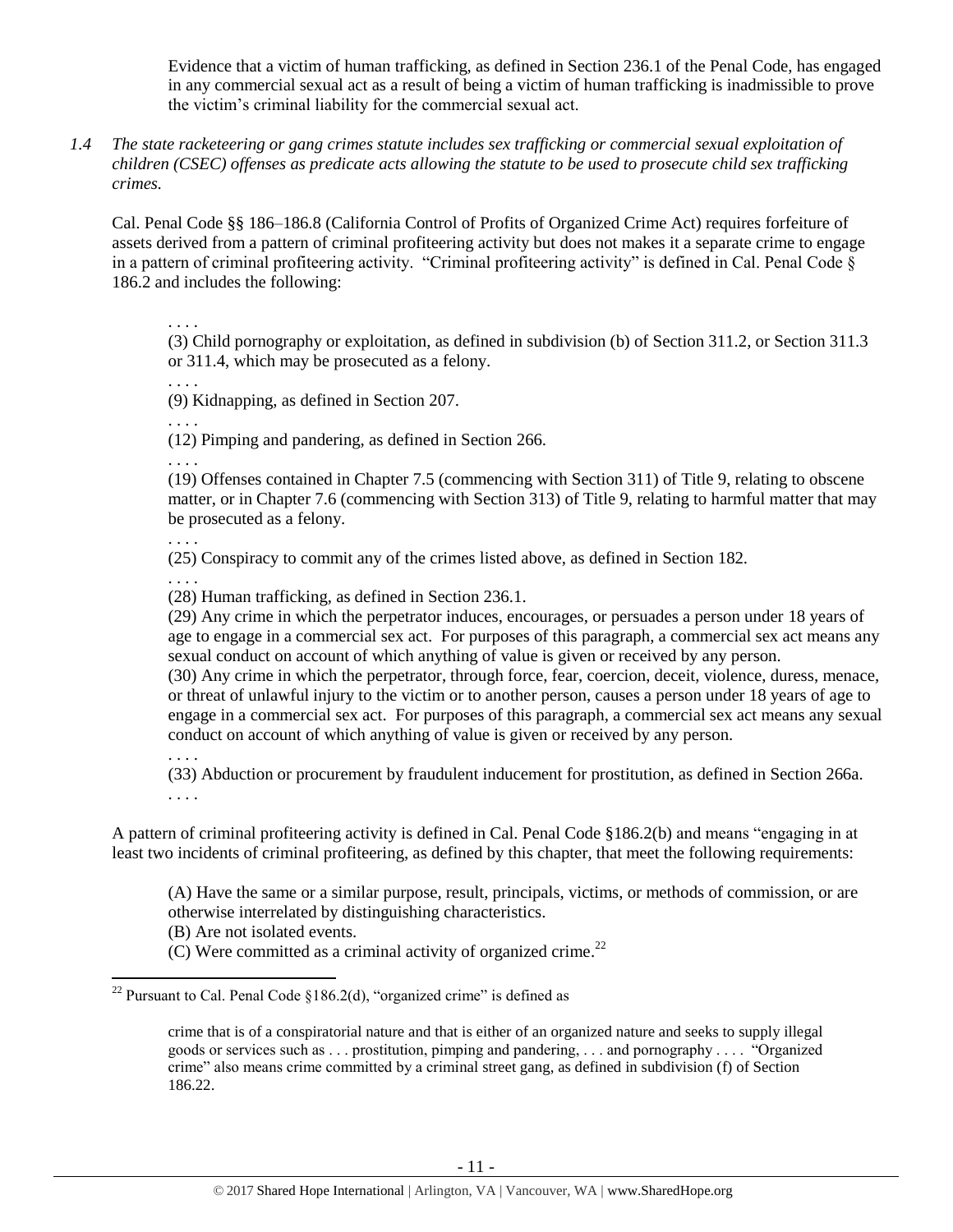Following a conviction of a criminal profiteering offense, the offender is subject to mandatory asset forfeiture pursuant to Cal. Penal Code §§ 186.3–186.5. Cal. Penal Code 186.3 states,

(a) In any case in which a person is alleged to have been engaged in a pattern of criminal profiteering activity, upon a conviction of the underlying offense, the assets listed in subdivisions (b) and (c) shall be subject to forfeiture upon proof of the provisions of subdivision (d) of Section 186.5. (b) Any property interest whether tangible or intangible, acquired through a pattern of criminal profiteering activity.

(c) All proceeds of a pattern of criminal profiteering activity, which property shall include all things of value that may have been received in exchange for the proceeds immediately derived from the pattern of criminal profiteering activity.

Cal. Penal Code § 186.4 states,

(a) The prosecuting agency shall, in conjunction with the criminal proceeding, file a petition of forfeiture with the superior court of the county in which the defendant has been charged with the underlying criminal offense, which shall allege that the defendant has engaged in a pattern of criminal profiteering activity, including the acts or threats chargeable as crimes and the property forfeitable pursuant to Section 186.3.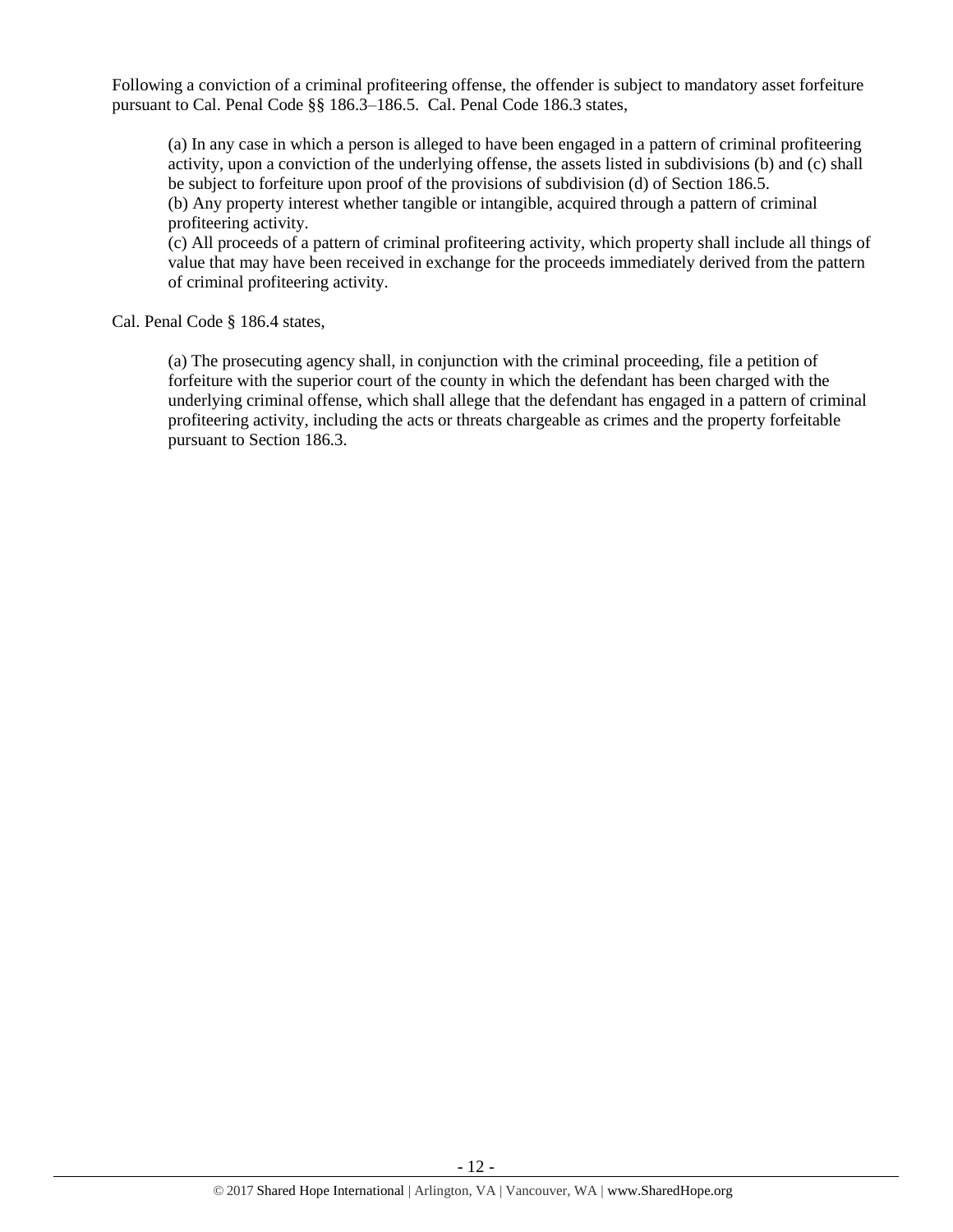#### **FRAMEWORK ISSUE 2: CRIMINAL PROVISIONS FOR DEMAND**

#### *Legal Components:*

- *2.1 The state sex trafficking law can be applied to buyers of commercial sex acts with a minor.*
- *2.2 Buyers of commercial sex acts with a minor can be prosecuted under commercial sexual exploitation of children (CSEC) laws.*
- *2.3 Solicitation laws differentiate buying sex acts with an adult and buying sex acts with a minor under 18.*
- *2.4 Penalties for buyers of commercial sex acts with minors are as high as federal penalties.*
- *2.5 Using the Internet or electronic communications to lure, entice, or purchase, or attempt to lure, entice, or purchase commercial sex acts with a minor is a separate crime or results in an enhanced penalty for buyers.*
- *2.6 No age mistake defense is permitted for a buyer of commercial sex acts with any minor under 18.*
- *2.7 Base penalties for buying sex acts with a minor under 18 are sufficiently high and not reduced for older minors.*
- *2.8 Financial penalties for buyers of commercial sex acts with minors are sufficiently high to make it difficult for buyers to hide the crime.*
- *2.9 Buying and possessing images of child sexual exploitation carries penalties as high as similar federal offenses.*

\_\_\_\_\_\_\_\_\_\_\_\_\_\_\_\_\_\_\_\_\_\_\_\_\_\_\_\_\_\_\_\_\_\_\_\_\_\_\_\_\_\_\_\_\_\_\_\_\_\_\_\_\_\_\_\_\_\_\_\_\_\_\_\_\_\_\_\_\_\_\_\_\_\_\_\_\_\_\_\_\_\_\_\_\_\_\_\_\_\_\_\_\_\_

*2.10 Convicted buyers of commercial sex acts with minors are required to register as sex offenders.* 

# *Legal Analysis:*

 $\overline{\phantom{a}}$ 

*2.1 The state sex trafficking law can be applied to buyers of commercial sex acts with a minor.*

Cal. Penal Code § 236.1 (Human trafficking defined; punishment) does not apply to buyers who purchase sex with a minor because the list of predicate crimes under Cal. Penal Code § 236.1(a) does not include the statute most applicable to buyers, Cal. Penal Code  $\S 647$  (Disorderly conduct; restrictions on probation).<sup>23</sup>

- 2.1.1 Recommendation: Amend Cal. Penal Code § 236.1(a)–(c) (Human trafficking defined; punishment) to make the statute applicable to the actions of buyers of commercial sex with minors.
- *2.2 Buyers of commercial sex acts with a minor can be prosecuted under commercial sexual exploitation of children (CSEC) laws.*

California has one CSEC provision,  $^{24}$  Cal. Penal Code § 647 (Disorderly conduct; restrictions on probation), that addresses the crime of buying sex with a minor; however, the penalties are minimal and, in some cases, may be eliminated entirely. Cal. Penal Code §  $647(b)$ , (m)<sup>25</sup> states,

<sup>&</sup>lt;sup>23</sup> *See infra* Component 2.2 for the substantive provision of Cal. Penal Code  $\S$  647(b).

<sup>&</sup>lt;sup>24</sup> Case law interpreting Cal. Penal Code § 266i(a) (Pandering) precludes application of this CSEC offense to buyers. In People v. Dixon, 191 Cal.App.4th 1154 (2011), the defendant was charged with pandering for soliciting sex with a 17-year old via text message by offering her over \$200. *Id.* at 1156. The defendant was convicted as "a person who '[b]y promises, threats, violence, or by any device or scheme, causes, induces, persuades, or encourages another person to become a prostitute' (§ 266i, subd. (a)(2).)" *Id.* The court agreed with the defendant on appeal that "'a person who seeks sex for himself, and uses the money as an inducement, is not a panderer.'" *Id.* The court followed the reasoning of California's Supreme Court that defined a panderer "in a similar context . . . [as] one '"who procures the gratification of the passion of lewdness for another."' (People v. Roderigas (1874) 49 Cal. 9, 11). *Id.* The court further noted: "As to the sexual desires of others, 'pandering' means the business of recruiting a prostitute, finding a place of business for a prostitute, or soliciting customers for a prostitute. (Black's Law Dict. (7th ed. 1999) p. 1135; see United States v. Williams (2008) 553 U.S. 285, 308, fn. 1 [170 L.Ed.2d 650, 672, fn. 1, 128 S.Ct. 1830].)." *Id.* at 1159–1160.

<sup>25</sup> *See supra* note [8.](#page-2-0)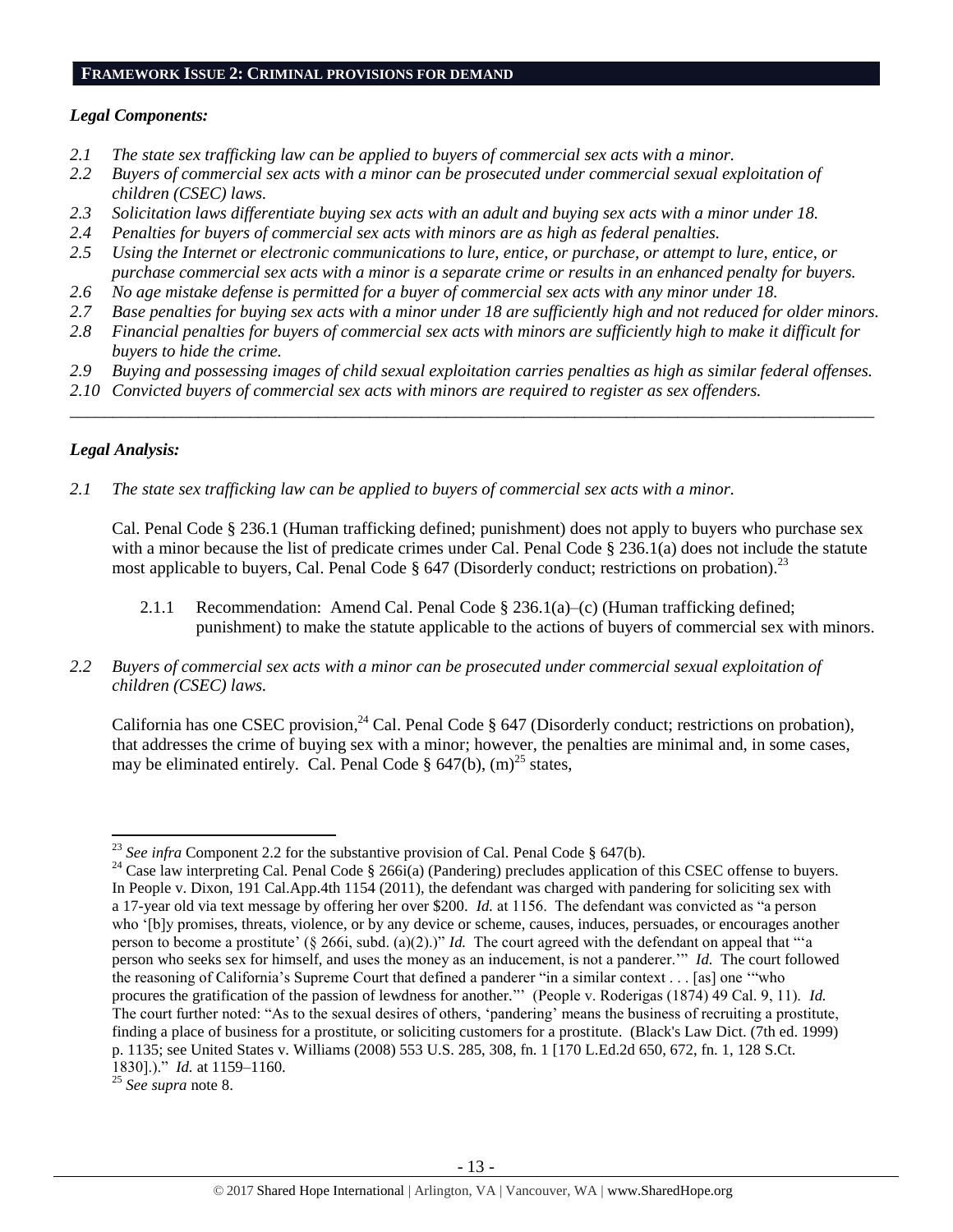Except as provided in paragraph (5) of subdivision (b) and subdivision (l), every person who commits any of the following acts is guilty of disorderly conduct, a misdemeanor:

. . . . (b) (3) An individual who solicits, or who agrees to engage in, or who engages in, any act of prostitution with another person who is a minor in exchange for the individual providing compensation, money, or anything of value to the minor. An individual agrees to engage in an act of prostitution when, with specific intent to so engage, he or she manifests an acceptance of an offer or solicitation by someone who is a minor to so engage, regardless of whether the offer or solicitation was made by a minor who also possessed the specific intent to engage in an act of prostitution.

(4) A manifestation of acceptance of an offer or solicitation to engage in an act of prostitution does not constitute a violation of this subdivision unless some act, in addition to the manifestation of acceptance, is done within this state in furtherance of the commission of the act of prostitution by the person manifesting an acceptance of an offer or solicitation to engage in that act. As used in this subdivision, "prostitution" includes any lewd act between persons for money or other consideration.

. . . .

. . . .

(m) (1) If a crime is committed in violation of subdivision (b) and the person who was solicited was a minor at the time of the offense, and if the defendant knew or should have known that the person who was solicited was a minor at the time of the offense, the violation is punishable by imprisonment in a county jail for not less than two days and not more than one year, or by a fine not exceeding ten thousand dollars (\$10,000), or by both that fine and imprisonment. (2) The court may, in unusual cases, when the interests of justice are best served, reduce or eliminate the mandatory two days of imprisonment in a county jail required by this subdivision. If the court reduces or eliminates the mandatory two days' imprisonment, the court shall specify the reason on the record.

If the state fails to prove that a buyer knew or should have known that the solicited person was a minor, a conviction under Cal. Penal Code § 647(b) is punishable as a misdemeanor by imprisonment in a county jail up to 6 months, a fine not to exceed \$10,000, or both. Cal. Penal Code §§ 647(b), 672, 19. Second convictions under Cal. Penal Code § 647(b) are subject to a mandatory minimum of 45 days in a county jail, while subsequent convictions are subject to a mandatory minimum of 90 days in a county jail. Cal. Penal Code  $§ 647(k).$ 

In instances where a "violation of subdivision (b) . . . was committed within 1,000 feet of a private residence and with the use of a vehicle," the court may also suspend a buyer's driver's license up to  $30$  days.<sup>26</sup> Cal. Penal Code  $\S$  647(k). For any conviction under this statute, the court may also order an additional fine not to exceed \$70, if the defendant is able to pay. Cal. Penal Code § 647.1 (Additional fine to be used for AIDs education).

 $\overline{a}$ 

<sup>&</sup>lt;sup>26</sup> Cal. Penal Code  $\S$  647(k) states in part,

<span id="page-13-0"></span>In lieu of the suspension, the court may order a person's privilege to operate a motor vehicle restricted, for not more than six months, to necessary travel to and from the person's place of employment or education. If driving a motor vehicle is necessary to perform the duties of the person's employment, the court may also allow the person to drive in that person's scope of employment.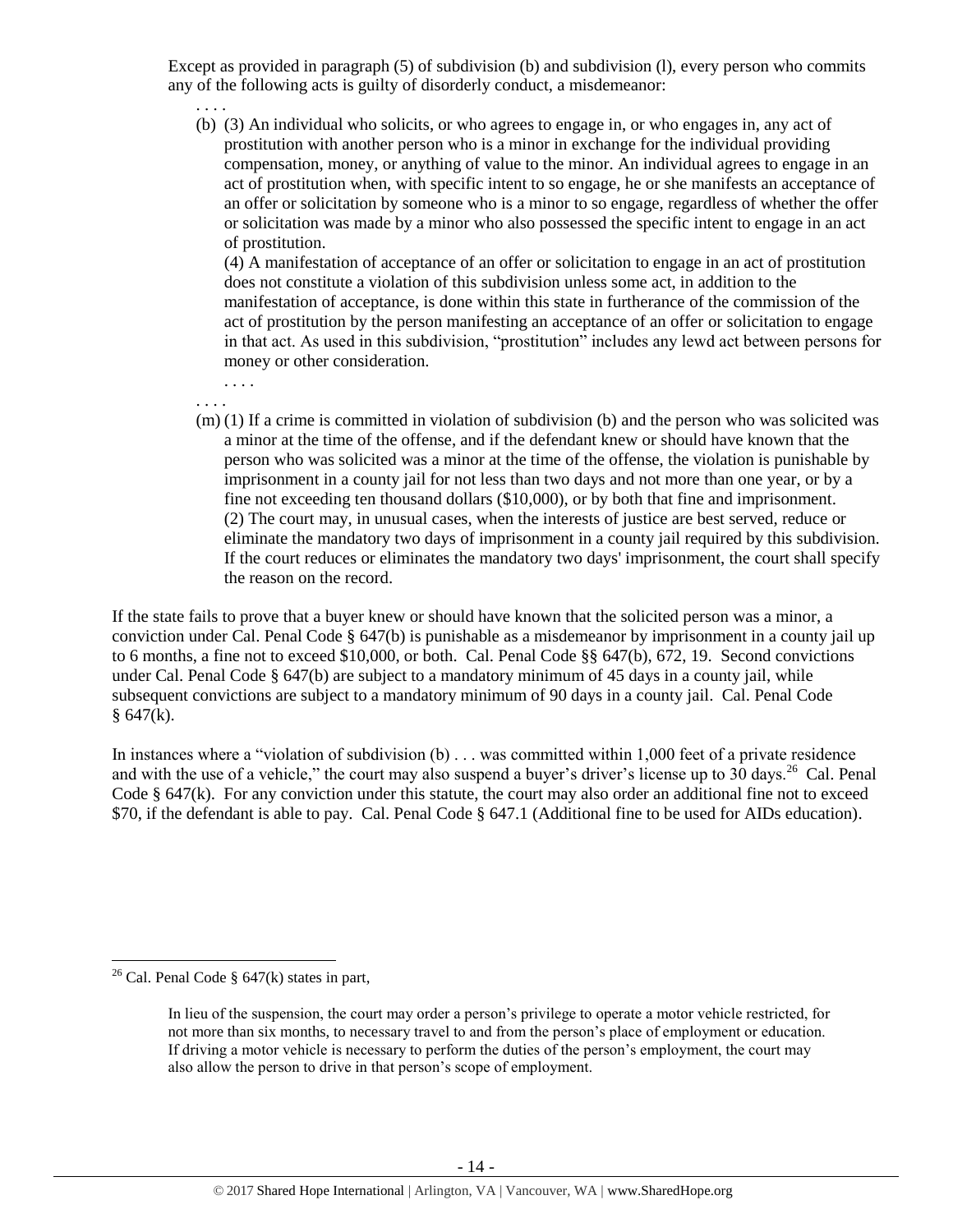#### *2.3 Solicitation laws differentiate buying sex acts with an adult and buying sex acts with a minor under 18.*

Cal. Penal Code § 647(m) (Disorderly conduct; restrictions on probation) differentiates between the buying of sex with an adult and a minor by permitting higher penalties when a buyer knows or has reason to know that the person solicited was a minor at the time of the offense. $27$ 

### *2.4 Penalties for buyers of commercial sex acts with minors are as high as federal penalties.*

Under Cal. Penal Code § 647(m) (Disorderly conduct; restrictions on probation), if the actor knew or should have known that the person solicited was a minor at the time of the offense, the conviction is punishable by imprisonment for a minimum of two days and a maximum of one year in county jail, a fine up to \$10,000, or both. Cal. Penal Code  $\S$  647(m)(1).

If the state fails to prove that a buyer of sex with a minor knew or should have known that the solicited individual was a minor, a conviction under Cal. Penal Code § 647(b) (Disorderly conduct; restrictions on probation)<sup>28</sup> is punishable as a misdemeanor by imprisonment in a county jail up to 6 months, a fine not to exceed \$1,000, or both. Cal. Penal Code §§ 647(b), 672, 19. Second convictions under Cal. Penal Code § 647(b) are subject to a mandatory minimum of 45 days in a county jail, while subsequent convictions are subject to a mandatory minimum of 90 days in a county jail. Cal. Penal Code § 647(k). When a "violation of subdivision (b) . . . was committed within 1,000 feet of a private residence and with the use of a vehicle," the court may also suspend the buyer's driver's license up to  $30 \text{ days}$ .<sup>29</sup> Cal. Penal Code § 647(k). For any conviction under Cal. Penal Code § 647(b), the court may also order an additional fine not to exceed \$70, if the defendant is able to pay. Cal. Penal Code § 647.1 (Additional fine to be used for AIDs education).

<span id="page-14-0"></span>In comparison, if the victim is under the age of 14, a conviction under the Trafficking Victims Protection Act  $(TVPA)<sup>30</sup>$  for child sex trafficking is punishable by 15 years to life imprisonment and a fine not to exceed \$250,000. 18 U.S.C. §§ 1591(b)(1), 3559(a)(1), 3571(b)(3). If the victim is between the ages of 14–17, a conviction is punishable by 10 years to life imprisonment and a fine not to exceed \$250,000. 18 U.S.C. §§ 1591(b)(2), 3559(a)(1), 3571(b)(3). A conviction is punishable by mandatory life imprisonment, however, if the buyer has a prior conviction for a federal sex offense<sup>31</sup> against a minor. 18 U.S.C. § 3559(e)(1). To the extent buyers can be prosecuted under other federal CSEC laws, $32$  a conviction is punishable by penalties ranging from a fine not to exceed \$250,000 to life imprisonment and a fine not to exceed \$250,000.<sup>33</sup>

<span id="page-14-1"></span> $\overline{\phantom{a}}$ 

an offense under section 1591 [18 USCS § 1591] (relating to sex trafficking of children), 2241 [18 USCS § 2241] (relating to aggravated sexual abuse), 2242 [18 USCS § 2242] (relating to sexual abuse),  $2244(a)(1)$  [18 USCS §  $2244(a)(1)$ ] (relating to abusive sexual contact),  $2245$  [18 USCS § 2245] (relating to sexual abuse resulting in death), 2251 [18 USCS § 2251] (relating to sexual exploitation of children), 2251A [18 USCS § 2251A] (relating to selling or buying of children), 2422(b) [18 USCS § 2422(b)] (relating to coercion and enticement of a minor into prostitution), or 2423(a) [18 USCS § 2423(a)] (relating to transportation of minors).

<sup>32</sup> 18 U.S.C. §§ 2251A(b) (Selling or buying of children), 2251(a) (Sexual exploitation of children), 2423(a) (Transportation of a minor with intent for minor to engage in criminal sexual activity), 2422(a) (Coercion and enticement), 2252(a)(2), (a)(4) (Certain activities relating to material involving the sexual exploitation of minors).  $33$  18 U.S.C. §§ 2251A(b) (conviction punishable by imprisonment for 30 years to life and a fine), 2251(e) (conviction punishable by imprisonment for 15–30 years and a fine), 2423(a) (conviction punishable by imprisonment for 10 years to life and a fine), 2422(a) (conviction punishable by a fine, imprisonment up to 20 years,

<sup>&</sup>lt;sup>27</sup> *See supra* Component 2.2 for the substantive provisions of Cal. Penal Code § 647(b), (m).

<sup>&</sup>lt;sup>28</sup> *See supra* Component 2.2 for the substantive provisions of Cal. Penal Code § 647(b).

<sup>29</sup> *See supra* note [26.](#page-13-0) 

 $30$  Trafficking Victims Protection Act (TVPA) of 2000, Pub. L. No. 106-386, 114 Stat. 1464, 1466 (codified in scattered sections of 18 and 22 U.S.C.).

<sup>&</sup>lt;sup>31</sup> Pursuant to 18 U.S.C. § 3559(e)(2), "federal sex offense" is defined as: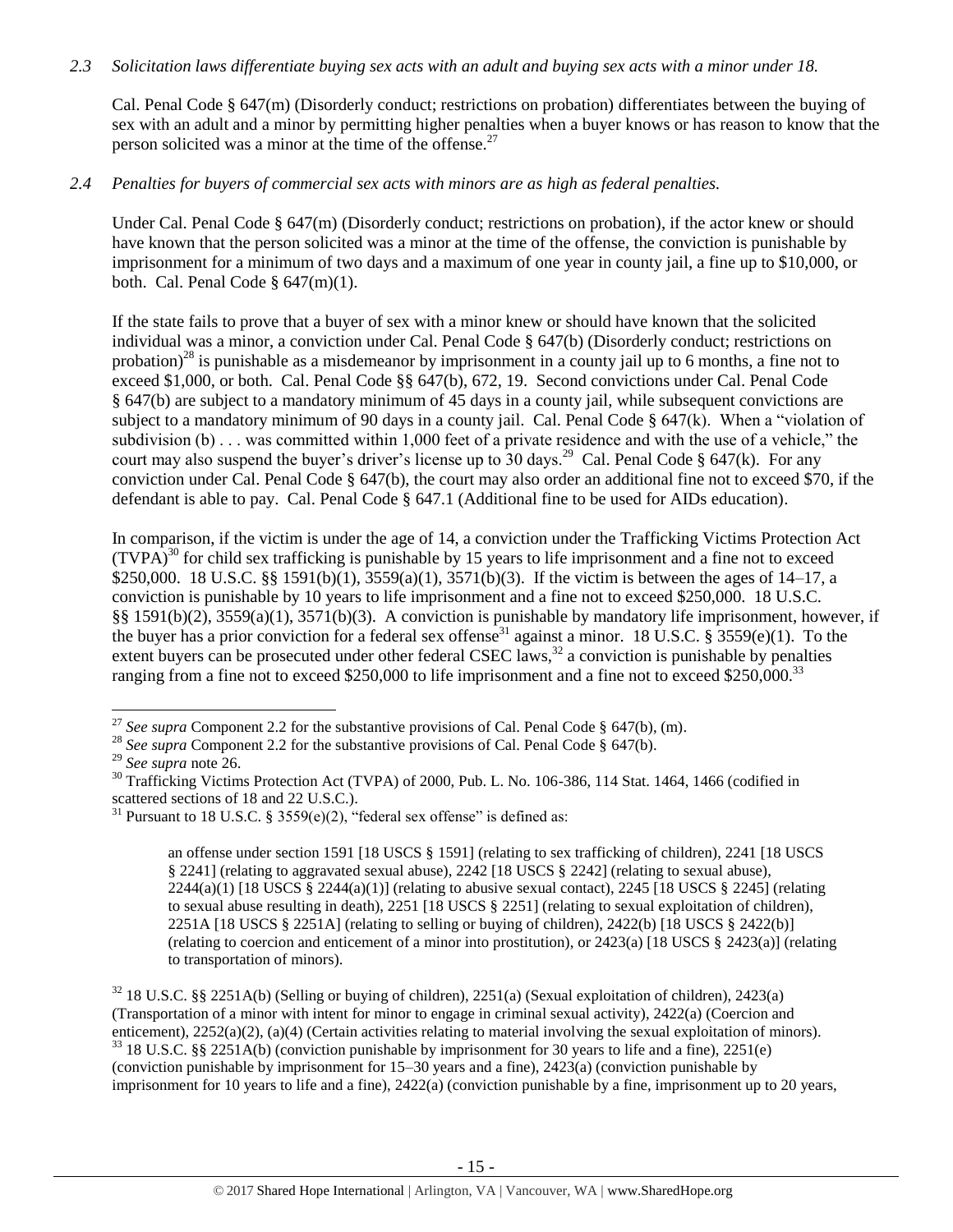- 2.4.1 Recommendation: Amend Cal. Penal Code  $\S$  647(m) (Disorderly conduct; restrictions on probation) to expressly classify and punish the crime as a felony when sex is purchased with a minor under the age of 18 and to raise the penalty to reflect the seriousness of this offense.
- *2.5 Using the Internet or electronic communications to lure, entice, or purchase, or attempt to lure, entice, or purchase commercial sex acts with a minor is a separate crime or results in an enhanced penalty for buyers.*

Cal. Penal Code § 288.3(a) (Contact or communication with minor with knowledge and intent to commit specified offenses punishable by imprisonment; additional punishment for repeat violation) makes it a crime if a person

contacts or communicates with a minor, or attempts to contact or communicate with a minor, who knows or reasonably should know that the person is a minor, with intent to commit an offense specified in Section . . . 261 [Rape; "duress;" "menace"], 264.1 [Punishment for aiding or abetting rape], . . . 286 [Sodomy], 288 [Lewd or lascivious acts involving children], 288a [Oral copulation], 288.2 [Sending harmful matter to minor by telephone messages, electronic mail, Internet, or commercial online service; Defenses; Exemption of carrier, broadcaster, or transmitter], 289 [Penetration by foreign object], 311.1 [Sale or distribution of obscene matter depicting person under age of 18 years engaging in sexual conduct], 311.2 [Production, distribution, or exhibition of obscene matter], 311.4 [Employment of minor in sale or distribution of obscene matter or production of pornography] or 311.11 [Possession or control of child pornography; persons previously convicted guilty of felony] involving the minor . . . .

Cal. Penal Code § 288.3(b) defines "contacts or communicates with" as including "direct and indirect contact or communication that may be achieved personally or by use of an agent or agency, any print medium, any postal service, a common carrier or communication common carrier, any electronic communications system, or any telecommunications, wire, computer, or radio communications device or system."

A conviction under Cal. Penal Code § 288.3(a) is punishable as a felony by "imprisonment in the state prison for the term prescribed for an attempt<sup>34</sup> to commit the intended offense" and a possible fine not to exceed \$10,000. Cal. Penal Code §§ 288.3(a), 17(a), 672. Subsequent convictions under this statute are punishable by "an additional and consecutive term of imprisonment in the state prison for five years." Cal. Penal Code § 288.3(c).

*2.6 No age mistake defense is permitted for a buyer of commercial sex acts with any minor under 18.*

Cal. Penal Code § 647(m) (Disorderly conduct; Restrictions on probation) provides a heightened penalty for soliciting sex acts with a minor "if the defendant knew or should have known that the person who was solicited was a minor at the time of the offense." Accordingly, a buyer may assert a mistake of age defense in order to escape the heightened penalty.

Additionally, Cal. Penal Code § 288.3 (Contact or communication with minor with knowledge and intent to commit specified offenses punishable by imprisonment; additional punishment for repeat violation) is silent regarding the permissibility of a mistake of age defense. However, Cal. Penal Code § 288.3(a) only applies if an offender "knows or reasonably should know that the person is a minor," which implies the permissibility of such a defense.

 $\overline{\phantom{a}}$ 

or both), 2252(b) (stating that a conviction under subsection (a)(2) is punishable by imprisonment for  $5-20$  years and a fine, while a conviction under subsection (a)(4) is punishable by imprisonment up to 10 years, a fine, or both); *see also* 18 U.S.C. §§ 3559(a)(1) (classifying all of the above listed offenses as felonies), 3571(b)(3) (providing a fine up to \$250,000 for any felony conviction).

<sup>34</sup> *See supra* note [15.](#page-6-0)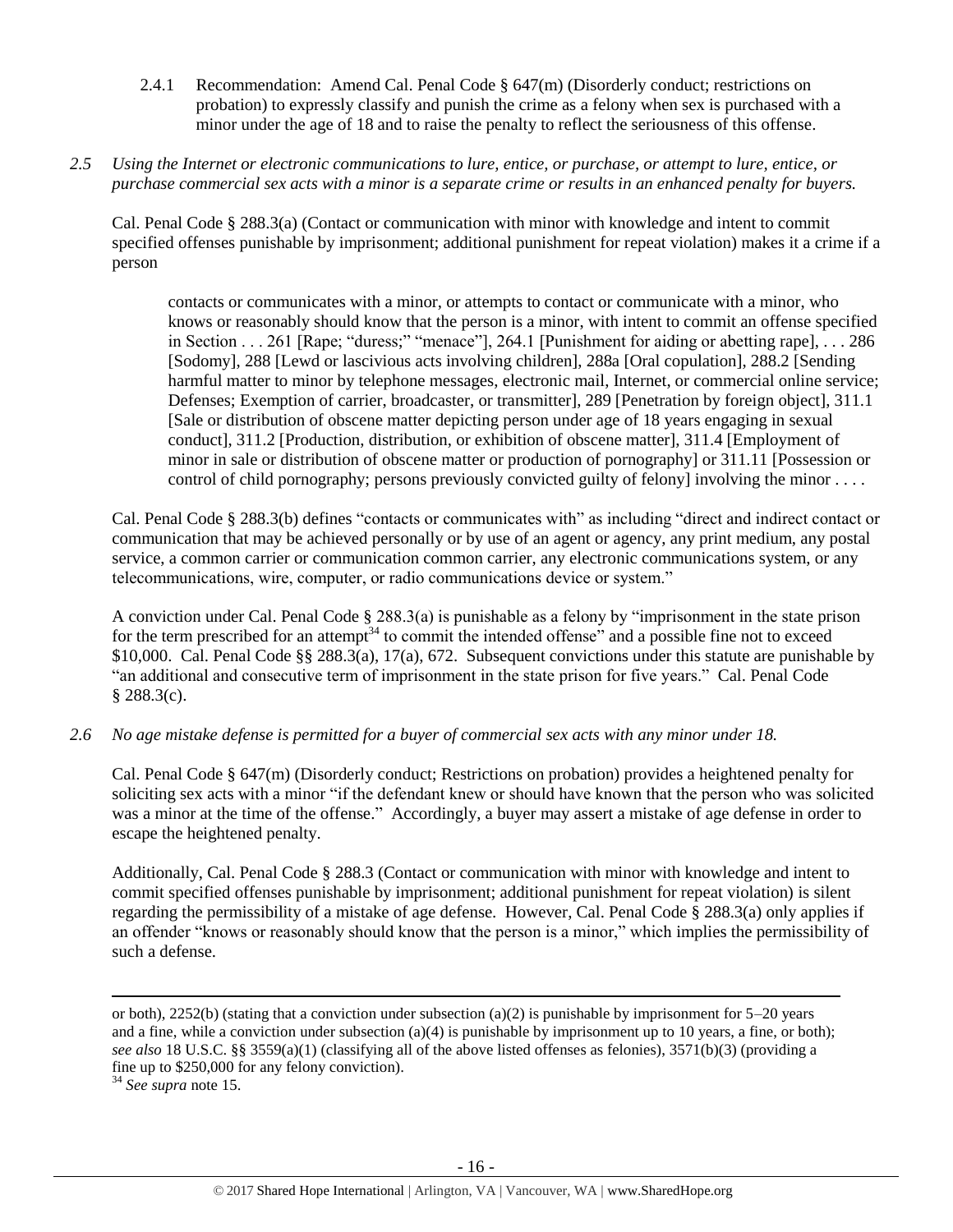2.6.1 Recommendation: Amend Cal. Penal Code  $\S$  647(m) (Disorderly conduct; restrictions on probation) and § 288.3(a) (Contact or communication with minor with knowledge and intent to commit specified offenses punishable by imprisonment; additional punishment for repeat violation) to expressly prohibit a mistake of age defense and remove the "knows or should've known" requirements.

# *2.7 Base penalties for buying sex acts with a minor under 18 are sufficiently high and not reduced for older minors.*

California's CSEC law, Cal. Penal Code  $\S 647(m)^{35}$  (Disorderly conduct; restrictions on probation), does not stagger penalties based on the minor's age, but buyers face minimal penalty under this provision; California's trafficking law does not apply to buyers. Cal. Penal Code §  $647(b)(3)$ ,<sup>36</sup> is punishable by imprisonment in a county jail for not less than two days and not more than one year or by a fine not exceeding \$10,000, or by both, if the defendant knew or should have known that the person solicited was a minor at the time of the offense. Further, the "mandatory" penalty of two days imprisonment can be lessened or withheld "in unusual cases, when the interests of justice are best served."

- 2.7.1 Recommendation: Amend Cal. Penal Code  $\S$  647(m) (Disorderly conduct; restrictions on probation) to impose further mandatory enhanced penalties for any offense where a person solicits or pays for sex with a minor under the age of 18.
- *2.8 Financial penalties for buyers of commercial sex acts with minors are sufficiently high to make it difficult for buyers to hide the crime.*

Violations of Cal. Penal Code §  $647(b)(3)^{37}$  (Disorderly conduct; restrictions on probation) by buyers who knew or should have known that the person solicited was a minor at the time of the offense are subject to a possible fine not to exceed \$10,000. Cal. Penal Code  $\S$  647(m).

Buyers also are subject to penalty assessments. Courts are directed to order a person convicted of any crime in California to pay a penalty assessment. Cal. Penal Code  $\S 1202.4(a)(2)$  states, "Upon a person being convicted of a crime in the State of California, the court shall order the defendant to pay a fine in the form of a penalty assessment in accordance with Section 1464 [Penalty assessment; distribution of funds]." The state penalty assessment is \$10 for every \$10, or fraction of \$10, on "every fine, penalty, or forfeiture imposed and collected by the courts for all criminal offenses." Cal. Penal Code  $\S$  1464(a)(1). Penalty assessments do not apply to restitution fines. Cal. Penal Code § 1464(a)(3)(A).

Additionally, convicted buyers are also subject to a restitution fine. Pursuant to Cal. Penal Code § 1202.4(b) (Restitution; amount; hearing and court order; financial disclosure), "In every case where a person is convicted of a crime, the court shall impose a separate and additional restitution fine, unless it finds compelling and extraordinary reasons for not doing so and states those reasons on the record." Although the final amount of a restitution fine falls within the court's discretion, it must be between \$150–\$1,000 for a misdemeanor conviction and  $$300–$10,000$  for a felony conviction. Cal. Penal Code § 1202.4(b)(1).

Cal. Penal Code § 1202.4(f) requires a convicted defendant to make restitution to a victim who "has suffered economic loss as a result of the defendant's conduct," for either "the amount of loss claimed by the victim or victims or any other showing to the court," and "[i]f the amount of loss cannot be ascertained at the time of sentencing," the court shall order that the amount be "determined at the direction of the court."

l

<sup>&</sup>lt;sup>35</sup> See supra Component 2.2 for the substantive provisions of Cal. Penal Code § 647(m).

<sup>36</sup> *See supra* note [8.](#page-2-0)

<sup>&</sup>lt;sup>37</sup> *See supra* Component 2.2 for the substantive provisions of Cal. Penal Code § 647(m). *See supra* note [8.](#page-2-0)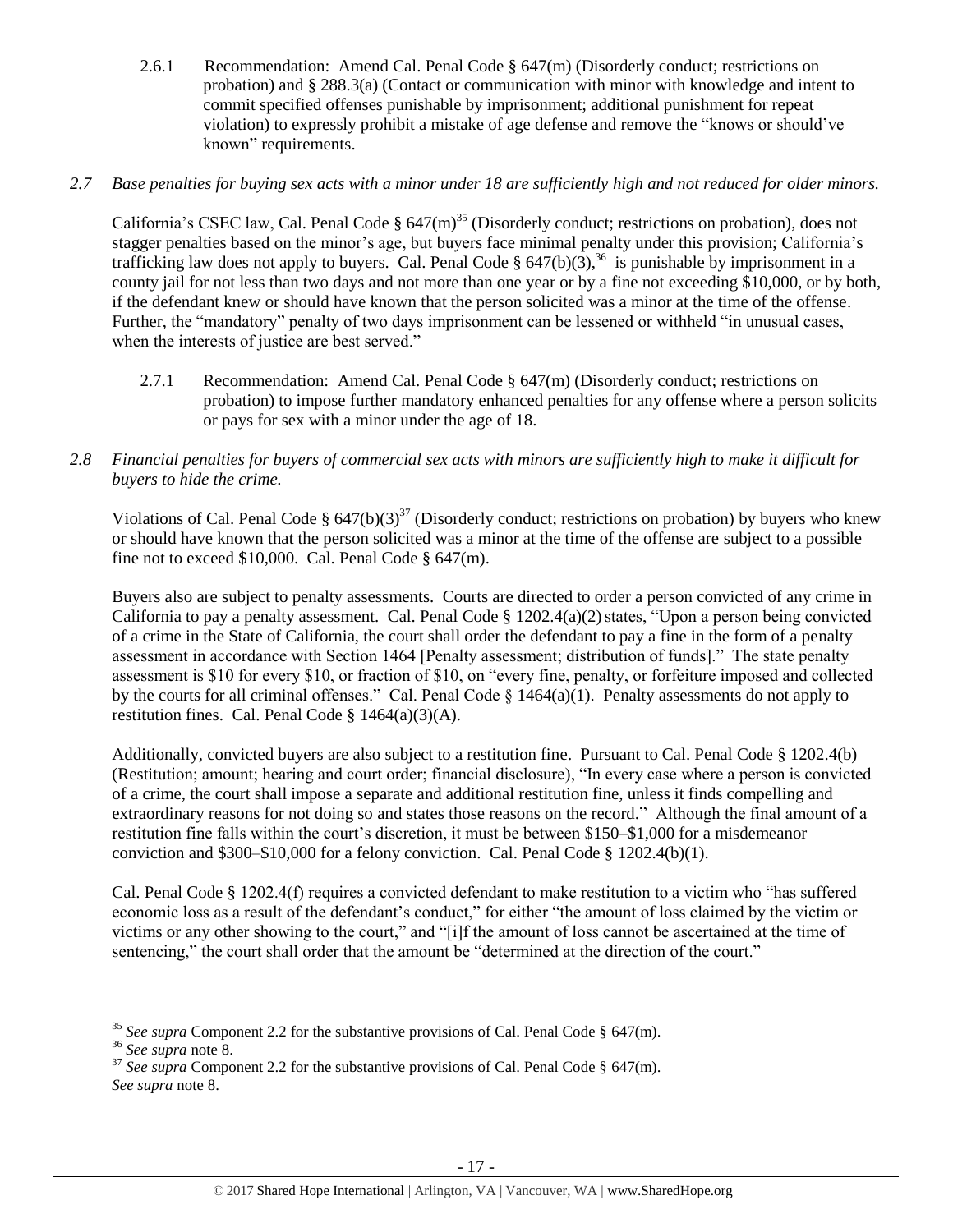Additionally, under Cal. Penal Code § 312.3(a) (Forfeiture and destruction of matter depicting minors engaging in or simulating sexual conduct), to the extent that "[m]atter that depicts a person under the age of 18 years personally engaging in or personally simulating sexual conduct as defined in Section 311.4," comes into "the possession of any city, county, city and county, or state official or agency" it will be "subject to forfeiture." No specific procedure for effecting the forfeiture is authorized.

While buyers may be subject to some forfeiture provisions regarding property used in connection with prostitution offenses under the Red Light Abatement Law at Cal. Penal Code § 11225–11235, forfeiture regarding property used in violating human trafficking and CSEC offenses is not explicitly included. Pursuant to Cal. Penal Code § 11225(a), "[e]very building or place used for the purpose of . . . lewdness, assignation, or prostitution, and every building or place in or upon which . . . lewdness, assignation, or prostitution, are held or occur, is a nuisance which shall be enjoined, abated, and prevented, and for which damages may be recovered, whether it is a public or private nuisance." Pursuant to Cal. Penal Code.  $\S$  11230(a)(1), "If the existence of a nuisance is established in an action as provided in this article, an order of abatement shall be entered as a part of the judgment in the case, directing the removal from the building or place of all fixtures, musical instruments and movable property used in conducting, maintaining, aiding, or abetting the nuisance, and directing the sale thereof in the manner provided for the sale of chattels under execution, and the effectual closing of the building or place against its use for any purpose, and that it be kept closed for a period of one year, unless sooner released."

## *2.9 Buying and possessing images of child sexual exploitation carries penalties as high as similar federal offenses.*

Cal. Penal Code § 311.11(a) (Possession or control of child pornography; persons previously guilty of felony) makes it a crime for any person to possess images of child sexual exploitation (ICSE). Specifically, Cal. Penal Code § 311.11(a) states,

<span id="page-17-0"></span>Every person who knowingly possesses or controls any matter, representation of information, data, or image, including, but not limited to, any film, filmstrip, photograph, negative, slide, photocopy, videotape, video laser disc, computer hardware, computer software, computer floppy disc, data storage media, CD-ROM, or computer-generated equipment or any other computer-generated image that contains or incorporates in any manner, any film or filmstrip, the production of which involves the use of a person under the age of 18 years, knowing that the matter depicts a person under the age of 18 years personally engaging in or simulating sexual conduct, as defined in subdivision (d) of Section 311.4, is guilty of a felony  $\ldots$ .

A conviction under Cal. Penal Code § 311.11(a) is punishable as either a misdemeanor<sup>38</sup> or felony. Cal. Penal Code §17(a), (b). A misdemeanor conviction is punishable by imprisonment in a county jail up to 1 year, a fine not to exceed \$2,500, or both. Cal. Penal Code 17(b). A felony conviction is punishable by imprisonment in a state prison for 16 months, 2 years, or 3 years and a possible fine not to exceed \$10,000. Cal. Penal Code §§ 18(a), 672. Buyers who have a prior conviction under Cal. Penal Code § 311.11(a), "an offense requiring registration under the Sex Offender Registration Act, or an attempt to commit any of the above-mentioned offenses," are guilty of a felony punishable by imprisonment in state prison for 2, 4, or 6 years and a possible fine not to exceed \$10,000. Cal. Penal Code §§ 311.11(b), 672. First time convictions, for either a

 $\overline{\phantom{a}}$ 

 $38$  Although Cal. Penal Code § 311.11(a) specifically states that a violation is a felony, it is also possible for a violation to be a misdemeanor. *See* People v. Sacramento Butchers' Protective Ass'n, 107 P. 712, 720 (Cal. Ct. App. 1910) (stating, "[I]n the determination whether a certain offense is a felony or a misdemeanor, no material aid is necessarily afforded by the mere characterization of the prohibited and penalized act as either the one or the other, since the nature and extent and mode of the punishment prescribed . . . is the sole test. For illustration, if a statute should denounce a certain act as a felony, but limited the power of punishment . . . to imprisonment in the county jail . . . or a fine . . . or by both such fine and imprisonment, it would readily appear, notwithstanding its designation by the statute as a felony, that, from the nature of the punishment prescribed, the act so denounced and designated could be nothing more than an ordinary misdemeanor . . . .") (citations omitted).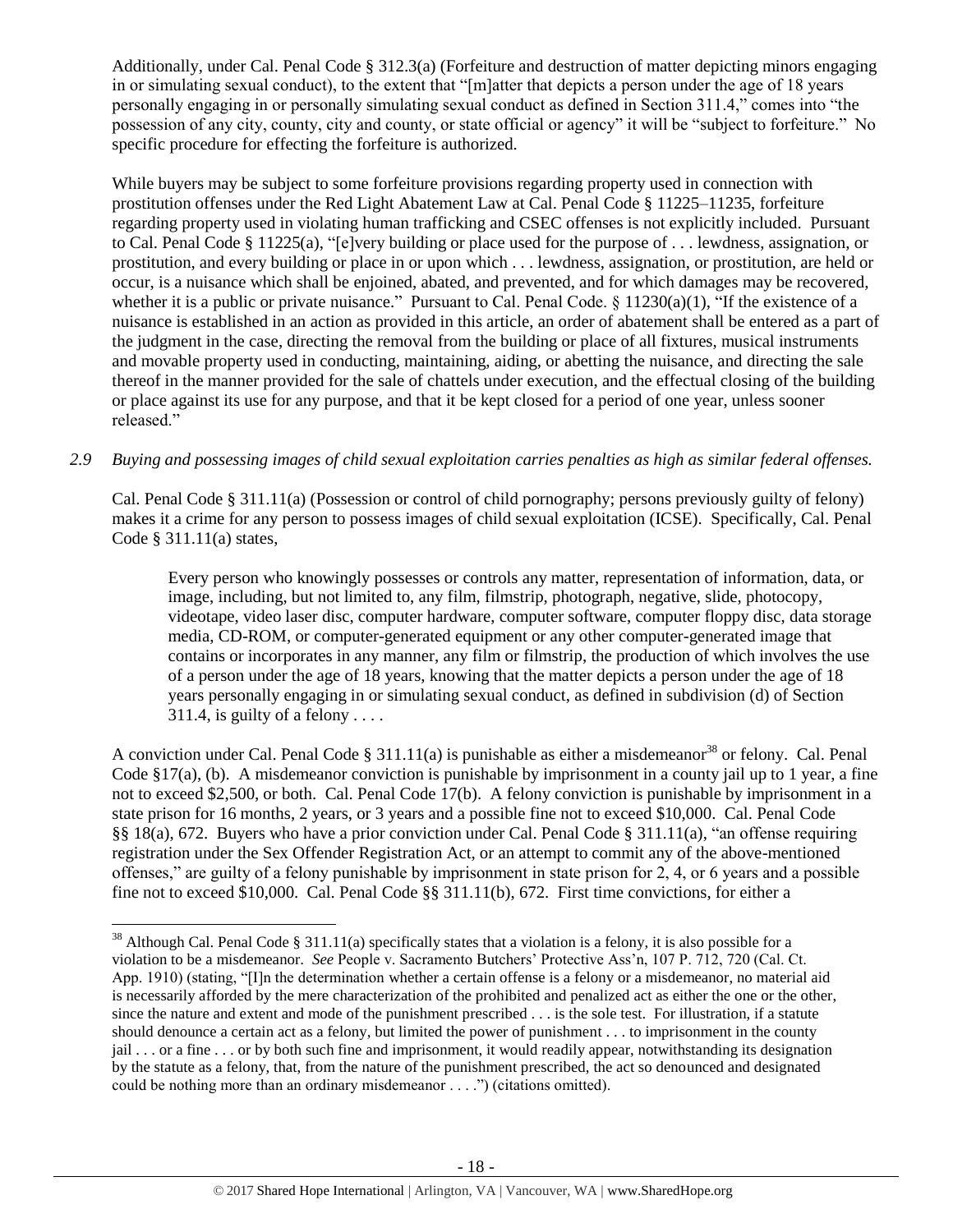misdemeanor or a felony, are also subject to an additional mandatory fine of \$300 while subsequent offenses are subject to an additional mandatory fine of \$500, unless the defendant is unable to pay. Cal. Penal Code §§ 290.3(a), 290(c).

A buyer who "exchanges" ICSE may be prosecuted under Cal. Penal Code § 311.3(a) (Sexual exploitation of child), which provides,

A person is guilty of sexual exploitation of a child if he or she knowingly develops, duplicates, prints, or exchanges any representation of information, data, or image, including, but not limited to, any film, filmstrip, photograph, negative, slide, photocopy, videotape, video laser disc, computer hardware, computer software, computer floppy disc, data storage media, CD-ROM, or computer-generated equipment or any other computer-generated image that contains or incorporates in any manner, any film or filmstrip that depicts a person under the age of 18 years engaged in an act of sexual conduct.<sup>39</sup>

A first conviction under Cal. Penal Code § 311.3(a) is punishable as a misdemeanor by imprisonment in a county jail up to 1 year, a fine not to exceed \$2,000, or both. Cal. Penal Code §§ 311.3(d), 17(a). A conviction for a buyer who has a prior conviction under Cal. Penal Code §§ 311.1–311.11, however, is punishable as a felony by imprisonment in a state prison for 16 months, 2 years, or 3 years and a possible fine not to exceed \$10,000. Cal. Penal Code §§ 311.3(d), 17(a), 18(a), 672. First time convictions are also subject to an additional mandatory fine of \$300 while subsequent convictions are subject to an additional mandatory fine of \$500, if the offender is able to pay. Cal. Penal Code §§ 290.3(a), 290(c).

Additionally, Cal. Penal Code § 311.3 (Sexual exploitation of child) is a predicate offense under Cal. Penal Code § 236.1(b) and (c) (Human trafficking defined; punishment), which is punishable by imprisonment in the state prison for 8, 14, or 20 years, or 5, 8, or 12 years, respectively, and a fine of not more than five hundred thousand dollars (\$500,000).<sup>40</sup> Cal. Penal Code §236.1(b) and (c)(1).

In comparison, a federal conviction for possession of  $ICSE<sup>41</sup>$  is generally punishable by imprisonment for  $5-20$ years and a fine not to exceed \$250,000.<sup>42</sup> Subsequent convictions, however, are punishable by imprisonment up to 40 years and a fine not to exceed  $$250,000.<sup>43</sup>$ 

l

(5) Exhibition of the genitals or the pubic or rectal area of any person for the purpose of sexual stimulation of the viewer.

(6) Defecation or urination for the purpose of sexual stimulation of the viewer.

 $42$  18 U.S.C. §§ 2252(b) (stating that a conviction under subsection (a)(2) is punishable by imprisonment for 5–20 years and a fine, while a conviction under subsection (a)(4) is punishable by imprisonment up to 10 years, a fine, or both),  $2252A(b)(1)$  (a conviction is punishable by imprisonment for  $5-20$  years and a fine),  $1466A(a)$ , (b) (stating that a conviction under subsection (a) is "subject to the penalties provided in section  $2252A(b)(1)$ ," imprisonment for 5–20 years and a fine, while a conviction under subsection (b) is "subject to the penalties provided in section 2252A(b)(2)," imprisonment up to 10 years, a fine, or both); *see also* 18 U.S.C. §§ 3559(a)(1) (classifying all of the above listed offenses as felonies), 3571(b)(3) (providing a fine up to \$250,000 for any felony conviction).

<sup>43</sup> 18 U.S.C. §§ 2252(b) (stating if a person has a prior conviction under subsection (a)(2), or a list of other statutes, a conviction is punishable by a fine and imprisonment for 15–40 years, but if a person has a prior conviction under

 $39$  Cal. Penal Code § 311.3(b) defines "sexual conduct" as the following:

<sup>(1)</sup> Sexual intercourse, including genital-genital, oral-genital, anal-genital, or oral-anal, whether

between persons of the same or opposite sex or between humans and animals.

<sup>(2)</sup> Penetration of the vagina or rectum by any object.

<sup>(3)</sup> Masturbation for the purpose of sexual stimulation of the viewer.

<sup>(4)</sup> Sadomasochistic abuse for the purpose of sexual stimulation of the viewer.

<sup>&</sup>lt;sup>41</sup> 18 U.S.C. §§ 2252(a)(2), (a)(4) (Certain activities relating to material involving the sexual exploitation of minors),  $2252A(a)(2)$ –(3) (Certain activities relating to material constituting or containing child pornography), 1466A(a), (b) (Obscene visual representations of the sexual abuse of children).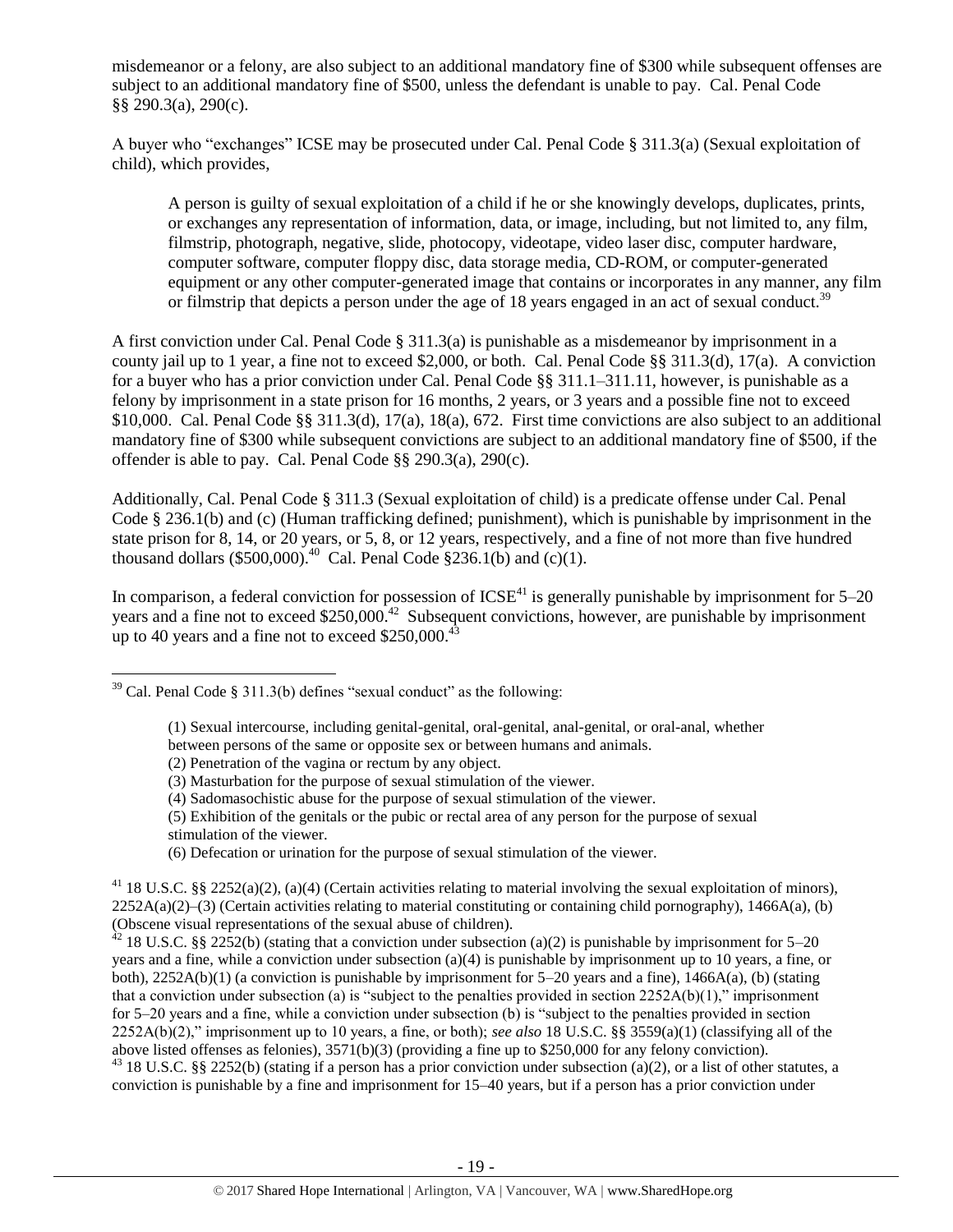2.9.1 Recommendation: Amend Cal. Penal Code § 311.11(a) (Possession or control of child pornography; persons previously guilty of felony) and § 311.3 (Sexual exploitation of child) to increase the penalties for possession of images of child sexual exploitation to reflect the seriousness of this crime and to provide consistent punishment for and deterrent to this crime.

### *2.10 Convicted buyers of commercial sex acts with minors are required to register as sex offenders.*

Pursuant to Cal. Penal Code § 290(c) (Sex offender registration act; persons required to register) persons required to register as sex offenders include those convicted under

subdivision (b) and (c) of Section 236.1 [human trafficking], ... paragraph  $(1)$ ,  $(2)$ ,  $(3)$ ,  $(4)$ , or  $(6)$  of subdivision (a) of Section 261 [Rape; "duress;" "menace"], . . . 266c [Inducing consent to sexual act by fraud or fear], . . . 269 [Aggravated sexual assault of child], 285 [Incest], 286 [Sodomy], 288 [Lewd or lascivious acts involving children], 288a [Oral copulation], 288.3 [Contact or communication with minor with knowledge and intent to commit specified offenses punishable by imprisonment; additional punishment for repeat violation], 288.4 [Arrangement of meeting with minor for purpose of engaging in certain lewd and lascivious behavior; punishment], 288.5 [Continuous sexual abuse of child], 288.7 [Sexual acts with child 10 years old or younger; punishment as felony], 289 [Penetration by foreign object], . . . 311.11 [Possession or control of child pornography; persons previously convicted guilty of felony], or 647.6 [Annoying or molesting children; punishment; probation], . . . any offense involving lewd or lascivious conduct under Section 272 [Contributing to delinquency of minor; luring minor under 14 away from home], or any felony violation of Section 288.2 [Sending harmful matter to minor by telephone messages, electronic mail, Internet, or commercial online service; defenses; exemption of carrier, broadcaster, or transmitter]; any statutory predecessor that includes all elements of one of the above-mentioned offenses; or any person who since that date has been or is hereafter convicted of the attempt or conspiracy to commit any of the above-mentioned offenses.

Buyers of sex with minors who are convicted under Cal. Penal Code § 647(b)(3) (Disorderly conduct; restrictions on probation) are not required to register under Cal. Penal Code § 290(c) (Sex offender registration act; persons required to register).

subsection (a)(4), or a list of other statutes, a conviction is punishable by a fine and imprisonment for  $10-20$  years),  $2252A(b)(1)$  (stating if a person has a prior conviction under subsection (a)(2), (a)(3), or a list of other statutes, a conviction is punishable by a fine and imprisonment for  $15-40$  years),  $1466A(a)$ , (b) (stating that the penalty scheme for section 2252A(b) applies); *see also* 18 U.S.C. §§ 3559(a)(1) (classifying all of the above listed offenses as felonies), 3571(b)(3) (providing a fine up to \$250,000 for any felony conviction).

 $\overline{\phantom{a}}$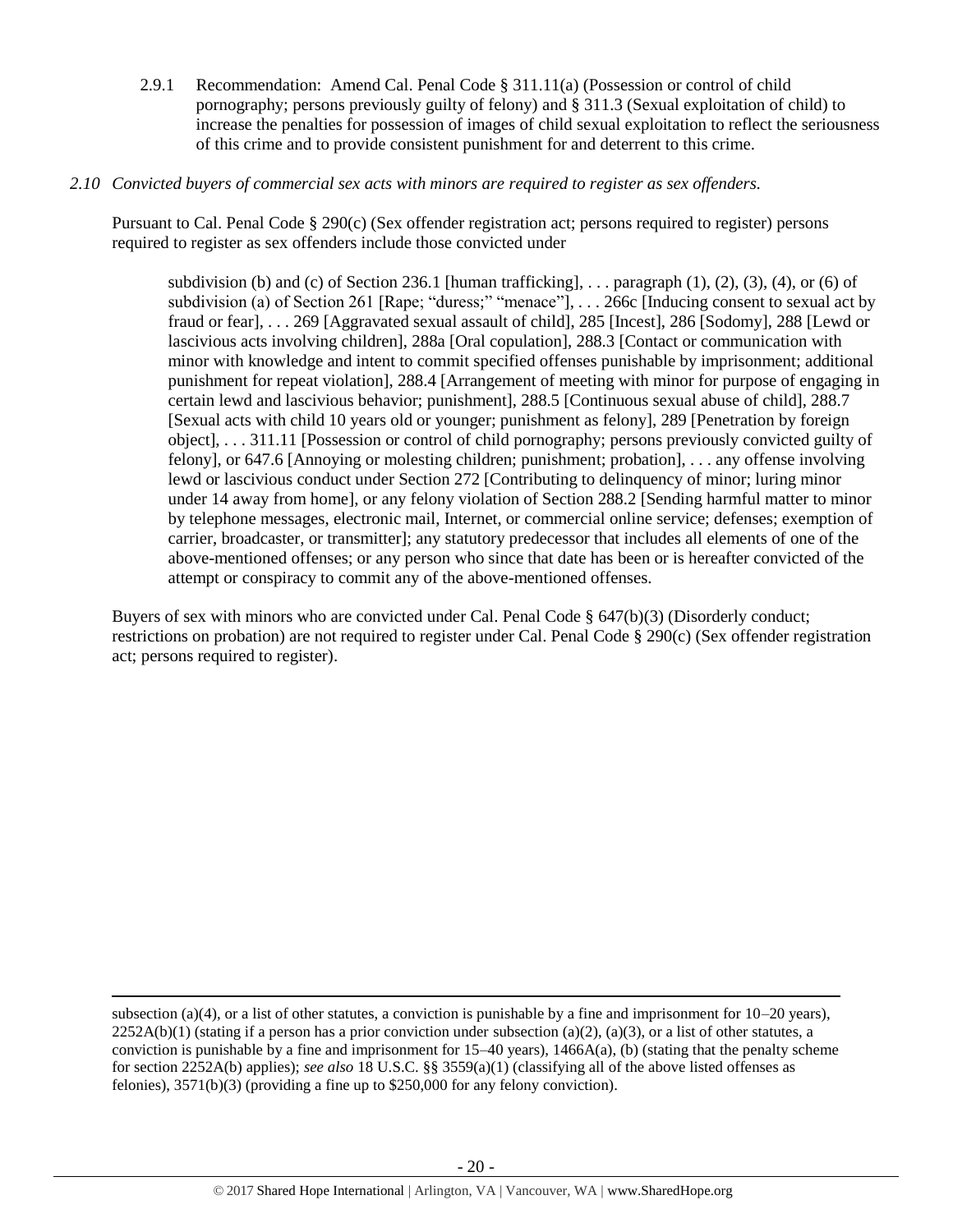### *Legal Components:*

- *3.1 Penalties for trafficking a child for sexual exploitation are as high as federal penalties.*
- *3.2 Creating and distributing images of child sexual exploitation carries penalties as high as similar federal offenses.*
- *3.3 Using the Internet or electronic communications to lure, entice, recruit or sell commercial sex acts with a minor is a separate crime or results in an enhanced penalty for traffickers.*
- *3.4 Financial penalties for traffickers, including asset forfeiture, are sufficiently high.*
- *3.5 Convicted traffickers are required to register as sex offenders.*
- *3.6 Laws relating to termination of parental rights include sex trafficking or commercial sexual exploitation of children (CSEC) offenses as grounds for termination in order to prevent traffickers from exploiting their parental rights as a form of control.*

*\_\_\_\_\_\_\_\_\_\_\_\_\_\_\_\_\_\_\_\_\_\_\_\_\_\_\_\_\_\_\_\_\_\_\_\_\_\_\_\_\_\_\_\_\_\_\_\_\_\_\_\_\_\_\_\_\_\_\_\_\_\_\_\_\_\_\_\_\_\_\_\_\_\_\_\_\_\_\_\_\_\_\_\_\_\_\_\_\_\_\_\_\_\_*

## *Legal Analysis:*

l

*3.1 Penalties for trafficking a child for sexual exploitation are as high as federal penalties.* 

A conviction under Cal. Penal Code § 236.1(a) (Human trafficking defined; punishment) is punishable as a felony by imprisonment in a state prison for 5, 8, or 12 years and a fine not to exceed \$500,000. Cal. Penal Code §§ 236.1(a). A conviction under Cal. Penal Code § 236.1 (b) for sex trafficking "shall be punished by imprisonment in the state prison for 8, 14, or 20 years and a fine of not more than five hundred thousand dollars  $(\$500,000)$ ." However, if the offense involves a commercial sex act<sup>44</sup> and the victim is under the age of 18, then a conviction is punishable by imprisonment for 5, 8, or 12 years and a fine which will generally not exceed \$500,000. Cal. Penal Code § 236.1(c)(1). If the offense is achieved through force, fear, fraud, deceit, coercion, violence, duress, menace, or threat of unlawful injury to the victim or to another person, the conviction is punishable by fifteen years to life and a fine which will generally not exceed five hundred thousand dollars (\$500,000). Cal. Penal Code § 236.1 (c)(2). Further, a person in violation of Cal. Penal Code § 236.1 who inflicts great bodily injury on a victim shall be punished by an additional term of imprisonment in the state prison for 5, 7, or 10 years. Cal. Penal Code § 236.4(b).

Additionally, certain crimes for which a trafficker may be convicted are predicate offenses under Cal. Penal Code § 236.1 (Human trafficking defined; punishment). Cal. Penal Code § 266 (Procurement), § 266h(b) (Pimping), and § 266j (Procurement of child), are expressly referred to in Cal. Penal Code § 236.1; therefore, the fines and penalties under the human trafficking statute are applicable.

If the victim is an "unmarried, chaste female" who is under the age of 18, a trafficker may be convicted under Cal. Penal Code § 266 (Procurement). A conviction under Cal. Penal Code § 266 is punishable as either a misdemeanor or felony. Cal. Penal Code § 17(b). A misdemeanor conviction is punishable by imprisonment in a county jail up to 1 year, a fine not to exceed \$2,000, or both. Cal. Penal Code § 266. A felony conviction is punishable by imprisonment in a state prison for 16 months, 2 years, or 3 years and a possible fine not to exceed \$2,000. Cal. Penal Code §§ 18(a), 266. First time convictions, for either a misdemeanor or felony, are also subject to an additional mandatory fine of \$300 while subsequent convictions are subject to an additional mandatory fine of \$500, if the offender is able to pay. Cal. Penal Code §§ 290.3(a), 290(c).

<sup>&</sup>lt;sup>44</sup> For purposes of Cal. Penal Code § 236.1(g), Cal. Penal Code § 236.1(g)(2) defines "commercial sex act" as "any sexual conduct on account of which anything of value is given or received by any person."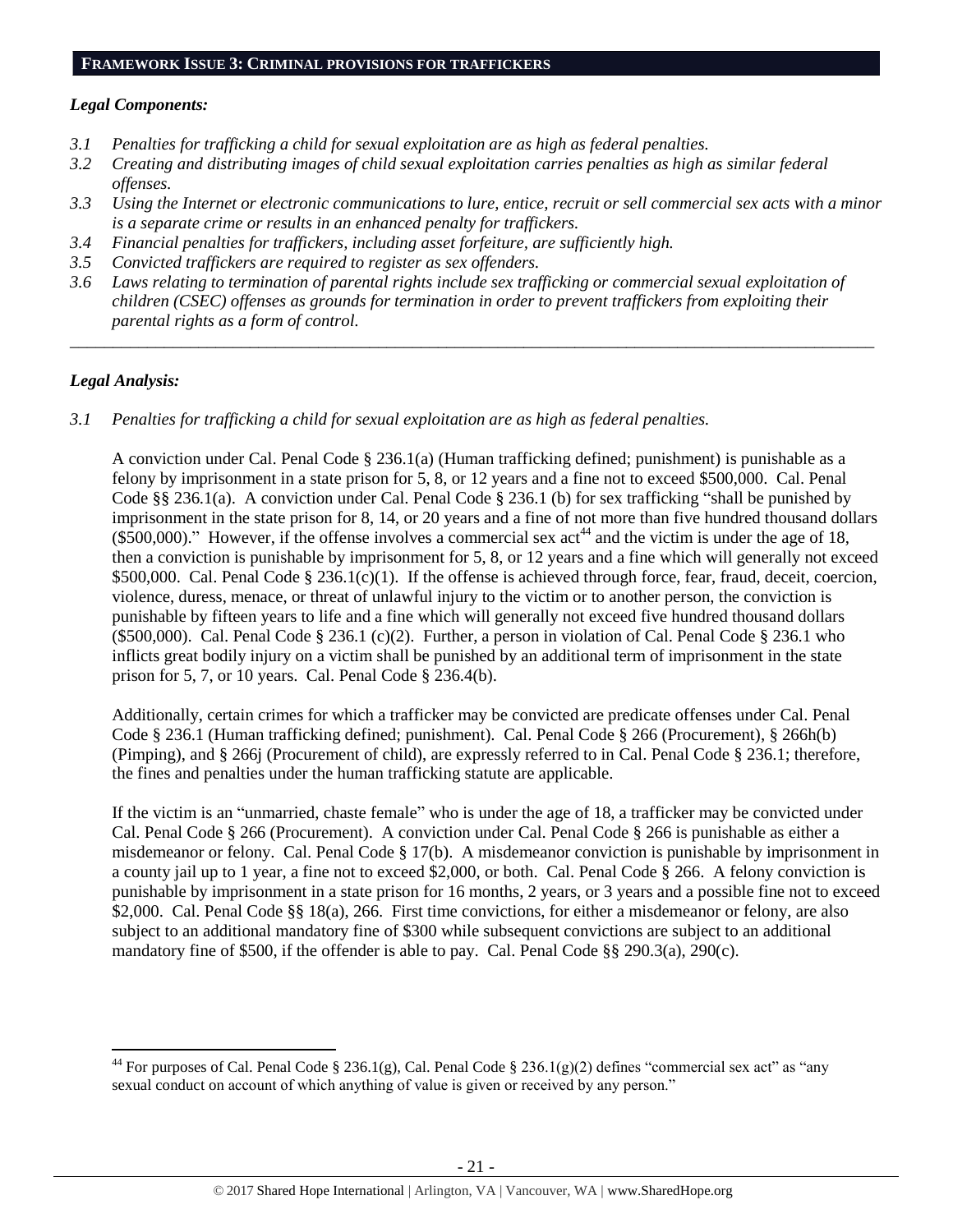Additionally, traffickers may be convicted under Cal. Penal Code § 266h(b) (Pimping) or Cal. Penal Code § 266i(a) (Pandering).<sup>45</sup> If the victim is a minor 16 years of age or older, a conviction under either of these statutes is punishable as a felony by imprisonment in a state prison for 3, 4, or 6 years and a possible fine not to exceed \$10,000. Cal. Penal Code  $\S$ § 266h(b)(1), 266i(b)(1), 672. However, if the victim is under 16 years of age, a conviction under either of these statutes is punishable as a felony by imprisonment in a state prison for 3, 6, or 8 years and a possible fine not to exceed \$10,000. Cal. Penal Code §§ 266h(b)(2), 266i(b)(2), 672. In either instance, the court may also order an additional fine not to exceed \$5,000. Cal. Penal Code § 266k(a).

If the victim is under 16 years of age, a trafficker may also be convicted for a felony under Cal. Penal Code § 266j (Procurement of child),<sup>46</sup> punishable by imprisonment in a state prison for 3, 6, or 8 years and a fine not to exceed \$15,000. Cal. Penal Code § 266j. If the crime involves a minor under the age of 18, traffickers may be convicted under Cal. Penal Code  $\S 267$  (Abduction of minor for prostitution),<sup>47</sup> a felony punishable by imprisonment in a state prison for 16 months, 2 years, or 3 years and a fine not to exceed \$2,000. Cal. Penal Code §§ 267, 18(a). For convictions under either of these statutes, the court may also order an additional fine not to exceed \$25,000. Cal. Penal Code § 266k(b).

In comparison, if the victim is under the age of 14, a conviction under the Trafficking Victims Protection Act  $(TVPA)<sup>48</sup>$  for child sex trafficking is punishable by 15 years to life imprisonment and a fine not to exceed \$250,000. 18 U.S.C. §§ 1591(b)(1), 3559(a)(1), 3571(b)(3). If the victim is between the ages of 14–17, a conviction is punishable by 10 years to life imprisonment and a fine not to exceed \$250,000. 18 U.S.C. §§ 1591(b)(2), 3559(a)(1), 3571(b)(3). A conviction is punishable by mandatory life imprisonment, however, if the trafficker has a prior conviction for a federal sex offense<sup>49</sup> against a minor. 18 U.S.C. § 3559(e)(1).

*3.2 Creating and distributing images of child sexual exploitation carries penalties as high as similar federal offenses.*

Cal. Penal Code § 311.1(a) (Sale or distribution of obscene matter depicting person under age of 18 years engaging in sexual conduct) prohibits the distribution of images of child sexual exploitation (ICSE). A violation of Cal. Penal Code § 311.1(a) occurs when a person

knowingly sends or causes to be sent, or brings or causes to be brought, into this state for sale or distribution, or in this state possesses, prepares, publishes, produces, develops, duplicates, or prints any representation of information, data, or image, including, but not limited to, any film, filmstrip, photograph, negative, slide, photocopy, videotape, video laser disc, computer hardware, computer software, computer floppy disc, data storage media, CD-ROM, or computer-generated equipment or any other computer-generated image that contains or incorporates in any manner, any film or filmstrip, with intent to distribute or to exhibit to, or to exchange with, others, or who offers to distribute, distributes, or exhibits to, or exchanges with, others, any obscene matter, knowing that the matter depicts a person under the age of 18 years personally engaging in or personally simulating sexual conduct, as defined in Section 311.4 [Employment of minor in sale or distribution of obscene matter or production of pornography] . . . .

A conviction under Cal. Penal Code § 311.1(a) is punishable as either a misdemeanor or felony. Cal. Penal Code § 17(a), (b). A misdemeanor conviction is punishable by imprisonment in a county jail up to 1 year, a fine not to exceed \$1,000, or both. Cal. Penal Code § 311.1(a). A felony conviction is punishable by imprisonment in a state prison for 16 months, 2 years, or 3 years and a possible fine not to exceed \$10,000. Cal. Penal Code §§ 311.1(a), 17(a), 18(a). Also, offenders convicted of a first offense are subject to an additional \$300 fine, and

 $\overline{\phantom{a}}$ 

<sup>45</sup> *See supra* Component 1.2 for the substantive provisions of Cal. Penal Code § 266h and § 266i.

<sup>46</sup> *See supra* Component 1.2 for the substantive provisions of Cal. Penal Code § 266j.

<sup>&</sup>lt;sup>47</sup> See supra Component 1.2 for the substantive provisions of Cal. Penal Code § 267.

<sup>48</sup> *See supra* note [30.](#page-14-0)

<sup>49</sup> *See supra* note [31.](#page-14-1)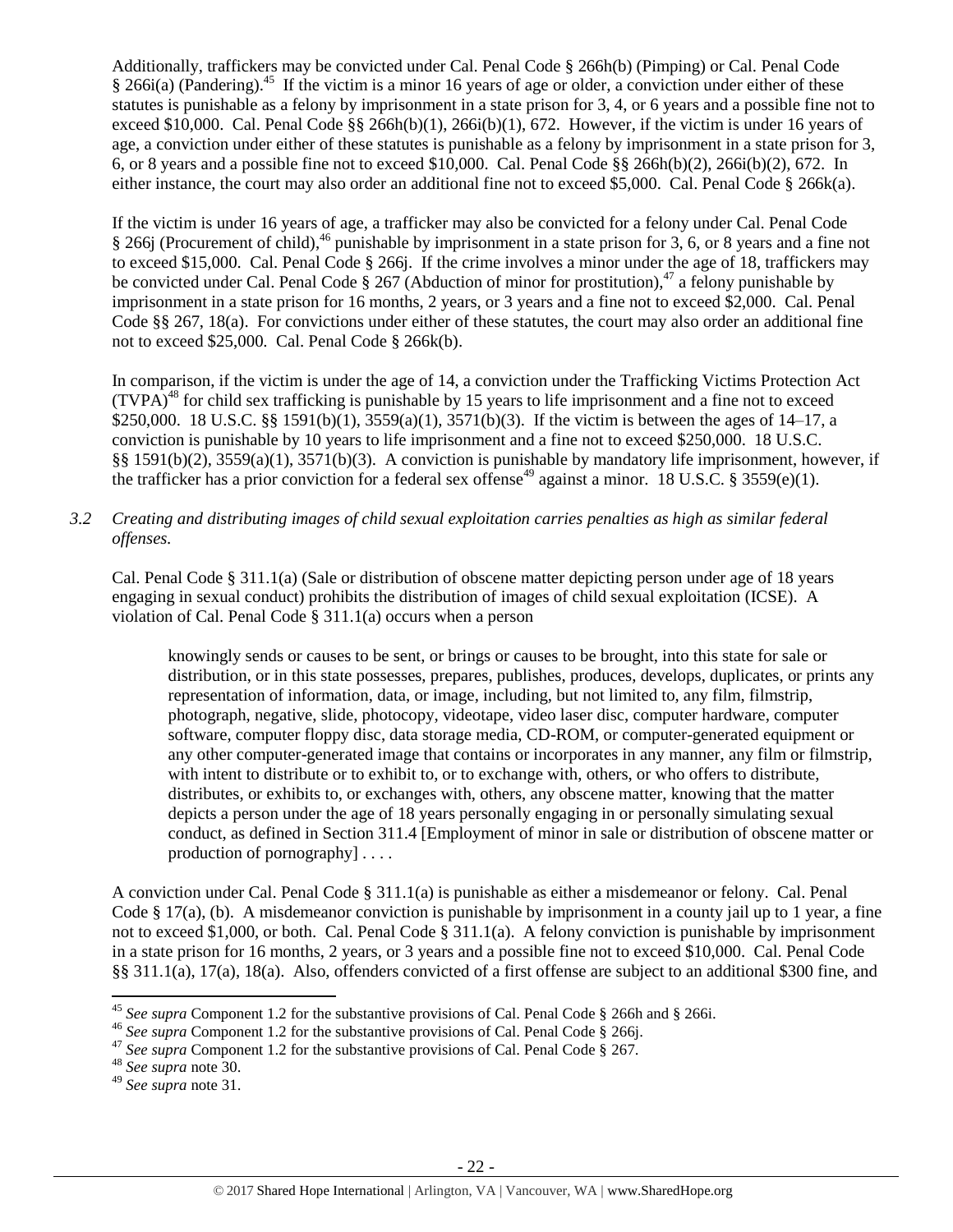those convicted of any subsequent offense are subject to a \$500 fine, if the offender is able to pay. Cal. Penal Code §§ 290.3, 290(c).<sup>50</sup>

In comparison, if the victim is under the age of 14, a conviction under the TVPA for child sex trafficking is punishable by 15 years to life imprisonment and a fine not to exceed \$250,000. 18 U.S.C. §§ 1591(b)(1),  $3559(a)(1)$ ,  $3571(b)(3)$ . If the victim is between the ages of  $14-17$ , a conviction is punishable by 10 years to life imprisonment and a fine not to exceed \$250,000. 18 U.S.C. §§ 1591(b)(2), 3559(a)(1), 3571(b)(3). A conviction is punishable by mandatory life imprisonment, however, if the trafficker has a prior conviction for a federal sex offense<sup>51</sup> against a minor. 18 U.S.C. § 3559(e)(1). Additionally, a federal conviction for distribution of  $ICSE<sup>52</sup>$  is generally punishable by imprisonment for 5–20 years and a fine not to exceed \$250,000.<sup>53</sup> Subsequent convictions, however, are punishable by imprisonment up to 40 years and a fine not to exceed \$250,000.<sup>54</sup>

- 3.2.1 Recommendation: Amend Cal. Penal Code § 311.1(a) (Sale or distribution of obscene matter depicting person under age of 18 years engaging in sexual conduct) to increase the penalties for distribution of images of child sexual exploitation to reflect the seriousness of the offense.
- *3.3 Using the Internet or electronic communications to lure, entice, recruit or sell commercial sex acts with a minor is a separate crime or results in an enhanced penalty for traffickers.*

Cal. Penal Code § 288.3(a) (Contact or communication with minor with knowledge and intent to commit specified offenses punishable by imprisonment; additional punishment for repeat violation) makes it a crime if a person

contacts or communicates with a minor, or attempts to contact or communicate with a minor, who knows or reasonably should know that the person is a minor, with intent to commit an offense specified in Section . . . 261 [Rape; "duress;" "menace"], 264.1 [Punishment for aiding or abetting rape], . . . 286 [Sodomy], 288 [Lewd or lascivious acts involving children], 288a [Oral copulation], 288.2 [Sending harmful matter to minor by telephone messages, electronic mail, Internet, or commercial online service; defenses; exemption of carrier, broadcaster, or transmitter], 289 [Penetration by foreign object], 311.1 [Sale or distribution of obscene matter depicting person under age of 18 years engaging in sexual conduct], 311.2 [Production, distribution, or exhibition of obscene matter], 311.4 [Employment of

 $\overline{\phantom{a}}$ 

<sup>50</sup> Additionally, Cal Penal Code § 311.12 (2) provides that a conviction of specified offenses relating to obscene matter involving minors will be subject to an additional fine not exceeding \$2,000 if the offense was committed using a government-owned computer or computer network, or if the production, transportation, or distribution involves government-owned property.

<sup>51</sup> *See supra* note [31.](#page-14-1)

 $52$  18 U.S.C. §§ 2252(a)(1), (a)(2), (a)(3) (Certain activities relating to material involving the sexual exploitation of minors),  $2252A(a)(2)$ ,  $(a)(3)$  (Certain activities relating to material constituting or containing child pornography), 1466A(a) (Obscene visual representations of the sexual abuse of children).

<sup>&</sup>lt;sup>53</sup> 18 U.S.C. §§ 2252(b) (stating that a conviction under subsection (a)(1), (a)(2), or (a)(3) is punishable by imprisonment for  $5-20$  years and a fine),  $2252A(b)(1)$  (a conviction is punishable by imprisonment for  $5-20$  years and a fine), 1466A(a), (b) (stating that a conviction under subsection (a) is "subject to the penalties provided in section 2252A(b)(1)," imprisonment for 5–20 years and a fine, while a conviction under subsection (b) is "subject to the penalties provided in section 2252A(b)(2)," imprisonment up to 10 years, a fine, or both); *see also* 18 U.S.C. §§ 3559(a)(1) (classifying all of the above listed offenses as felonies),  $3571(b)(3)$  (providing a fine up to \$250,000 for any felony conviction).

<sup>&</sup>lt;sup>54</sup> 18 U.S.C. §§ 2252(b) (stating if a person has a prior conviction under subsection (a)(1), (a)(2), or (a)(3) or a list of other statutes, a conviction is punishable by a fine and imprisonment for 15–40 years), 2252A(b)(1) (stating if a person has a prior conviction under subsection (a)(2), (a)(3), or a list of other statutes, a conviction is punishable by a fine and imprisonment for 15–40 years),  $1466A(a)$ , (b) (stating that the penalty scheme for section 2252A(b) applies); *see also* 18 U.S.C. §§ 3559(a)(1) (classifying all of the above listed offenses as felonies), 3571(b)(3) (providing a fine up to \$250,000 for any felony conviction).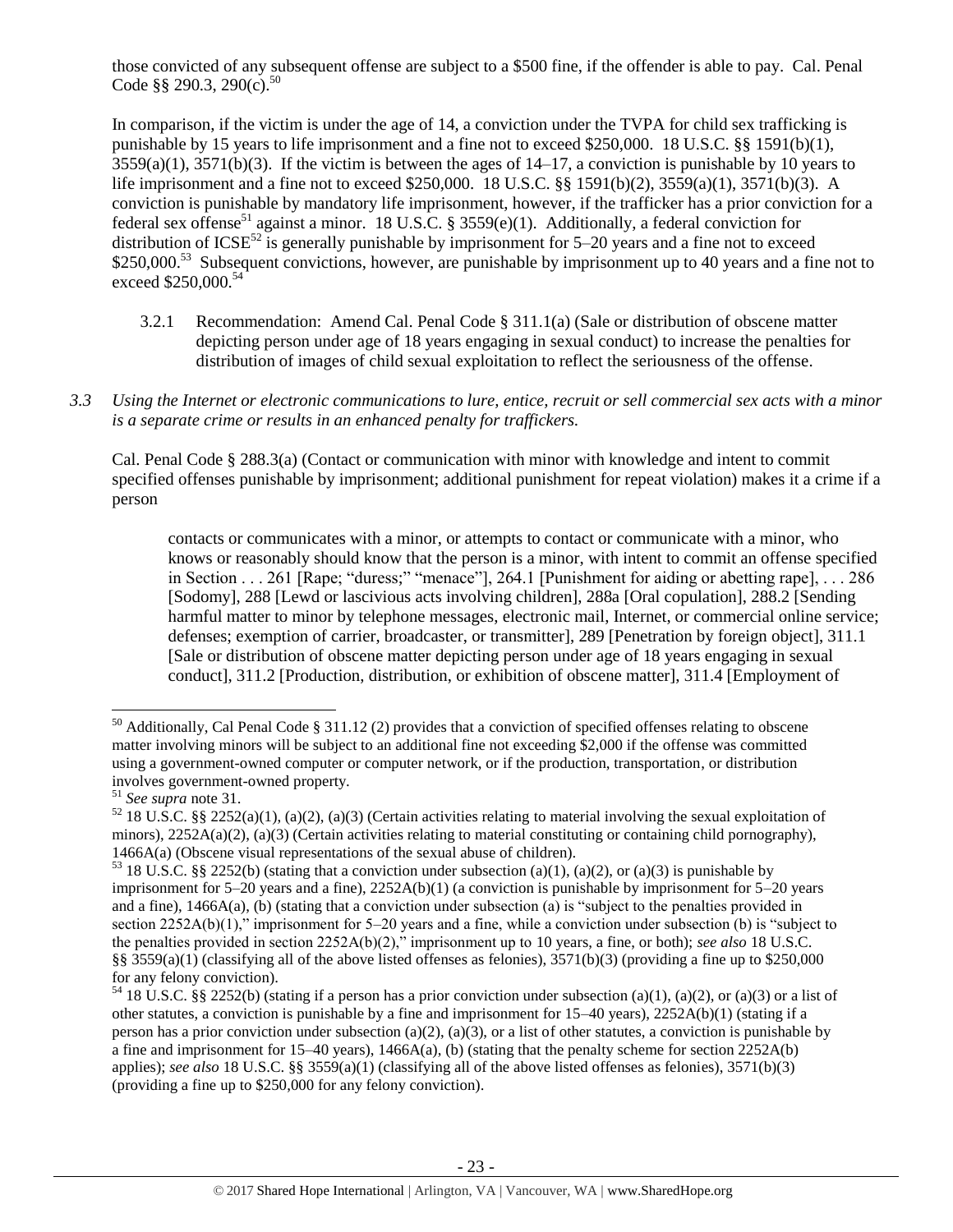minor in sale or distribution of obscene matter or production of pornography] or 311.11 [Possession or control of child pornography; persons previously convicted guilty of felony] involving the minor . . . .

Cal. Penal Code § 288.3(b) defines "contacts or communicates with" as including "direct and indirect contact or communication that may be achieved personally or by use of an agent or agency, any print medium, any postal service, a common carrier or communication common carrier, any electronic communications system, or any telecommunications, wire, computer, or radio communications device or system."

A first conviction under Cal. Penal Code § 288.3(a) is a felony punishable by "imprisonment in the state prison for the term prescribed for an attempt<sup>55</sup> to commit the intended offense" and a possible fine not to exceed \$10,000. Cal. Penal Code §§ 288.3(a), 17(a), 672. Subsequent convictions are punishable by "an additional and consecutive term of imprisonment in the state prison for five years." Cal. Penal Code § 288.3(c).

## *3.4 Financial penalties for traffickers, including asset forfeiture, are sufficiently high.*

Traffickers are subject to fines up to \$500,000, with a potential enhancement of up to \$1,000,000. Cal. Penal Code § 236.1(a)–(c)(2). Specifically, traffickers convicted under Cal. Penal Code § 236.1 (Human trafficking defined; punishment),<sup>56</sup> if the trafficking involves a commercial sex act with a minor under the age of 18, are subject to a fine not to exceed \$500,000. Cal. Penal Code § 236.1(c). Because Cal. Penal Code § 236.1 references CSEC crimes, traffickers convicted under Cal. Penal Code § 266 (Procurement),<sup>57</sup> § 266j (Procurement of a child), § 266h(b) (Pimping), § 267 (Abduction of minor for prostitution)<sup>58</sup> or § 266i(a) (Pandering)<sup>59</sup> are subject to a fine which will generally not exceed \$500,000. Cal. Penal Code § 236.1 (a)–(c). The court may also order a person convicted under Cal. Penal Code § 236.1 to pay an additional fine of \$1,000,000. Cal. Penal Code § 236.4. Traffickers convicted under Cal. Penal Code § 266f (Selling prostitute) are subject to a possible fine not to exceed \$10,000.

Traffickers convicted under Cal. Penal Code  $\S$  266j (Procurement of child)<sup>60</sup> are subject to a fine not to exceed \$15,000. Cal. Penal Code § 266j. Traffickers convicted under Cal. Penal Code § 267 (Abduction of minor for prostitution) face imprisonment in a state prison for 16 months, 2 years, or 3 years and a fine not to exceed  $$2,000$ .<sup>61</sup> Cal. Penal Code §§ 267, 18(a). The court may also order an additional fine not to exceed \$20,000. The court may also order a trafficker convicted under Cal. Penal Code § 266j or § 267 to pay an additional fine not to exceed \$25,000. Cal. Penal Code § 266k(b).

Traffickers are also subject to penalty assessments. Courts are directed to order a person convicted of any crime in California to pay a penalty assessment. Cal. Penal Code  $\S 1202.4(a)(2)$  states, "Upon a person being convicted of a crime in the State of California, the court shall order the defendant to pay a fine in the form of a penalty assessment in accordance with Section 1464." The state penalty assessment is \$10 for every \$10, or fraction of \$10, on "every fine, penalty, or forfeiture imposed and collected by the courts for all criminal offenses." Cal. Penal Code § 1464(a)(1). Penalty assessments do not apply to restitution fines. Cal. Penal Code § 1464(a)(3)(A).

Additionally, convicted traffickers are also subject to a mandatory restitution fine. Pursuant to Cal. Penal Code § 1202.4(b) (Restitution; amount; hearing and court order; financial disclosure), "In every case where a person is convicted of a crime, the court shall impose a separate and additional restitution fine, unless it finds compelling and extraordinary reasons for not doing so and states those reasons on the record." Although the

 $\overline{a}$ 

<sup>55</sup> *See supra* note [15.](#page-6-0) 

<sup>56</sup> *See supra* Component 1.1 for the substantive provisions of Cal. Penal Code § 236.1.

<sup>&</sup>lt;sup>57</sup> See supra Component 1.2 for the substantive provisions of Cal. Penal Code § 266.

<sup>58</sup> *See supra* Component 1.2 for the substantive provisions of Cal. Penal Code § 267.

<sup>59</sup> *See supra* Component 1.2 for the substantive provisions of Cal. Penal Code § 266h and § 266i.

<sup>&</sup>lt;sup>60</sup> See supra Component 1.2 for the substantive provisions of Cal. Penal Code § 266j.

<sup>&</sup>lt;sup>61</sup> See supra note [11](#page-4-0) discussing penalties applicable to a felony under Cal. Penal Code § 18.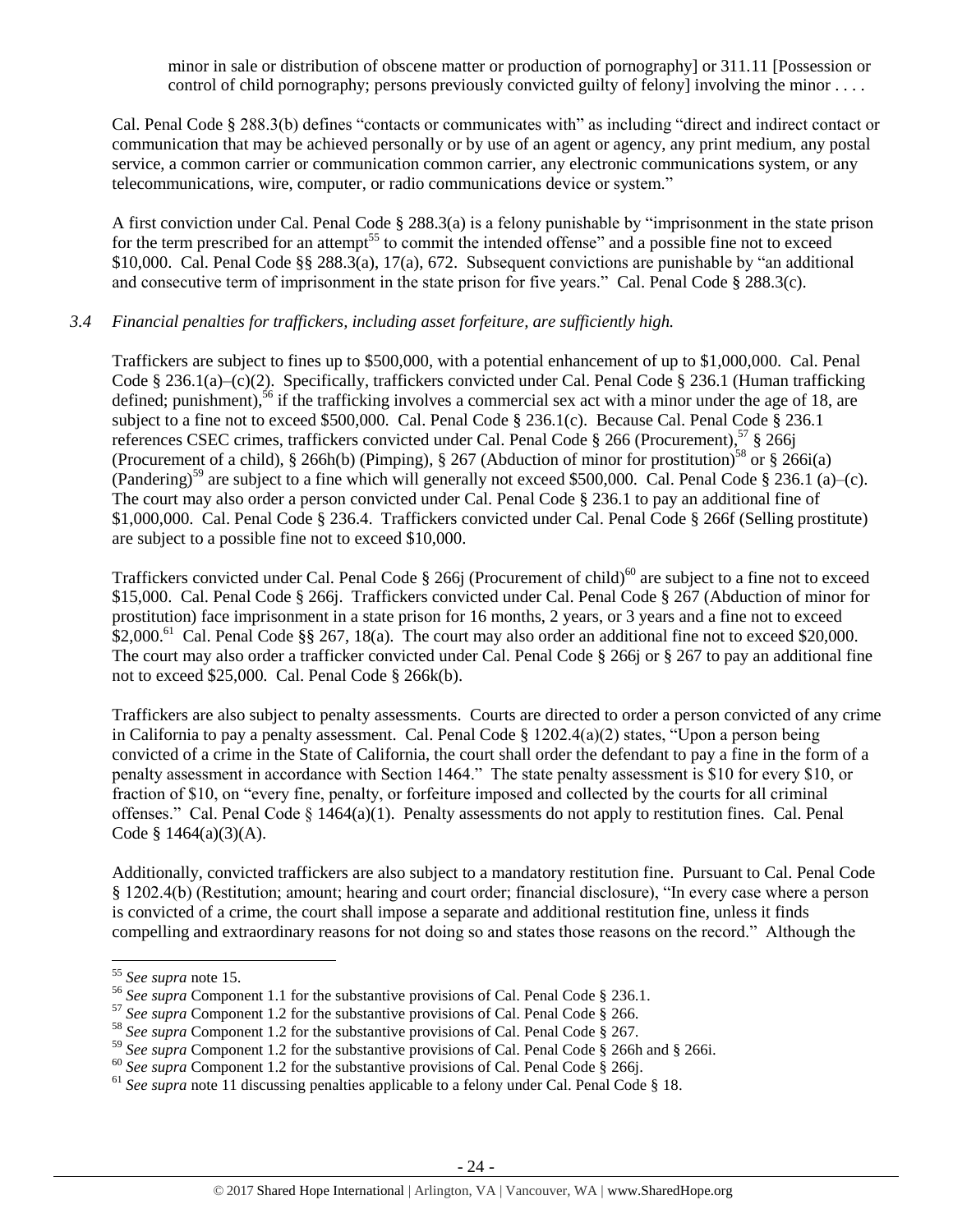final amount of a restitution fine ultimately falls within the court's discretion, it must be between \$150–\$1,000 for a misdemeanor conviction and \$300–\$10,000 for a felony conviction. Cal. Penal Code § 1202.4(b)(1).

Lastly, traffickers convicted under Cal. Penal Code § 236.1 (Human trafficking defined; Punishment) are expressly required to make restitution to their victim. Cal. Penal Code § 1202.4(q) states,

Upon conviction for a violation of Section 236.1, the court shall, in addition to any other penalty or restitution, order the defendant to pay restitution to the victim in a case in which a victim has suffered economic loss as a result of the defendant's conduct. The court shall require that the defendant make restitution to the victim or victims in an amount established by court order, based on the amount of loss claimed by the victim or victims or another showing to the court. In determining restitution pursuant to this section, the court shall base its order upon the greater of the following: the gross value of the victim's labor or services based upon the comparable value of similar services in the labor market in which the offense occurred, or the value of the victim's labor as guaranteed under California law, or the actual income derived by the defendant from the victim's labor or services or any other appropriate means to provide reparations to the victim.

Regarding other trafficking convictions, Cal. Penal Code § 1202.4(f) requires a convicted defendant to make restitution to a victim who "has suffered economic loss as a result of the defendant's conduct," for either "the amount of loss claimed by the victim or victims or any other showing to the court." Where "the amount of loss cannot be ascertained at the time of sentencing," the court shall order the amount to "be determined at the direction of the court."

While traffickers may be subject to some forfeiture provisions regarding property used in connection with prostitution offenses under the Red Light Abatement Law at Cal. Penal Code § 11225–11235, forfeiture regarding property used in violating human trafficking and CSEC offenses is not explicitly included. Pursuant to Cal. Penal Code § 11225(a), "[e]very building or place used for the purpose of . . . lewdness, assignation, or prostitution, and every building or place in or upon which acts of . . . lewdness, assignation, or prostitution, are held or occur, is a nuisance which shall be enjoined, abated, and prevented, and for which damages may be recovered, whether it is a public or private nuisance." Pursuant to Cal. Penal Code  $\S 11230(a)(1)$ , "If the existence of a nuisance is established in an action as provided in this article, an order of abatement shall be entered as a part of the judgment in the case, directing the removal from the building or place of all fixtures, musical instruments and movable property used in conducting, maintaining, aiding, or abetting the nuisance, and directing the sale thereof in the manner provided for the sale of chattels under execution, and the effectual closing of the building or place against its use for any purpose, and that it be kept closed for a period of one year, unless sooner released."

#### *3.5 Convicted traffickers are required to register as sex offenders.*

Pursuant to Cal. Penal Code § 290(c) (Sex offender registration act; persons required to register), traffickers are required to register as sex offenders if they have been convicted under any of the following:

[Cal. Penal Code §] subdivision (b) and (c) of Section 236.1[Human trafficking defined; punishment], 266 [Procurement], or 266c [Inducing consent to sex act by fraud or fear], subdivision (b) of Section 266h [Pimping], subdivision (b) of Section 266i [Pandering], Section 266j [Procurement of child], 267 [Abduction of minor for prostitution], . . . 288.3 [Contact or communication with minor with knowledge and intent to commit specified offenses punishable by imprisonment; additional punishment for repeat violation], . . . 311.1 [Sale or distribution of obscene matter depicting person under age of 18 years engaging in sexual conduct], subdivision (b), (c), or (d) of Section 311.2 [Production, distribution, or exhibition of obscene matter], Section 311.3 [Sexual exploitation of child], 311.4 [Employment of minor in sale or distribution of obscene matter or production of pornography], 311.10 [Advertisement of obscene matters depicting minors], . . . any offense involving lewd or lascivious conduct under Section 272 [Contributing to delinquency of minor; luring minor under 14 away from home], or any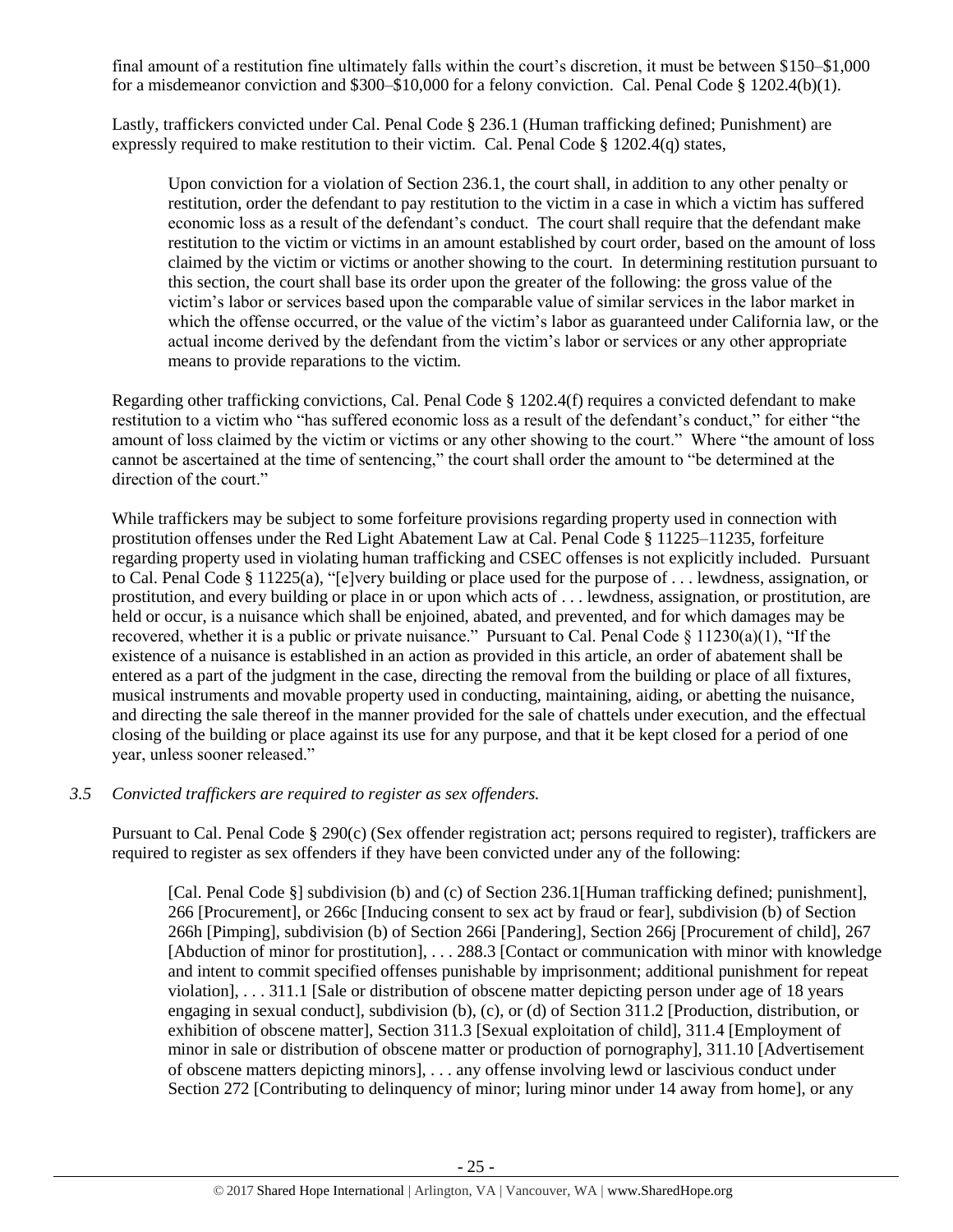felony violation of Section 288.2 [Sending harmful matter to minor by telephone messages, electronic mail, Internet, or commercial online service; defenses; exemption of carrier, broadcaster, or transmitter]; any statutory predecessor that includes all elements of one of the above-mentioned offenses; or any person who . . . has been or is hereafter convicted of the attempt or conspiracy to commit any of the above-mentioned offenses.

In addition, Cal. Penal Code § 290.015(a)(4)<sup>62</sup> (Release from incarceration; registration requirement)<sup>63</sup> requires certain registered sex offenders to provide a list of Internet identifiers (email, user names, screen names, or similar identifiers).<sup>64</sup> Cal Pen. Code 290.014(b)<sup>65</sup> (Notice of name change) states,

If any person who is required to register Internet Identifiers pursuant to Section 290.024 [Definitions] adds or changes an Internet identifier, as defined in Section 290.024, the person shall send written notice by mail of the addition or change to the law enforcement agency or agencies with which he or she is currently registered within 30 working days of the addition or change. The law enforcement agency or agencies shall make the information available to the Department of Justice.

However, "a designated law enforcement entity shall only use an Internet identifier submitted pursuant to this chapter, or release that Internet identifier to another law enforcement entity, for the purpose of investigating a sex-related crime, kidnapping, or human trafficking." Cal. Penal Code § 290.45(h)(1)<sup>66</sup> (Law enforcement agency authorized to provide information to public regarding registered sex offender when necessary for public safety; Notification on Internet Web site restricted). Internet Identifiers may not be disclosed to the public. Cal. Penal Code § 290.45(h)(2).

 $64$  Pursuant to Cal. Penal Code § 290.024(a),

A person who is convicted of a felony on or after January 1, 2017, requiring registration pursuant to the Act, shall register his or her Internet identifiers if a court determines at the time of sentencing that any of the following apply:

(1) The person used the Internet to collect any private information to identify the victim of the crime to further the commission of the crime.

(2) The person was convicted of a felony pursuant to subdivision (b) or (c) of Section 236.1 and used the Internet to traffic the victim of the crime.

(3) The person was convicted of a felony pursuant to Chapter 7.5 (commencing with Section 311) and used the Internet to prepare, publish, distribute, send, exchange, or download the obscene matter or matter depicting a minor engaged in sexual conduct, as defined in subdivision (d) of Section 311.4.

<sup>65</sup> The text of Cal. Penal Code  $\S$  290.014 cited here and elsewhere in this report includes amendments made by the enactment of Senate Bill 448 during the 2015-2016 Session of the California Legislature (effective January 1, 2017).  $66$  The text of Cal. Penal Code § 290.045 cited here and elsewhere in this report includes amendments made by the enactment of Senate Bill 448 during the 2015-2016 Session of the California Legislature (effective January 1, 2017).

 $\overline{\phantom{a}}$  $62$  The text of Cal. Penal Code § 290.015 cited here and elsewhere in this report includes amendments made by the enactment of Senate Bill 448 during the 2015-2016 Session of the California Legislature (effective January 1, 2017). <sup>63</sup> Immediately following passage of the CASE Act, Section 290 was challenged in the United States District Court for the Northern District of California in an action filed by the American Civil Liberty Union on behalf of current and future sex offenders in California. The complaint specifically challenged the requirement for sex offenders to disclose, upon release from incarceration, all Internet identifiers, service providers used, and a statement obliging the offender to update this information. On November 7, 2012, the Court granted a temporary restraining order for section 290.14(b) and 290.015(a)(4)–(6) and, after finding that the Plaintiff was likely to succeed on the merits, the Court granted a preliminary injunction on January 11<sup>th</sup>, 2013. *See* Order granting preliminary injunction at 1, John Doe v. Harris, 2013 U.S. Dist. (N.D. Cal. November. 7, 2012) (No. C12-5713-TEH). *See also* Order granting temporary restraining order at 1, John Doe v. Harris, 2013 U.S. Dist. (N.D. Cal. Jan. 11, 2013) (No. C12-5713- TEH). On September 28, 2016, however, Senate Bill 448 was enacted in response, stating "[i]t is the intent of the Legislature to further the objectives of the [CASE] Act . . . by amending its provisions to conform with the requirements of the court in the case of Doe v. Harris . . . ." Amendments made by Senate Bill 448 are reflected in the analysis above.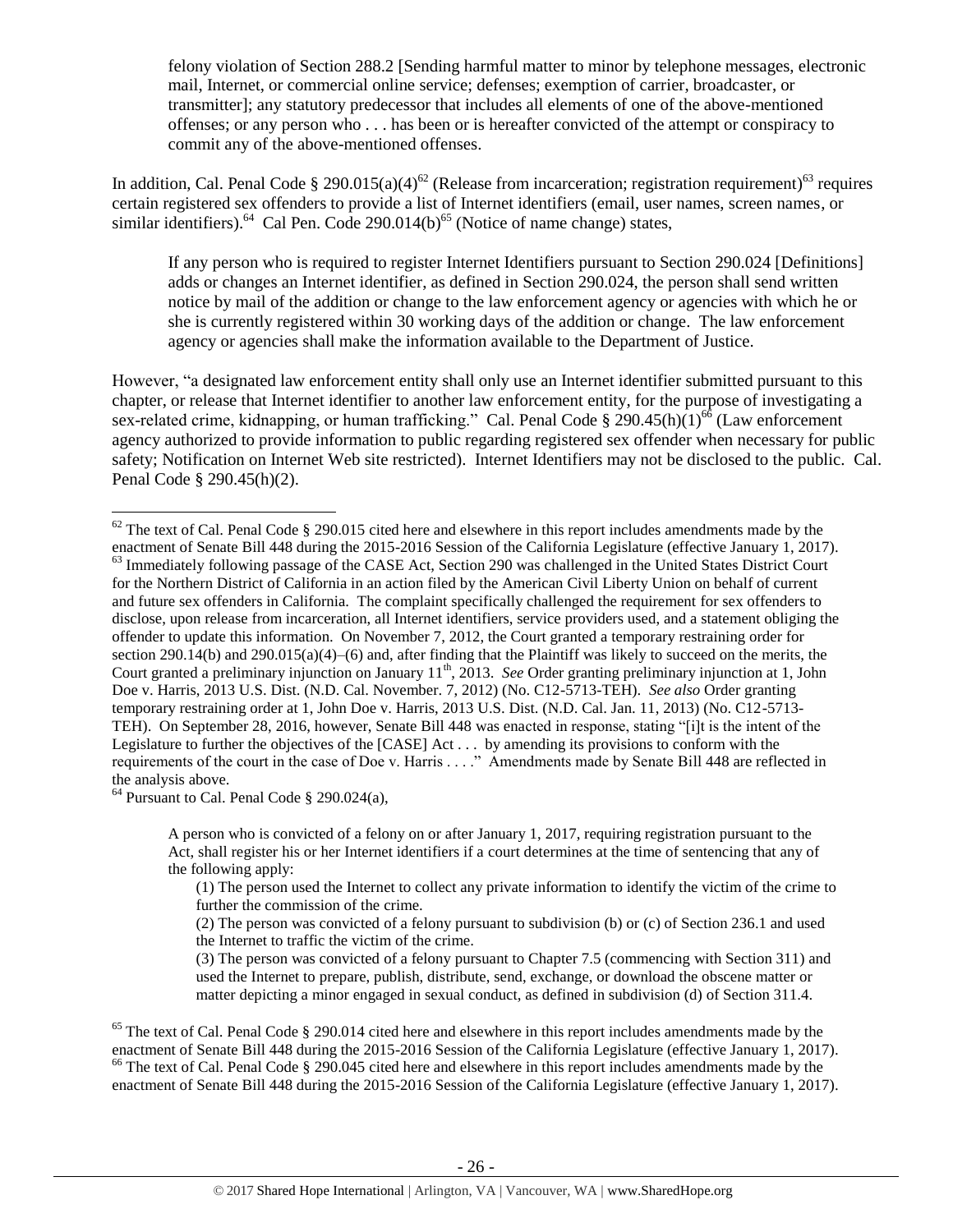*3.6 Laws relating to termination of parental rights include sex trafficking or commercial sexual exploitation of children (CSEC) offenses as grounds for termination in order to prevent traffickers from exploiting their parental rights as a form of control.* 

California has several provisions that allow for the termination of parental rights, one of which allows for the termination of parental rights based on a conviction under Cal. Penal Code § 236.1(c) (Human trafficking defined; punishment); however, a conviction under the human trafficking law is included as a ground for terminating parental rights only if the offense was committed by a parent or guardian and the child has been adjudged dependent. 67

If a child is found to be a dependent child, the juvenile court may terminate parental rights pursuant to Cal. Welf. & Inst. Code § 366.26(c)(1) (Procedures for conducting hearings to terminate parental rights, determine adoption of, or guardianship of, children adjudged dependent children of juvenile court), which states,

If the court determines, based on the assessment provided . . . and any other relevant evidence, by a clear and convincing standard, that it is likely the child will be adopted, the court shall terminate parental rights and order the child placed for adoption . . . . A finding under subdivision (b) or paragraph (1) of subdivision (e) of Section 361.5 [Family reunification services] that reunification services shall not be offered, under subdivision (e) of Section 366.21 that the whereabouts of a parent have been unknown for six months or that the parent has failed to visit or contact the child for six months, or that the parent has been convicted of a felony indicating parental unfitness, or, under Section 366.21 or 366.22, that the court has continued to remove the child from the custody of the parent or guardian and has terminated reunification services, shall constitute a sufficient basis for termination of parental rights . . . .

Pursuant to Cal. Welf. & Inst. Code § 361.5(b)(17)<sup>68</sup> (Family reunification services),

(b) Reunification services need not be provided to a parent or guardian . . . when the court finds, by clear and convincing evidence . . .

. . . .

(17) That the parent or guardian knowingly participated in, or permitted, the sexual exploitation, as described in subdivision (c) or (d) of Section 11165.1 [["Sexual abuse;" "sexual assault;" "sexual exploitation"] of, or subdivision (c) of Section 236.1 [Human trafficking defined; punishment] of, the Penal Code, of the child. This shall not include instances in which the parent or guardian demonstrated by a preponderance of the evidence that he or she was coerced into permitting, or participating in, the sexual exploitation of the child.

A child who comes within any of the following descriptions is within the jurisdiction of the juvenile court which may adjudge that person to be a dependent child of the court:

. . . . (b)  $(1)$ ....

 $\overline{a}$ 

(2) The Legislature finds and declares that a child who is sexually trafficked, as described in Section 263.1 of the Penal Code, or who receives food or shelter in exchange for, or who is paid to perform, sexual acts described in Section 236.1 or 11165.1 of the Penal Code, and whose parent or guardian failed to, or was unable to protect the child, is within the description of this subdivision, and that this finding is declaratory of existing law. These children shall be known as commercially sexually exploited children.

<sup>68</sup> The text of Cal. Welf. & Inst. Code § 361.5 cited here and elsewhere in this report includes amendments made by the enactment of Assembly Bills 1702 and 1997 during the 2015-2016 Session of the California Legislature (effective January 1, 2017).

 $67$  Pursuant to Cal. Welf. & Inst. Code § 300(b) (Persons subject to jurisdiction of juvenile court),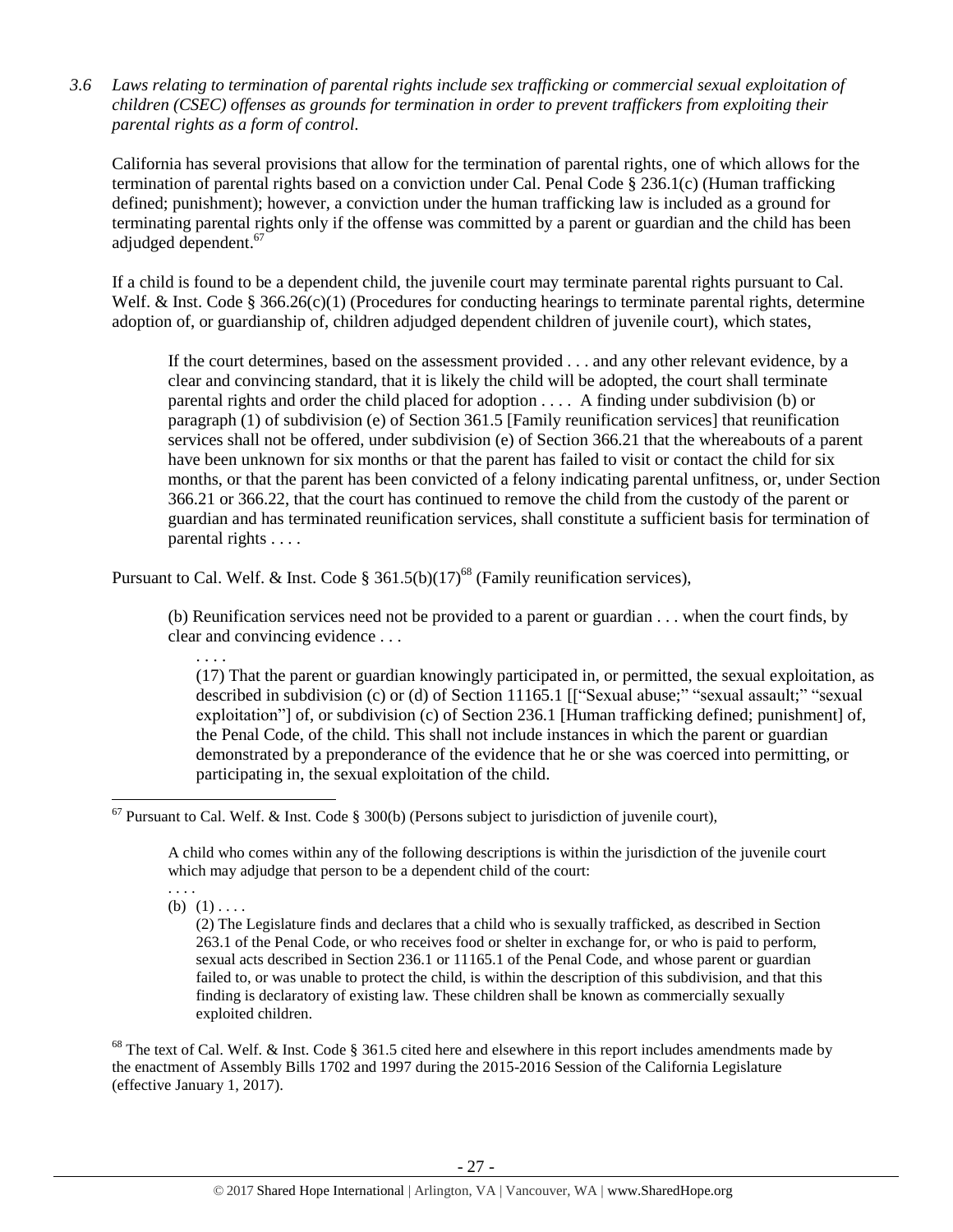According, a parent or guardian's conviction under subsection (c) of the human trafficking law "shall constitute a sufficient basis for termination of parental rights" under Cal. Welf. & Inst. Code § 366.26(c)(1).

For children other than those adjudged dependent children, Cal. Fam. Code § 7820 (Proceeding to declare minor free from parental custody and control) authorizes petitioners to bring "[a] proceeding . . . for the purpose of having a child under the age of 18 years declared free from the custody and control of either or both parents if the child comes within any of the descriptions set out in [chapter 2 (Circumstances where proceeding may be brought)]." Cal. Fam. Code § 7803 (Effect of declaration) provides that "[a] declaration of freedom from parental custody and control pursuant to this part terminates all parental rights and responsibilities with regard to the child."

Parents convicted of a felony are also subject to losing their parental rights. Cal. Fam. Code § 7825 (Parent convicted of felony) states,

(a) A proceeding under this part may be brought where both of the following requirements are satisfied: (1) The child is one whose parent or parents are convicted of a felony.

(2) The facts of the crime of which the parent or parents were convicted are of such a nature so as to prove the unfitness of the parent or parents to have the future custody and control of the child. In making a determination pursuant to this section, the court may consider the parent's criminal record prior to the felony conviction to the extent that the criminal record demonstrates a pattern of behavior substantially related to the welfare of the child or the parent's ability to exercise custody and control regarding his or her child.

(b) The mother of a child may bring a proceeding under this part against the father of the child, where the child was conceived as a result of an act in violation of Section 261 [Rape; "duress;" "menace"] of the Penal Code, and where the father was convicted of that violation. For purposes of this subdivision, there is a conclusive presumption that the father is unfit to have custody or control of the child.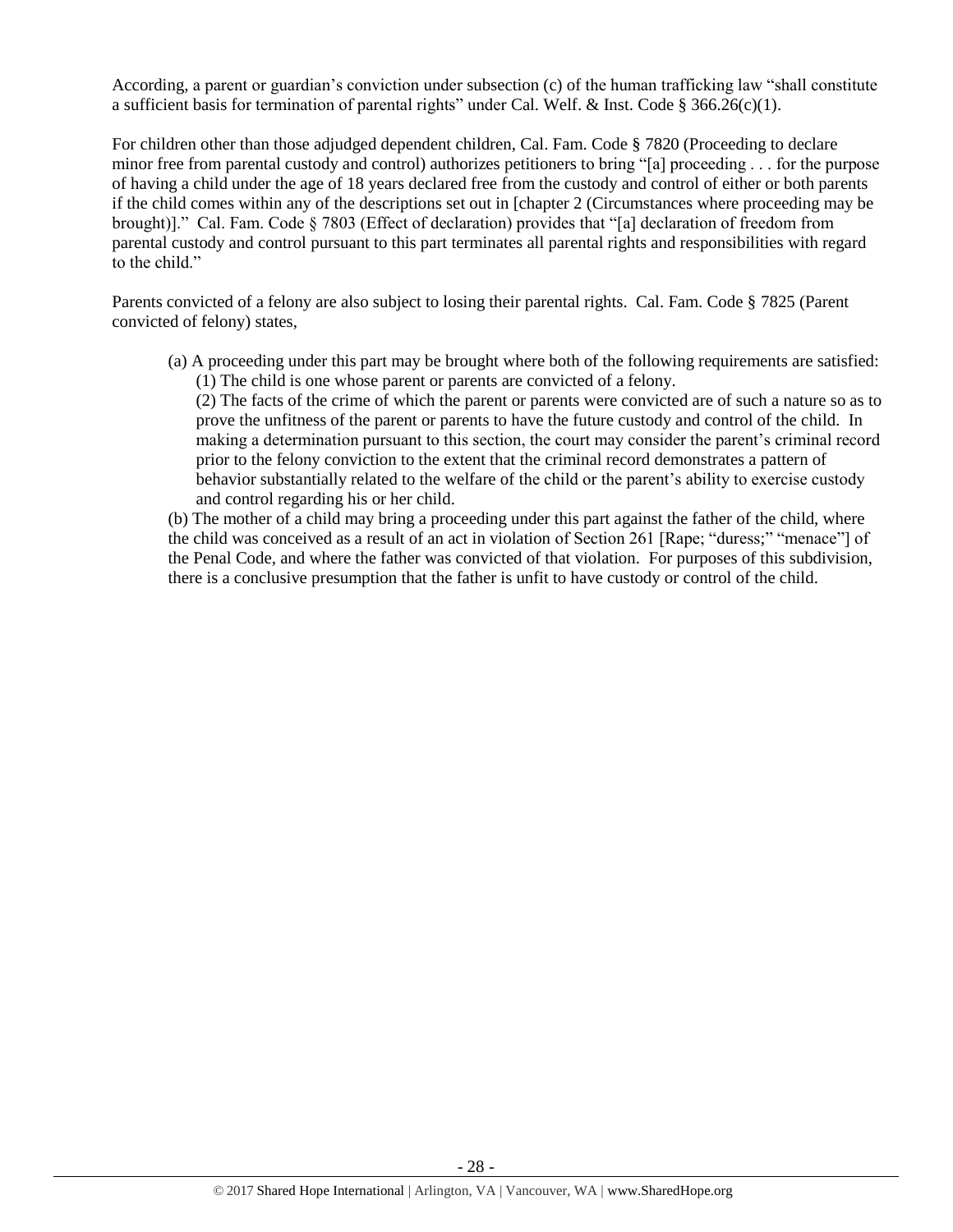#### **FRAMEWORK ISSUE 4: CRIMINAL PROVISIONS FOR FACILITATORS**

#### *Legal Components:*

- *4.1 The acts of assisting, enabling, or financially benefitting from child sex trafficking are included as criminal offenses in the state sex trafficking statute.*
- *4.2 Financial penalties, including asset forfeiture laws, are in place for those who benefit financially from or aid and assist in committing domestic minor sex trafficking.*
- *4.3 Promoting and selling child sex tourism is illegal.*
- *4.4 Promoting and selling images of child sexual exploitation carries penalties as high as similar federal offenses. \_\_\_\_\_\_\_\_\_\_\_\_\_\_\_\_\_\_\_\_\_\_\_\_\_\_\_\_\_\_\_\_\_\_\_\_\_\_\_\_\_\_\_\_\_\_\_\_\_\_\_\_\_\_\_\_\_\_\_\_\_\_\_\_\_\_\_\_\_\_\_\_\_\_\_\_\_\_\_\_\_\_\_\_\_\_\_\_\_\_\_\_\_\_*

#### *Legal Analysis:*

*4.1 The acts of assisting, enabling, or financially benefitting from child sex trafficking are included as criminal offenses in the state sex trafficking statute.*

Cal. Penal Code § 236.1 (Human trafficking defined; punishment) does not specifically include assisting, enabling or benefitting financially from human trafficking as prohibited conduct. However, since facilitators may be convicted under several CSEC laws that constitute predicate offenses under Cal. Penal Code § 236.1(c), which specifically addresses domestic minor sex trafficking, facilitators may face liability under the human trafficking law if they "cause[], induce[], or persuade[], or attempt[] to cause, induce, or persuade, a person who is a minor at the time of commission of the offense to engage in a commercial sex act."

Otherwise, if not prosecuted under Cal. Penal Code § 236.1, facilitators may still face prosecution under CSEC laws. Cal. Penal Code § 266 (Procurement) may be used to prosecute a facilitator who "aids or assists in" the "inveiglement or enticement" of "any unmarried female, of previous chaste character, under the age of 18 years, into any house of ill fame, or of assignation, or elsewhere, for the purpose of prostitution." A conviction under Cal. Penal Code § 266 is punishable as either a misdemeanor or a felony.<sup>69</sup> If convicted of a misdemeanor, the offender is subject to imprisonment of up to 1 year in a county jail, a fine not to exceed \$2,000, or both. Cal. Penal Code §§ 266, 17(b). If convicted of a felony, an offender is subject to imprisonment in the state prison for 16 months, 2 years, or 3 years and a possible fine not to exceed \$10,000. Cal. Penal Code §§ 266, 18(a), 672.

A facilitator may be convicted under Cal. Penal Code § 266h(b) (Pimping) if the facilitator, "knowing another person is a prostitute, lives or derives support or maintenance in whole or in part . . . from money loaned or advanced to or charged against that person by any keeper or manager or inmate of a house or other place where prostitution is practiced or allowed." If the prostitute is a minor 16 or older, a conviction under Cal. Penal Code § 266h(b) is punishable as a felony by imprisonment in a state prison for 3, 4, or 6 years and a possible fine not to exceed \$10,000. Cal. Penal Code  $\S$ § 266h(b)(1), 672. If the prostitute is a minor under 16 years of age, however, a conviction is punishable by imprisonment in a state prison for 3, 6, or 8 years and a possible fine not to exceed \$10,000. Cal. Penal Code §§ 266h(b)(2), 672. In either instance, the court may also order an additional fine not to exceed \$5,000. Cal. Penal Code § 266k(a).

Additionally, a facilitator may be convicted under Cal. Penal Code § 266j (Procurement of child) if the facilitator "intentionally . . . transports, provides, or makes available, or . . . offers to . . . transport, provide, or make available to another person, a child under the age of 16 for the purpose of any lewd or lascivious act as defined in Section 288.<sup>"70</sup> A conviction under Cal. Penal Code § 266j is punishable as a felony by

l

<sup>69</sup> *See supra* note [10.](#page-3-0) 

<sup>70</sup> *See supra* note [16.](#page-6-1)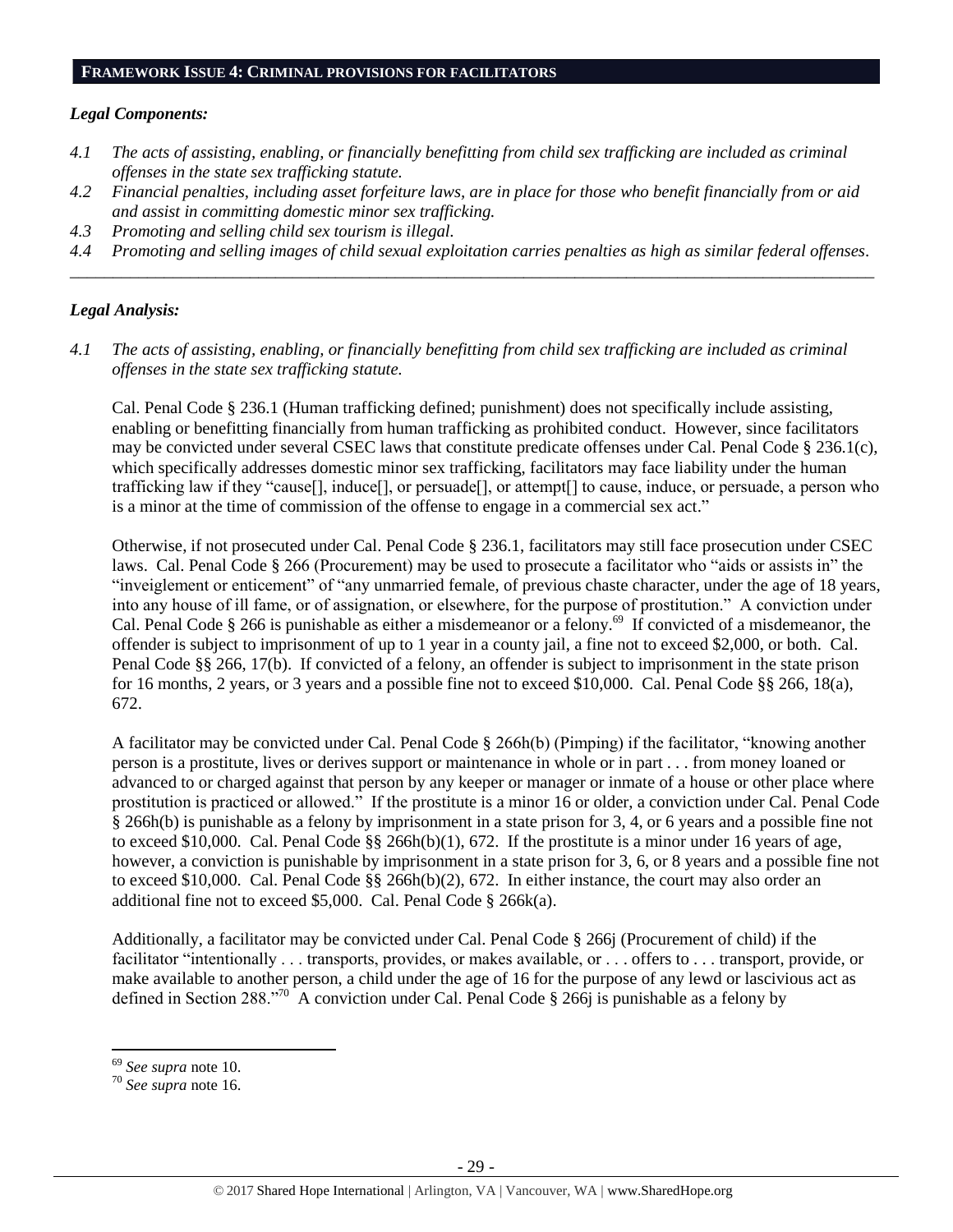imprisonment in a state prison for 3, 6, or 8 years and a fine not to exceed \$15,000. Cal. Penal Code § 266j. The court may also order an additional fine not to exceed \$25,000. Cal. Penal Code § 266k(b).

4.1.1 Recommendation: Amend Cal. Penal Code § 236.1(a) (Human trafficking defined; punishment) to include assisting, enabling, or financially benefitting from child sex trafficking as prohibited conduct under the human trafficking statute.

## *4.2 Financial penalties, including asset forfeiture laws, are in place for those who benefit financially from or aid and assist in committing domestic minor sex trafficking.*

Facilitators are subject to fines up to \$500,000. Cal. Penal Code § 236.1(a), (b), (c)(1) and (2). Specifically, when the victim is a minor, facilitators convicted of trafficking involving a commercial sex act under Cal. Penal Code § 236.1 (Human trafficking defined; punishment), are subject to a fine which will generally not exceed \$500,000. Cal. Penal Code  $\S 236.1(c)(1)$ . When the victim is a minor and the offense involves a commercial sex act achieved by force, fear, fraud, deceit, coercion, violence, duress, menace, or threat of unlawful injury to the victim or to another person, facilitators are subject to a fine not to exceed \$500,000. The court may also order a person convicted under Cal. Penal Code § 236.1 to pay an additional fine of \$1,000,000. Cal. Penal Code § 236.4.

Additionally, certain crimes for which a facilitator may be convicted are predicate offenses under Cal. Penal Code § 236.1 (Human trafficking defined; punishment). Cal. Penal Code § 266<sup>71</sup> (Procurement), § 266h(b) (Pimping), and  $\S 266j^{72}$  (Procurement of child), are expressly referred to in Cal. Penal Code  $\S 236.1$ (Human trafficking defined; punishment), therefore the fines and penalties under the human trafficking statute are applicable.

Facilitators convicted under Cal. Penal Code § 266 (Procurement) are subject to a possible fine not to exceed \$2,000 if punished as a misdemeanor or a fine not to exceed \$10,000 if punished as a felony, while those convicted under Cal. Penal Code § 266h(b) (Pimping) are subject to a fine not to exceed \$10,000, as well as a possible additional fine not to exceed \$5,000. Cal. Penal Code §§ 17(a), 266h(b), 672, 266k(a). Lastly, facilitators convicted under Cal. Penal Code § 266j (Procurement of child) are subject to a fine not to exceed \$15,000, and a possible additional fine up to \$25,000. Cal. Penal Code §§ 266j, 266k(b). Facilitators convicted of any of these crimes may also be ordered to pay a state penalty and additional restitution fines.<sup>73</sup> Cal. Penal Code §§ 1202.4(b), (c), 1464(a)(1).

Courts are mandated to order any person convicted of a crime in California to pay restitution. Facilitators convicted under Cal. Penal Code § 236.1 (Human trafficking defined; punishment) are expressly required to make restitution to their victims. Cal. Penal Code §  $1202.4(q)^{74}$  (Restitution; amount; hearing and court order; financial disclosure) states,

Upon conviction for a violation of Section 236.1, the court shall, in addition to any other penalty or restitution, order the defendant to pay restitution to the victim in a case in which a victim has suffered economic loss as a result of the defendant's conduct. The court shall require that the defendant make restitution to the victim or victims in an amount established by court order, based on the amount of loss claimed by the victim or victims or another showing to the court. In determining restitution pursuant to this section, the court shall base its order upon the greater of the following: the gross value of the victim's labor or services based upon the comparable value of similar services in the labor market in which the offense occurred, or the value of the victim's labor as guaranteed under California law, or the

l

<sup>71</sup> *See supra* Component 1.2 for the substantive provisions of Cal. Penal Code § 266.

<sup>&</sup>lt;sup>72</sup> See supra Component 1.2 for the substantive provisions of Cal. Penal Code § 266j.

*<sup>73</sup> See supra* Component 2.8 for provisions regarding state penalty assessments and restitution fines.

<sup>&</sup>lt;sup>74</sup> See supra Component 3.4 for the provisions of Cal. Penal Code § 1202.4(q).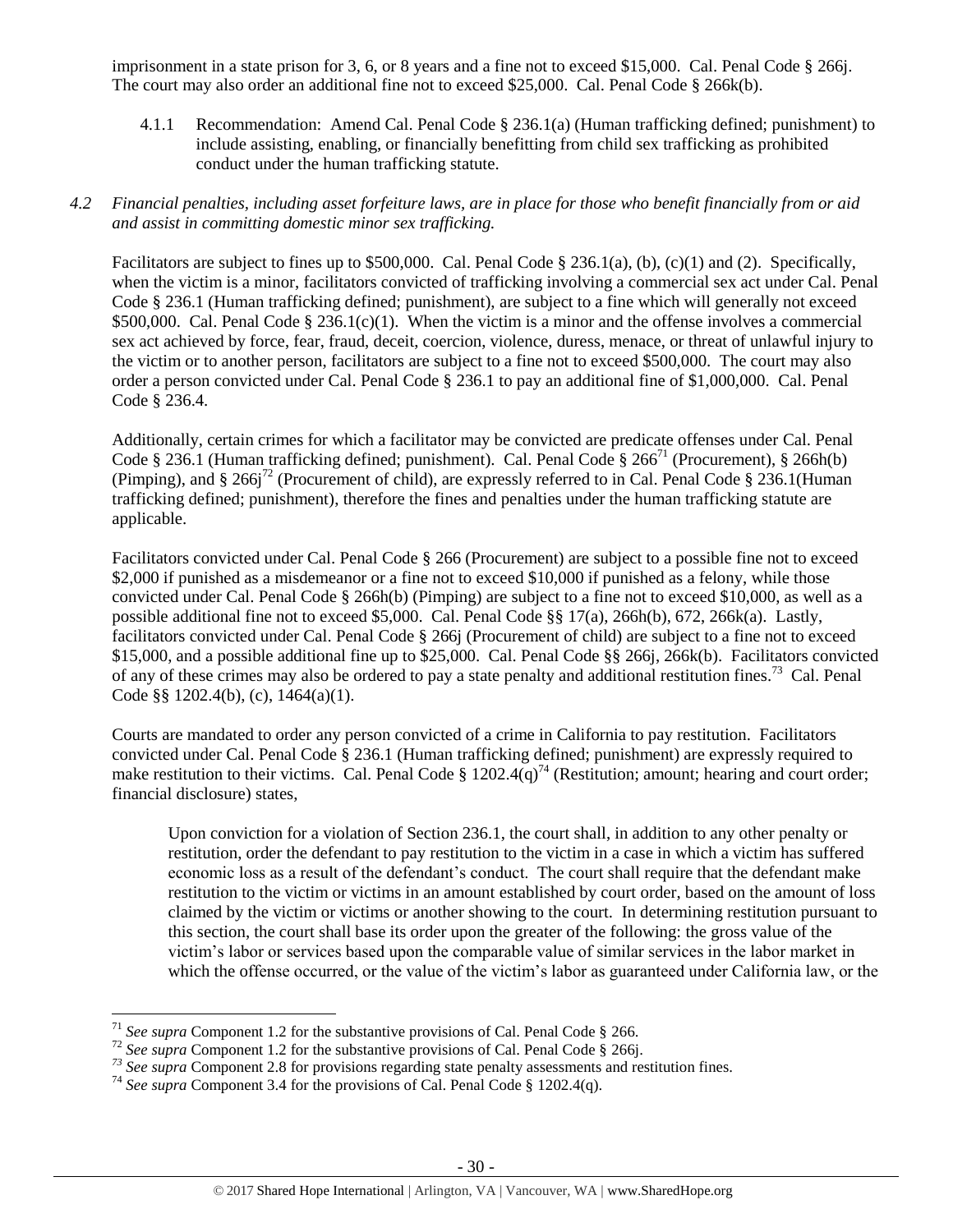actual income derived by the defendant from the victim's labor or services or any other appropriate means to provide reparations to the victim.

Regarding other trafficking convictions, Cal. Penal Code § 1202.4(f) requires a convicted defendant, presumably including facilitators, to make restitution to a victim who "has suffered economic loss as a result of the defendant's conduct," for "the amount of loss claimed by the victim or victims or any other showing to the court," and "[i]f the amount of loss cannot be ascertained at the time of sentencing," the court's restitution order shall provide that "the amount shall be determined at the direction of the court."

While facilitators may be subject to some forfeiture provisions regarding property used in connection with prostitution offenses under the Red Light Abatement Law at Cal. Penal Code § 11225–11235, forfeiture regarding property used in violating human trafficking and CSEC offenses is not explicitly included. Pursuant to Cal. Penal Code § 11225(a), "[e]very building or place used for the purpose of . . . lewdness, assignation, or prostitution, and every building or place in or upon which acts of illegal gambling as defined by state law or local ordinance, lewdness, assignation, or prostitution, are held or occur, is a nuisance which shall be enjoined, abated, and prevented, and for which damages may be recovered, whether it is a public or private nuisance." Pursuant to Cal. Penal Code.  $\S 11230(a)(1)$ , "If the existence of a nuisance is established in an action as provided in this article, an order of abatement shall be entered as a part of the judgment in the case, directing the removal from the building or place of all fixtures, musical instruments and movable property used in conducting, maintaining, aiding, or abetting the nuisance, and directing the sale thereof in the manner provided for the sale of chattels under execution, and the effectual closing of the building or place against its use for any purpose, and that it be kept closed for a period of one year, unless sooner released."

*4.3 Promoting and selling child sex tourism is illegal.*

There is no specific provision in California's laws prohibiting child sex tourism.

4.3.1 Recommendation: Enact a law that prohibits selling or offering to sell travel services that include or facilitate travel for the purpose of engaging in commercial sexual exploitation or prostitution of a minor under the age of 18, if the offer or sale occurs in California or the travel occurs or is to occur in California.

# *4.4 Promoting and selling images of child sexual exploitation carries penalties as high as similar federal offenses.*

Cal. Penal Code § 311.10(a) (Advertisement of obscene matters depicting minors) makes it illegal for a person to advertise "for sale or distribution any obscene matter knowing that it depicts a person under the age of 18 years personally engaging in or personally simulating sexual conduct, as defined in Section 311.4."<sup>75</sup> A conviction under this statute is punishable as either a misdemeanor or felony. Cal. Penal Code § 17(a), (b). A misdemeanor conviction is punishable by imprisonment in a county jail up to 1 year, a fine not to exceed \$50,000, or both. Cal. Penal Code §§ 311.10(a), 17(b). A felony conviction is punishable by imprisonment in a state prison for 2, 3, or 4 years and a possible fine not to exceed \$50,000. Cal. Penal Code § 311.10(a). First time convictions are also subject to an additional mandatory fine of \$300 while subsequent convictions are subject to an additional mandatory fine of \$500, if the offender is able to pay. Cal. Penal Code §§ 290.3(a),  $290(c)$ .

Additionally, Cal. Penal Code § 311.1(a) (Sale or distribution of obscene matter depicting person under age of 18 years engaging sexual conduct)<sup>76</sup> criminalizes the distribution of images of child sexual exploitation (ICSE). A conviction under this statute is punishable as either a misdemeanor or felony. Cal. Penal Code § 17(a), (b). A misdemeanor conviction is punishable by imprisonment in a county jail up to 1 year, a fine not to exceed

l <sup>75</sup> *See supra* Component 1.2 for the substantive provisions of Cal. Penal Code § 311.4.

<sup>76</sup> *See supra* Component 3.2 for the substantive provisions of Cal. Penal Code § 311.1(a).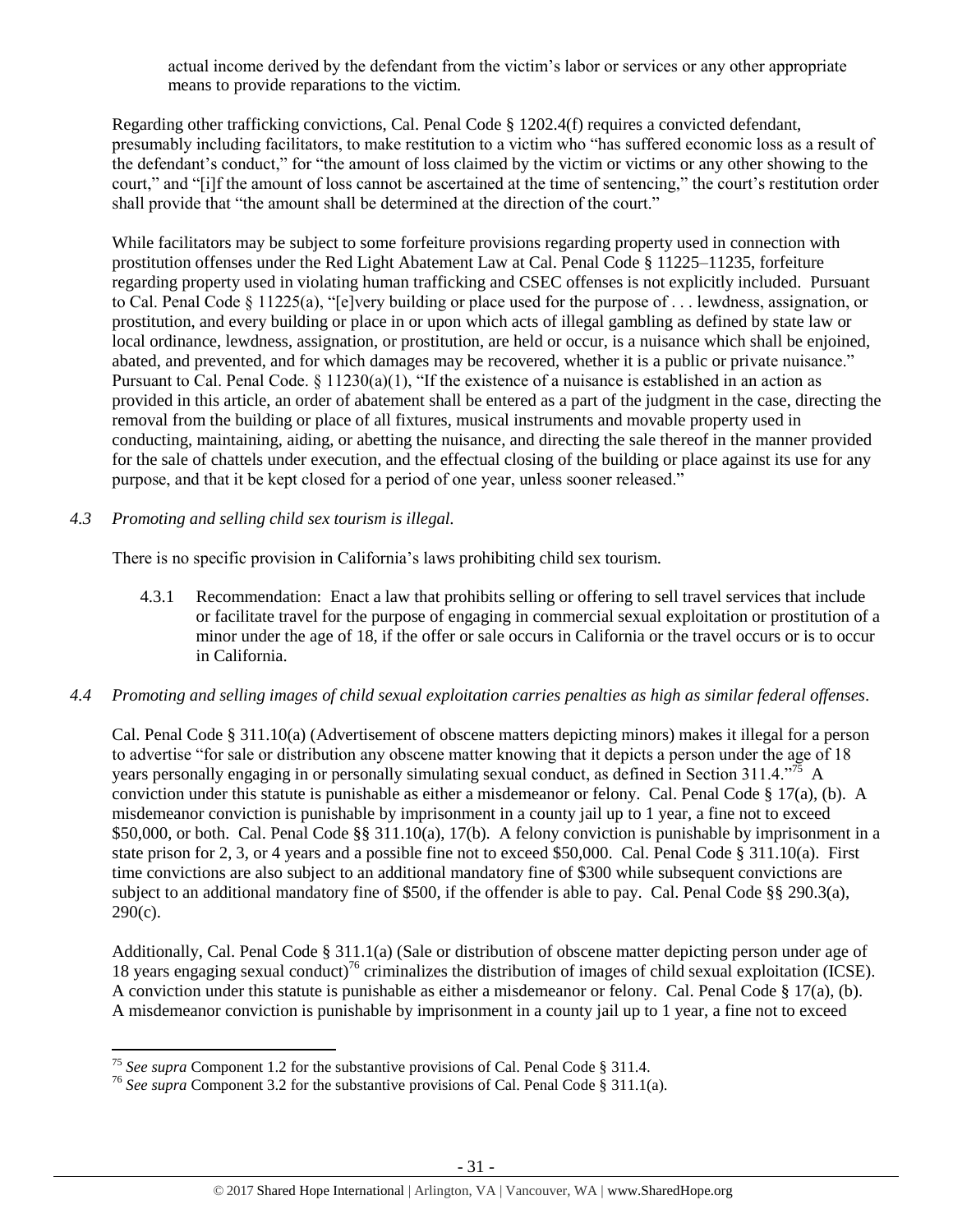\$1,000, or both. Cal. Penal Code §§ 311.1(a), 17(b). A felony conviction is punishable by imprisonment in a state prison for 16 months, 2 years, or 3 years and a possible fine not to exceed \$10,000. Cal. Penal Code §§ 311.1(a), 17(a), 18(a).

4.4.1 Recommendation: Amend Cal. Penal Code § 311.10(a) (Advertisement of obscene matters depicting minors) and Cal. Penal Code § 311.1(a) (Sale or distribution of obscene matter depicting person under age of 18 years engaging sexual conduct) to increase penalties in order to reflect the seriousness of the offenses.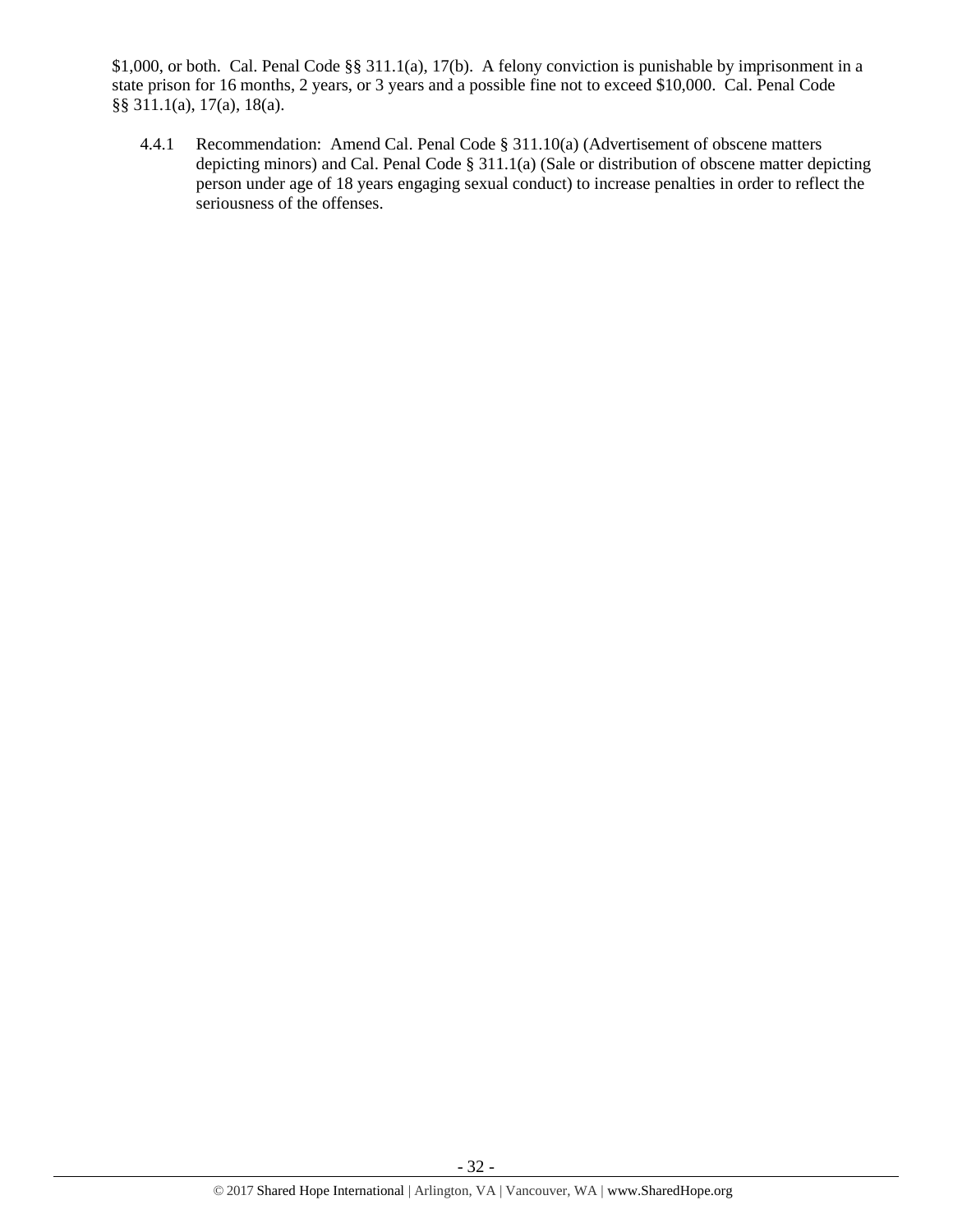#### **FRAMEWORK ISSUE 5: PROTECTIVE PROVISIONS FOR THE CHILD VICTIMS**

## *Legal Components:*

- *5.1 Victims under the core child sex trafficking offense include all commercially sexually exploited children.*
- *5.2 The state sex trafficking statute expressly prohibits a defendant from asserting a defense based on the minor victim's willingness to engage in the commercial sex act.*
- *5.3 State law prohibits the criminalization of minors under 18 for prostitution offenses.*
- *5.4 State law provides a non-punitive avenue to specialized services through one or more points of entry.*
- *5.5 Child sex trafficking is identified as a type of abuse and neglect within child protection statutes.*
- *5.6 The definition of "caregiver" or another related term in the child welfare statutes is not a barrier to a sex trafficked child accessing the protection of child welfare.*
- *5.7 Crime victims' compensation is specifically available to a child victim of sex trafficking or commercial sexual exploitation of children (CSEC).*
- *5.8 Victim-friendly procedures and protections are provided in the trial process for minors under 18.*
- *5.9 Child sex trafficking victims may vacate delinquency adjudications and expunge related records for prostitution and other offenses arising from trafficking victimization, without a waiting period.*
- *5.10 Victim restitution and civil remedies for victims of domestic minor sex trafficking or commercial sexual exploitation of children (CSEC) are authorized by law.*
- *5.11 Statutes of limitations for civil and criminal actions for child sex trafficking or commercial sexual exploitation of children (CSEC) offenses are eliminated or lengthened to allow prosecutors and victims a realistic opportunity to pursue criminal action and legal remedies.*

*\_\_\_\_\_\_\_\_\_\_\_\_\_\_\_\_\_\_\_\_\_\_\_\_\_\_\_\_\_\_\_\_\_\_\_\_\_\_\_\_\_\_\_\_\_\_\_\_\_\_\_\_\_\_\_\_\_\_\_\_\_\_\_\_\_\_\_\_\_\_\_\_\_\_\_\_\_\_\_\_\_\_\_\_\_\_\_\_\_\_\_\_\_*

# *Legal Analysis:*

 $\overline{\phantom{a}}$ 

*5.1 Victims under the core child sex trafficking offense include all commercially sexually exploited children. 77*

Under California's core sex trafficking offense, Cal. Penal Code § 236.1(e) (Human trafficking defined; punishment), not all commercially sexually exploited children are included as victims of sex trafficking. Cal. Penal Code § 236.1 does not require that the means of force, fraud or coercion were employed when the victim is a minor. However, Cal. Penal Code § 236.1 does not apply to buyers, so in instances in which a buyer exploits a minor and a trafficker is not identified, the minor victim would not be identified as a sex trafficking victim under Cal. Penal Code § 236.1. Therefore, California's sex trafficking definition is limited in application to traffickers and facilitators and third party control is required.

- 5.1.1 Recommendation: Amend the definition of Cal. Penal Code § 236.1 (Human trafficking defined; punishment) so that all commercially sexually exploited children are identifiable as victims and eligible for protections pursuant to their victim status.
- *5.2 The state sex trafficking statute expressly prohibits a defendant from asserting a defense based on the minor victim's willingness to engage in the commercial sex act.*

Cal. Penal Code § 236.1(e) (Human trafficking defined; punishment) expressly states that "consent by a victim of human trafficking who is a minor at the time of the commission of the offense is not a defense to a criminal prosecution under this section." Cal. Penal Code 236.1 (e).

<sup>77</sup> *See generally* **SHARED HOPE INTERNATIONAL**, "Eliminating the Third Party Control Barrier to Identifying Juvenile Sex Trafficking Victims," JuST Response Policy Paper (2015), [http://sharedhope.org/wp](http://sharedhope.org/wp-content/uploads/2015/08/Policy-Paper_Eliminating-Third-Party-Control_Final1.pdf)[content/uploads/2015/08/Policy-Paper\\_Eliminating-Third-Party-Control\\_Final1.pdf](http://sharedhope.org/wp-content/uploads/2015/08/Policy-Paper_Eliminating-Third-Party-Control_Final1.pdf) (discussing need to include all commercially sexually exploited children within sex trafficking definitions and corresponding need to include buyer conduct in core sex trafficking offenses regardless of whether victim is under control of a third party).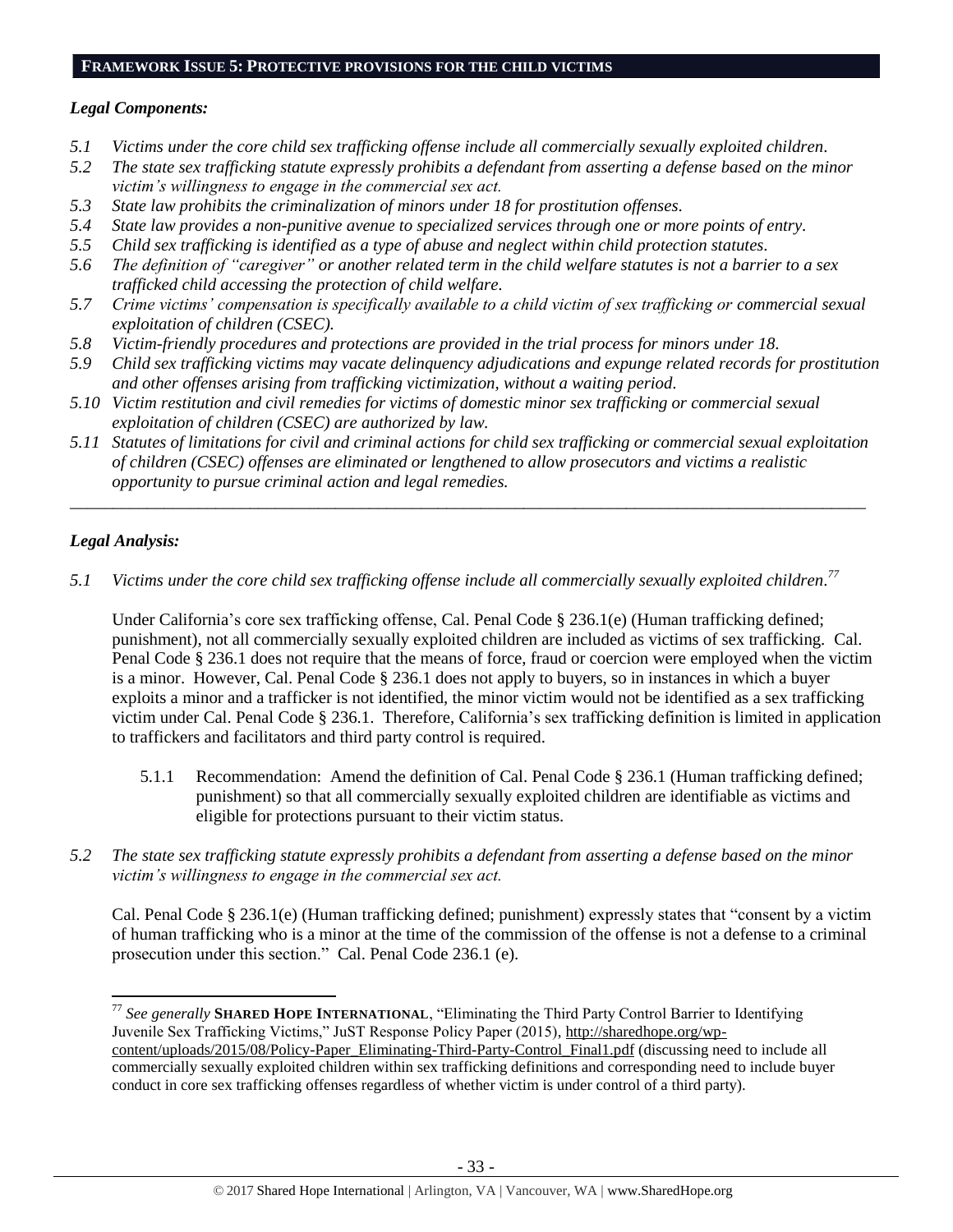## *5.3 State law prohibits the criminalization of minors under 18 for prostitution offenses. 78*

California law prohibits the criminalization of minors under 18 for prostitution offenses under Cal. Penal Code  $§ 647(b)<sup>79</sup>$  (Disorderly conduct; restrictions on probation), which states,

Except as provided in paragraph  $(5)$  of subdivision  $(b) \ldots$ , every person who commits any of the following acts is guilty of disorderly conduct, a misdemeanor:

(b) (1) An individual who solicits, or who agrees to engage in, or who engages in any act of prostitution with the intent to receive compensation, money, or anything of value from another person . . . .

(5) Notwithstanding paragraphs (1) to (3), inclusive, this subdivision does not apply to a child under 18 years of age who is alleged to have engaged in conduct to receive money or other consideration that would, if committed by an adult, violate this subdivision . . . .

Similarly, Cal. Penal Code  $\S 653.22(a)^{80}$  (Loitering with intent to commit prostitution; determination of intent) states,

(1) Except as specified in paragraph (2), it is unlawful for any person to loiter in any public place with the intent to commit prostitution . . . .

(2) Notwithstanding paragraph (1), this subdivision does not apply to a child under 18 years of age who is alleged to have engaged in conduct that would, if committed by an adult, violate this subdivision . . . .

Accordingly, a minor may not be prosecuted for either of these prostitution-related offenses.

Further, Cal. Penal Code § 236.23(a)<sup>81</sup> (Human trafficking; Affirmative defense; Burden and standard) provides an affirmative defense to other crimes arising from trafficking victimization, but the victim must prove coercion. Cal. Penal Code § 236.23(a) states,

<span id="page-33-0"></span>In addition to any other affirmative defense, it is a defense to a charge of a crime that the person was coerced to commit the offense as a direct result of being a human trafficking victim at the time of the offense and had a reasonable fear of harm. This defense does not apply to a serious felony, as defined in subdivision (c) of Section 1192.7, or a violent felony, as defined in subdivision (c) of Section 667.5, or a violation of Section 236.1.

*5.4 State law provides a non-punitive avenue to specialized services through one or more points of entry. 82*

#### **System response to child engaged in commercial sex act**

Juvenile sex trafficking victims may receive specialized services through numerous points of entry, including through identification as dependent children, in association with family justice centers, or through participation

 $\overline{\phantom{a}}$ 

. . . .

. . . .

 $78$  For more information regarding recent federal legislation impacting this component see: http://go.sharedhope.org/stateimpactmemo.

<sup>79</sup> *See supra* note [8.](#page-2-0)

<sup>&</sup>lt;sup>80</sup> The text of Cal. Penal Code § 653.22 cited here and elsewhere in this report includes amendments made by the enactment of Senate Bill 1322 during the 2015-2016 Session of the California Legislature (effective January 1, 2017). <sup>81</sup> The text of Cal. Penal Code  $\S$  236.23 cited here and elsewhere in this report includes amendments made by the

enactment of Assembly Bill 1761 during the 2015-2016 Session of the California Legislature (effective January 1, 2017).  $82$  The analysis in this component is predicated upon the recommendation in 5.1 being simultaneously or previously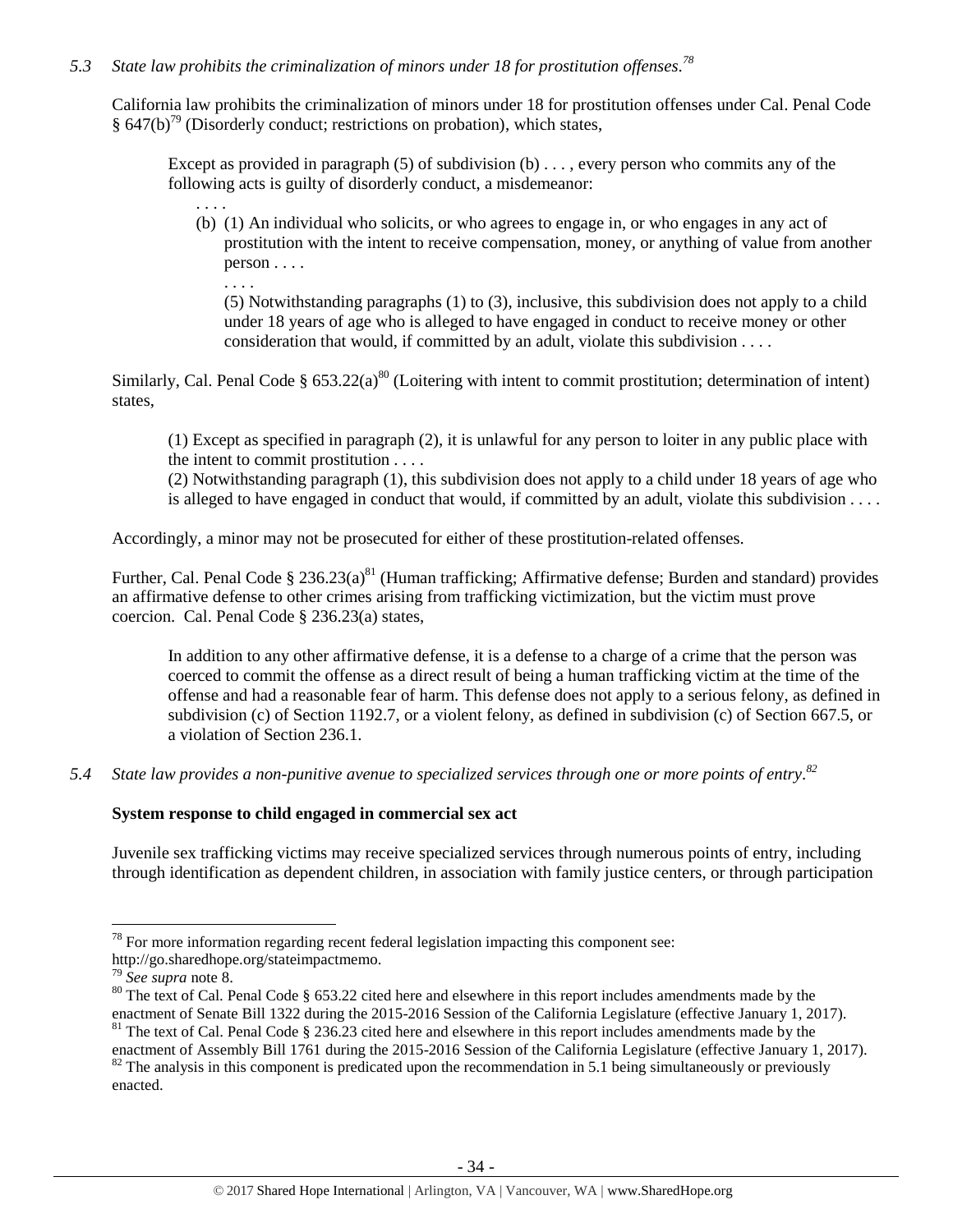in a voluntary diversion program. Further, minors are immune from prosecution for prostitution-related offenses.<sup>83</sup>

# *I. Services through child welfare*

If a juvenile sex trafficking victim is adjudged to be a dependent child of the court based on the definition of abuse<sup>84</sup> and removed from a parent or guardian's custody, Cal. Welf. & Inst. Code § 361.2(e)<sup>85</sup> provides for a number of placement options, including foster care. Under Cal. Health & Safety Code § 1529.2(c)(1), "a foster parent may be required to receive specialized training, as relevant, for the purpose of preparing the foster parent to meet the needs of a particular child in care," including training on "best practices for providing care and supervision to commercially sexually exploited children."

A juvenile sex trafficking victim may also be placed in a short-term residential therapeutic program, which may have a specialized program designed to serve these children. Cal Welf. & Inst. Code § 11462.01(b)(4)(A). Pursuant to Cal. Health & Safety Code § 1562.01(h)(2)(I),<sup>86</sup> staff must receive training on "[a]wareness and identification of commercial sexual exploitation and best practices for providing care and supervision to commercially sexually exploited children."

Additional services may be available in counties that have elected into the Commercially Sexually Exploited Children Program<sup>87</sup> administered by the State Department of Social Services under Cal. Welf. & Inst. Code § 16524.7.<sup>88</sup> Further, counties may be authorized to implement unique service models. Specifically, Cal. Welf. &

A child who comes within any of the following descriptions is within the jurisdiction of the juvenile court which may adjudge that person to be a dependent child of the court:

. . . . (d) The child has been sexually abused, or there is a substantial risk that the child will be sexually abused, as defined in Section 11165.1 ["Sexual abuse;" "sexual assault;" "sexual exploitation"] of the Penal Code, by his or her parent or guardian or a member of his or her household, or the parent or guardian has failed to adequately protect the child from sexual abuse when the parent or guardian knew or reasonably should have known that the child was in danger of sexual abuse.

*See infra* Components 5.5 and 5.6 for a complete discussion of California's child abuse statutes.

<sup>85</sup> The text of Cal. Welf. & Inst. Code § 361.2 cited here and elsewhere in this report includes amendments made by the enactment of Assembly Bill 1997 during the 2015-2016 Session of the California Legislature (effective January 1, 2017).

<sup>86</sup> The text of Cal. Health & Safety Code § 1562.01 cited here and elsewhere in this report includes amendments made by the enactment of Assembly Bill 1997 during the 2015-2016 Session of the California Legislature (effective January 1, 2017).

 $87$  A legislative finding listed within Cal. Welf. & Inst. Code § 300(b)(2) states,

The Legislature finds and declares that a child who is sexually trafficked, as described in Section 236.1 of the Penal Code, or who receives food or shelter in exchange for, or who is paid to perform, sexual acts described in Section 236.1 or 11165.1 of the Penal Code, and whose parent or guardian failed to, or was unable to, protect the child, is within the description of this subdivision, and that this finding is declaratory of existing law. These children shall be known as commercially sexually exploited children.

<sup>88</sup> Under Cal. Welf. & Inst. Code § 16524.7(a)(4) participating counties receive funding to be "used for prevention activities, intervention activities, and services to children who are victims, or at risk of becoming victims, of commercial sexual exploitation." In accordance with subsection  $(d)(2)$ , participating counties must submit plans

 $\overline{\phantom{a}}$ <sup>83</sup> See supra Component 5.3 for discussion of the non-criminalization of minors for prostitution-related offenses.

<sup>&</sup>lt;sup>84</sup> Verified cases of abuse will lead to involvement of the juvenile court, which, pursuant to Cal. Welf. & Inst. Code § 300 (Persons subject to jurisdiction of juvenile court), has jurisdiction over dependent children. Cal. Welf. & Inst. Code § 300(d) states,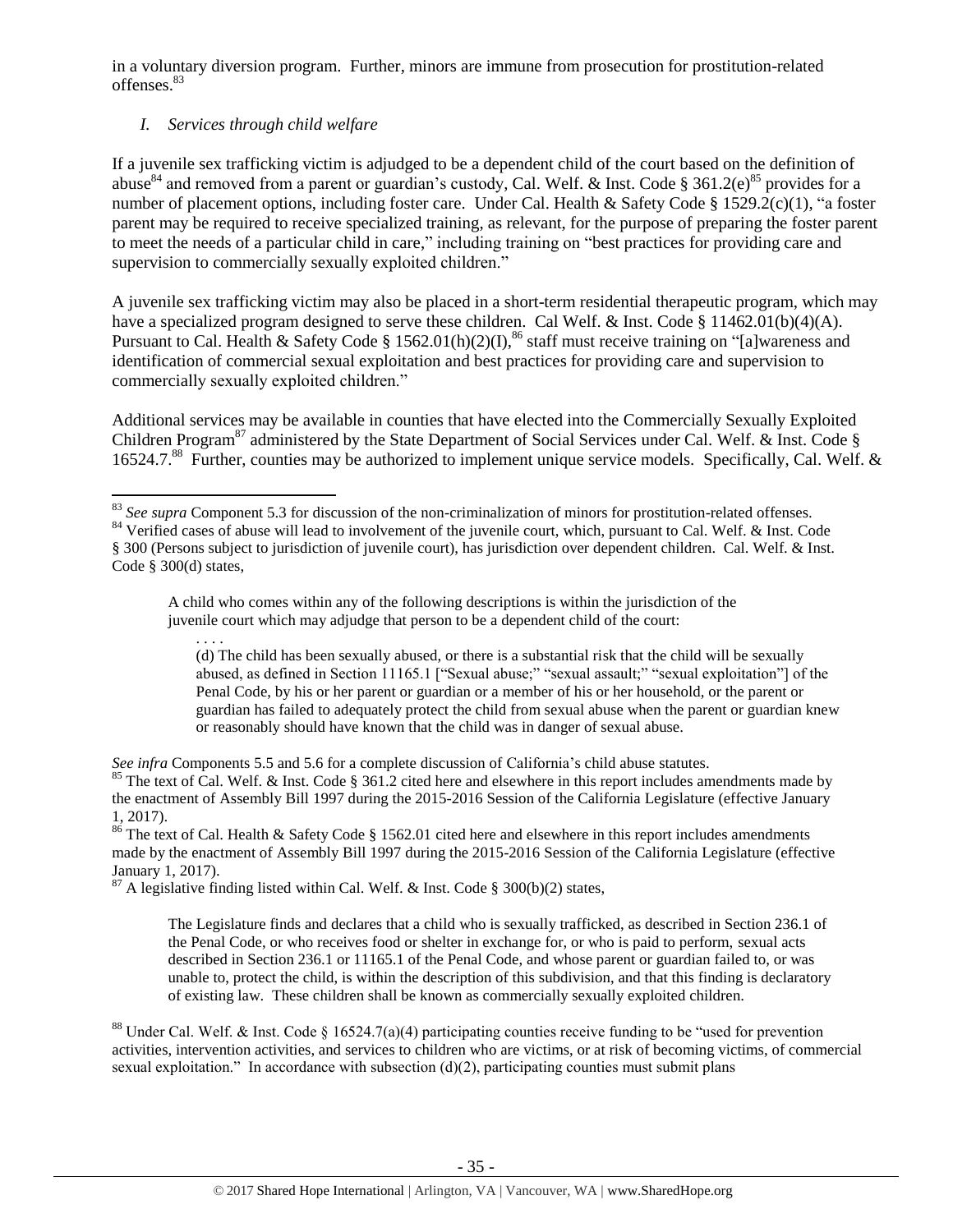Inst. Code  $\S$  18259(a)<sup>89</sup> permits the County of Alameda, to "develop a comprehensive, replicative, multidisciplinary model to address the needs and effective treatment of commercially sexually exploited minors<sup>90</sup> who have been arrested or detained by local law enforcement for a violation of certain prostitutionrelated offenses "or who have been adjudged a dependent of the juvenile court . . . ." The program may include protocols for identifying and accessing minors, for reporting to child welfare, and for developing a diversion program. Cal. Welf. & Inst. Code § 18259(b), (c).

## *II. Services through family justice centers*

Juvenile sex trafficking victims may have access to multidisciplinary services through family justice centers. Specifically, Cal. Penal Code § 13750(a) (Establishment of family justice center by city, county, city and county, or community-based nonprofit organization; Definitions; Staff members; Operations, policies, and procedures; Confidentiality; Disclosure of victim information) authorizes any "city, county, city and county, or community-based nonprofit organization" to establish a family justice center. Pursuant to Cal. Penal Code § 13750(c),

[F]amily justice centers shall be defined as multiagency, multidisciplinary service centers where public and private agencies assign staff members on a full-time or part-time basis in order to provide services to victims of domestic violence, sexual assault, elder or dependent adult abuse, or human trafficking from one location in order to reduce the number of times victims must tell their story, reduce the number of places victims must go for help, and increase access to services and support for victims and their children. Staff members at a family justice center may be comprised of, but are not limited to, the following:

(1) Law enforcement personnel.

(2) Medical personnel.

 $\overline{\phantom{a}}$ 

- (3) District attorneys and city attorneys.
- (4) Victim-witness program personnel.

indicating the county's collaboration with county partner agencies and children-focused entities, which shall include the formation of a multidisciplinary team to serve children pursuant to this chapter. A multidisciplinary team serving a child pursuant to this chapter shall include, but is not limited to, appropriate staff from the county child welfare, probation, mental health, substance abuse disorder, and public health departments. Staff from a local provider of services to this population, local education agencies, and local law enforcement, and survivors of commercial sexual exploitation and trafficking may be included on the team.

Pursuant to Cal. Welf. & Inst. Code § 16524.8(a), participating counties

receiv[ing] funds from the Commercially Sexually Exploited Children Program pursuant to this chapter shall develop an interagency protocol to be utilized in serving sexually exploited children. The county protocol shall be developed by a team led by a representative of the county human services department and shall include representatives from each of the following agencies:

- (1) The county probation department.
- (2) The county mental health department.
- (3) The county public health department.
- (4) The juvenile court in the county.

<sup>89</sup> The text of Cal. Welf. & Inst. Code § 18259 cited here and elsewhere in this report includes amendments made by the enactment of Senate Bill 1064 during the 2015-2016 Session of the California Legislature (effective January 1, 2017).

 $90$  Cal. Welf. & Inst. Code § 18259.3(a) defines "commercially sexually exploited minor" to include victims of severe forms of trafficking, those identified as abused under state law, and those adjudged dependent. The text of Cal. Welf. & Inst. Code § 18259.3 cited here and elsewhere in this report includes amendments made by the enactment of Senate Bill 1064 during the 2015-2016 Session of the California Legislature (effective January 1, 2017).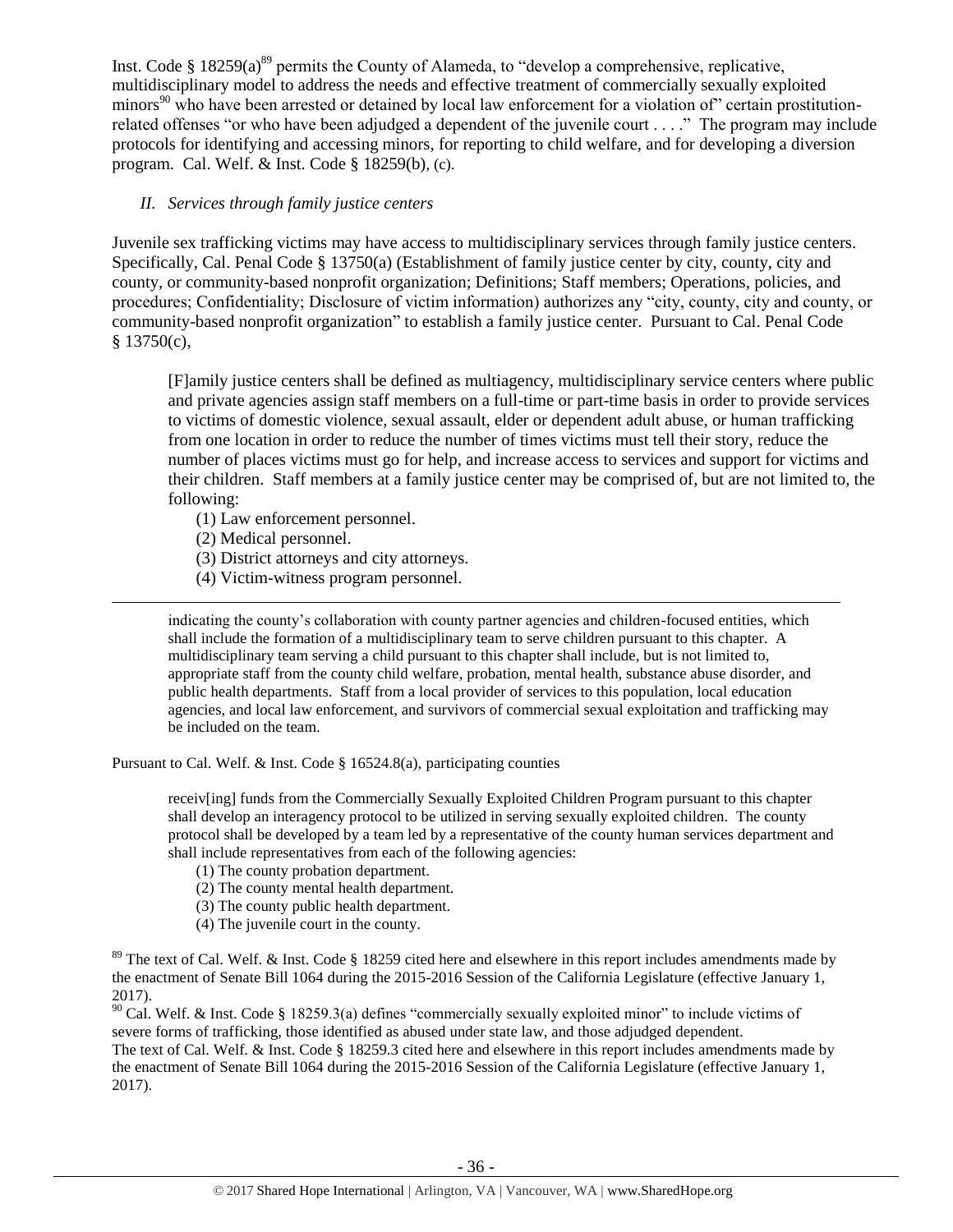- (5) Domestic violence shelter service staff.
- (6) Community-based rape crisis, domestic violence, and human trafficking advocates.
- (7) Social service agency staff members.
- (8) Child welfare agency social workers.
- (9) County health department staff.
- (10) City or county welfare and public assistance workers.
- (11) Nonprofit agency counseling professionals.
- (12) Civil legal service providers.
- (13) Supervised volunteers from partner agencies.
- (14) Other professionals providing services.

Additionally, "[v]ictims of crime shall not be denied services on the grounds of criminal history. No criminal history search shall be conducted of a victim at a family justice center without the victim's written consent unless the criminal history search is pursuant to an active criminal investigation." Cal. Penal Code § 13750(e).

Further, receiving services through a family justice center may not be preconditioned on cooperation with the criminal justice system. Cal. Penal Code § 13750(f) states, "[v]ictims of crime shall not be required to participate in the criminal justice system or cooperate with law enforcement in order to receive counseling, medical care, or other services at a family justice center."

*III. Services through law enforcement assisted diversion (LEAD)*

Pursuant to Cal. Penal Code §§ 1001.85-88<sup>91</sup> (Law Enforcement Assisted Diversion (LEAD) Pilot Program), persons with a history of involvement in prostitution may, as an alternative to arrest, be eligible to participate in voluntary and immediate crisis and social services. Under Cal. Penal Code  $\S$  1001.87(a)(2),

A law enforcement officer may refer an individual to LEAD whom he or she believes is at high risk of arrest in the future for any of the crimes specified in subdivision  $(b)$ ,  $^{92}$  provided that the individual meets the criteria specified in this paragraph and express interest in the program . . . . All social contact referrals to LEAD shall meet the following criteria:

(A) Verification by law enforcement that the individual has had prior involvement with . . . prostitution. Verification shall consist of:

(i) Criminal history records . . . .

(ii) Law enforcement has directly observed the individual's . . . prostitution activity on previous occasions.

(iii) Law enforcement has a reliable basis of information to believe that the individual is engaged in . . . prostitution activity, including, but not limited, information provided by another first responder, a professional, or a credible community member.

(B) The individual's prior involvement with . . . prostitution activity occurred within the LEAD pilot program area.

(C) The individual's prior involvement with . . . prostitution activity occurred within 24 months of the date of referral.

Under Cal. Penal Code § 1001.88(a), services made available to LEAD participants include "case management, housing, medical care, mental health care, treatment for alcohol or substance use disorders, nutritional counseling and treatment, psychological counseling, employment, employment training and education, civil legal services, and system navigation."

 $\overline{\phantom{a}}$ <sup>91</sup> The text of Cal. Penal Code  $\S$ § 1001.85-88 cited here and elsewhere in this report includes amendments made by the enactment of Senate Bill 843 during the 2015-2016 Session of the California Legislature (effective January 1, 2017).

<sup>&</sup>lt;sup>92</sup> Cal. Penal Code §1001.87(b)(2)(6) authorizes prostitution offenses pursuant to Cal. Penal Code § 647(b) to be offenses, "eligible for either prebooking diversion, social contact referral or both."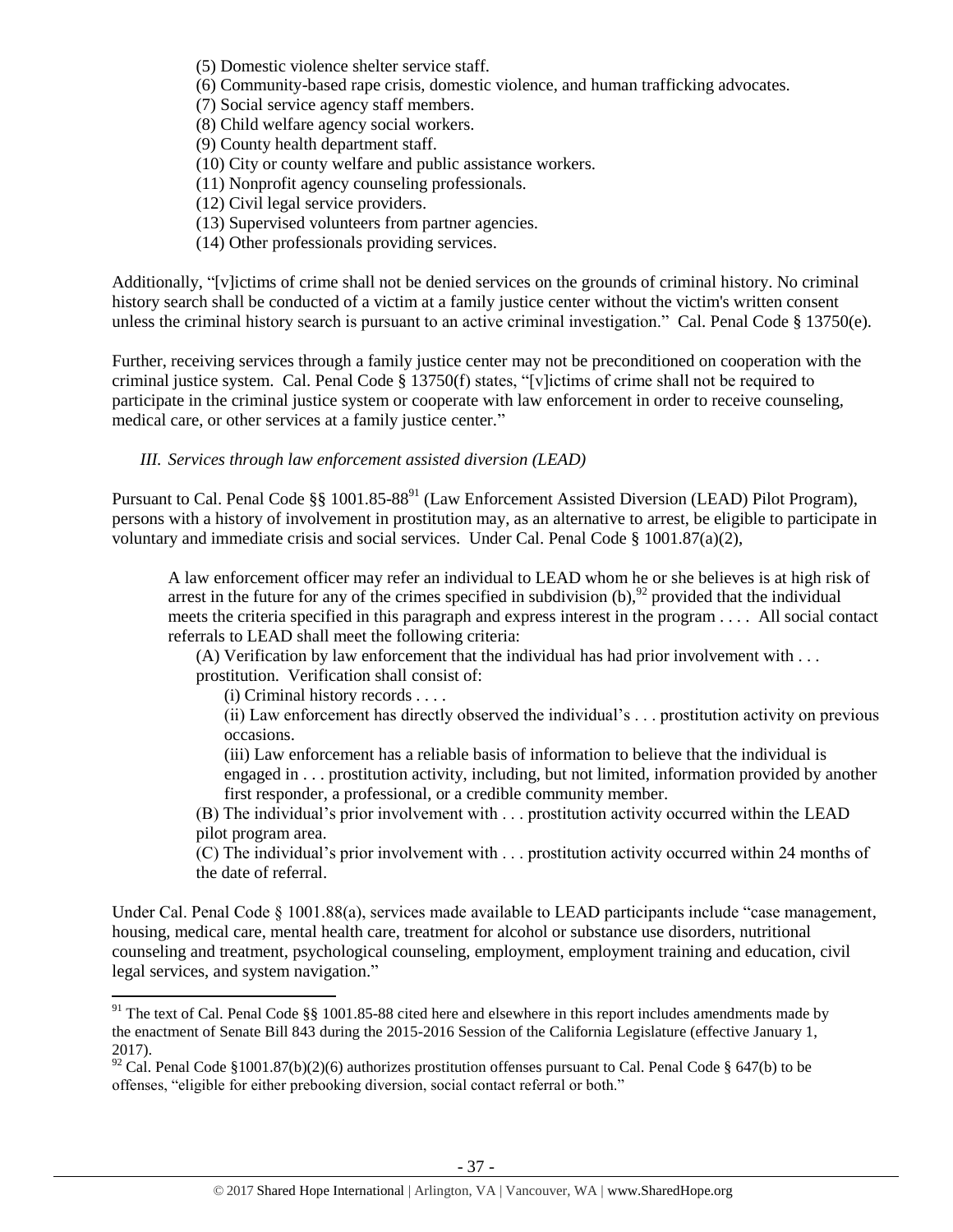For minor victims who voluntarily participate in LEAD, "criminal charges based on the conduct for which a person diverted to LEAD shall not be filed, provided that the person finishes the complete assessment intake interview within a period set by the local jurisdictional partners, but not to exceed 30 days after referral." Cal. Penal Code § 1001.87(a)(1).

### **Summary**

Juvenile sex trafficking victims may receive specialized services through numerous points of entry, and California law mandates immunity for certain offenses committed as a result of the trafficking victimization.

# *5.5 Child sex trafficking is identified as a type of abuse and neglect within child protection statutes. 93*

Child sex trafficking is expressly identified as a type of abuse and neglect within California's child protection laws and its laws relating to child abuse and neglect reporting. Cal. Welf. & Inst. Code § 300(b)(2) (Persons subject to jurisdiction of juvenile court) identifies "commercially sexually exploited children" as those who have been "sexually trafficked, as described in Section 236.1 of the Penal Code, or who receive<sup>[]</sup> food or shelter in exchange for, or who [are] paid to perform, sexual acts described in Section 236.1 or 11165.1 of the Penal Code, and whose parent [s] or guardian [s] failed to, or [were] unable to, protect the child . . . ." Additionally, Cal. Welf. & Inst. Code § 300(d) provides that "sexually abused" children, "as defined in Section 11165.1 ["Sexual abuse;" "sexual assault;" "sexual exploitation"] of the Penal Code," are within the juvenile court's jurisdiction as dependent children.

California's Child Abuse and Neglect Reporting Act<sup>94</sup> expressly states that "child abuse or neglect" includes "sexual abuse as defined in Section 11165.1." Cal. Penal Code § 11165.6. Cal. Penal Code § 11165.1 states,

"[S]exual abuse" means sexual assault or sexual exploitation as defined by the following:

- (a) "Sexual assault" means conduct in violation of one or more of the following sections: Section 261 (rape), subdivision (d) of Section 261.5 (statutory rape), Section 264.1 (rape in concert), Section 285 (incest), Section 286 (sodomy), subdivision (a) or (b), or paragraph (1) of subdivision (c) of Section 288 (lewd or lascivious acts upon a child), Section 288a (oral copulation), Section 289 (sexual penetration), or Section 647.6 (child molestation).
- (b) Conduct described as "sexual assault" includes, but is not limited to, all of the following: (1) Penetration, however slight, of the vagina or anal opening of one person by the penis of another person, whether or not there is the emission of semen.

(2) Sexual contact between the genitals or anal opening of one person and the mouth or tongue of another person.

(3) Intrusion by one person into the genitals or anal opening of another person, including the use of an object for this purpose, except that, it does not include acts performed for a valid medical purpose.

(4) The intentional touching of the genitals or intimate parts, including the breasts, genital area, groin, inner thighs, and buttocks, or the clothing covering them, of a child, or of the perpetrator by a child, for purposes of sexual arousal or gratification, except that it does not include acts which may reasonably be construed to be normal caretaker responsibilities; interactions with, or demonstrations of affection for, the child; or acts performed for a valid medical purpose. (5) The intentional masturbation of the perpetrator's genitals in the presence of a child.

(c) "Sexual exploitation" refers to any of the following:

 $\overline{\phantom{a}}$  $93$  For more information regarding recent federal legislation impacting this component see: http://go.sharedhope.org/slscstdefinitions.

<sup>&</sup>lt;sup>94</sup> Cal. Penal Code §§ 11164–11174.31.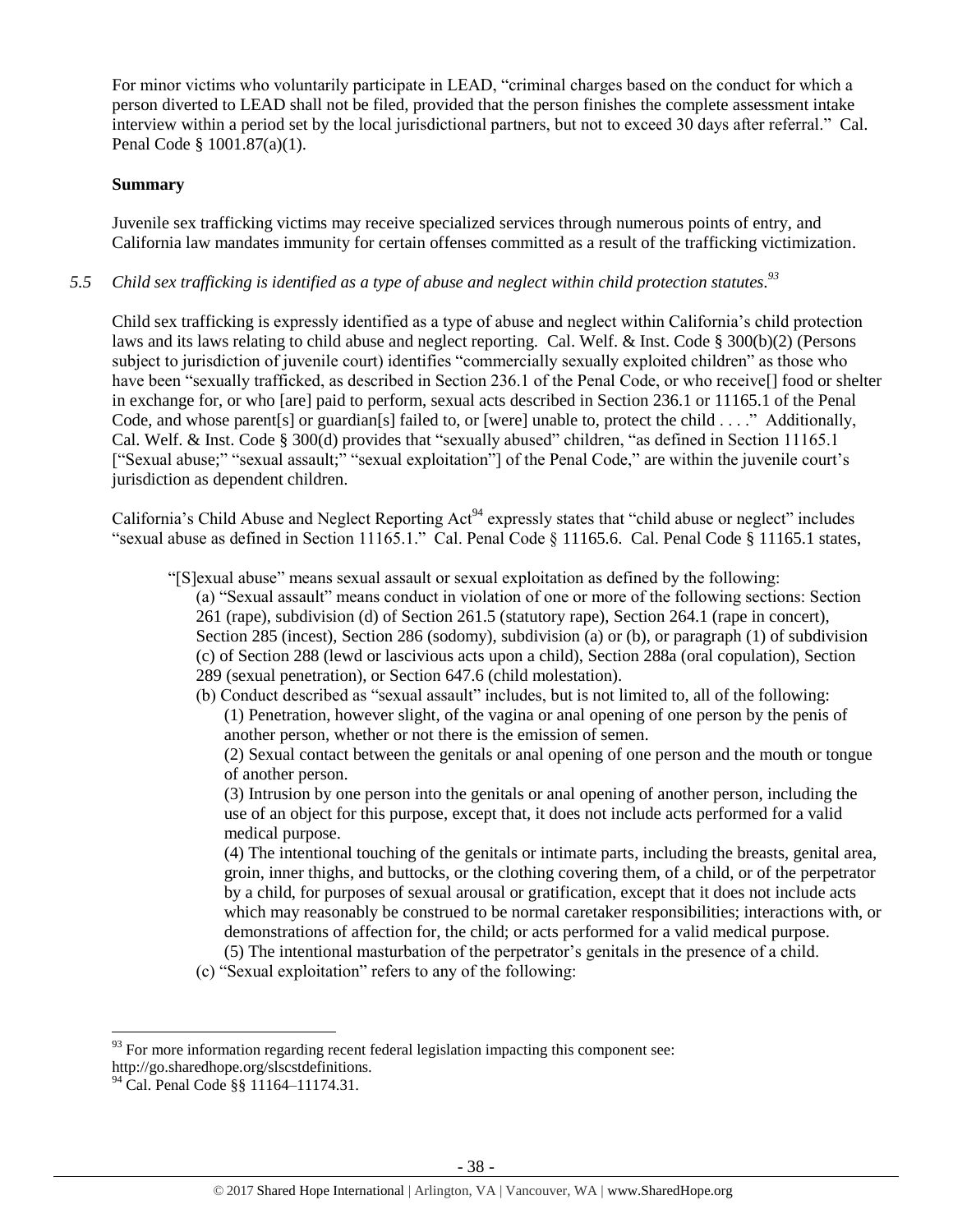(1) Conduct involving matter depicting a minor engaged in obscene acts in violation of Section 311.2 (preparing, selling, or distributing obscene matter) or subdivision (a) of Section 311.4 (employment of minor to perform obscene acts).

(2) A person who knowingly promotes, aids, or assists, employs, uses, persuades, induces, or coerces a child, or a person responsible for a child's welfare, who knowingly permits or encourages a child to engage in, or assist others to engage in, prostitution or a live performance involving obscene sexual conduct, or to either pose or model alone or with others for purposes of preparing a film, photograph, negative, slide, drawing, painting, or other pictorial depiction, involving obscene sexual conduct. For the purpose of this section, "person responsible for a child's welfare" means a parent, guardian, foster parent, or a licensed administrator or employee of a public or private residential home, residential school, or other residential institution.

(3) A person who depicts a child in, or who knowingly develops, duplicates, prints, downloads, streams, accesses through any electronic or digital media, or exchanges, a film, photograph, videotape, video recording, negative, or slide in which a child is engaged in an act of obscene sexual conduct, except for those activities by law enforcement and prosecution agencies and other persons described in subdivisions (c) and (e) of Section 311.3.

- (d) "Commercial sexual exploitation" refers to either of the following:
	- (1) The sexual trafficking of a child, as described in subdivision (c) of Section 236.1.

(2) The provision of food, shelter, or payment to a child in exchange for the performance of any sexual act described in this section or subdivision (c) of Section 236.1.

*5.6 The definition of "caregiver" or another related term in the child welfare statutes is not a barrier to a sex trafficked child accessing the protection of child welfare.*

Based upon the definition of abused or neglected child under California state law, a child who has been subjected to commercial sexual exploitation by a third party, who is a not a parent or caregiver, would unlikely to fall under the protective care and services of child welfare.

The term "caregiver" is used in several provisions under California's child welfare statutes;<sup>95</sup> however, no definition is provided for that term under Division 2 (Children), Part 1 (Delinquents and wards of the juvenile court) of California's Welfare and Institutions Code. Furthermore, Cal. Welf. & Inst. Code § 300(b)(2) (Persons subject to jurisdiction of juvenile court) does not include caregiver language, but instead refers to and requires the involvement of a child's parent or guardian for a child to be identified as a commercially sexually exploited child. Cal. Welf. & Inst. Code § 300(b)(2) states in part,

a child who is sexually trafficked, as described in Section 236.1 of the Penal Code, or who receives food or shelter in exchange for, or who is paid to perform, sexual acts described in Section 236.1 or 11165.1 of the Penal Code, and whose parent or guardian failed to, or was unable to, protect the child, is within the description of this subdivision . . . . These children shall be known as commercially sexually exploited children

Finding that the definition of requires the involvement of a child's parent or guardian for a sexually exploited child to be identified as such, and receive corresponding services, children trafficked or commercially sexually exploited by a non-familial offender would face difficulty in receiving child welfare services and care.

Furthermore, Cal. Welf. & Inst. Code § 300(d) provides that "sexually abused" children or children with a "substantial risk [of being] sexually abused," "as defined in Section 11165.1 ["Sexual abuse;" "sexual assault;"

 $\overline{\phantom{a}}$ 

<sup>&</sup>lt;sup>95</sup> *E.g.*, Cal. Welf. & Inst. Code § 290.1(a)(5) (Duty to file petition and give notice), § 290.2(a)(5) (Issuance and service of notice), § 291(a)(5), (8) (Notice following initial petition hearing; service; waiver), and § 292(a)(5) (Notice of dependency status review hearing when child not removed from parent's custody).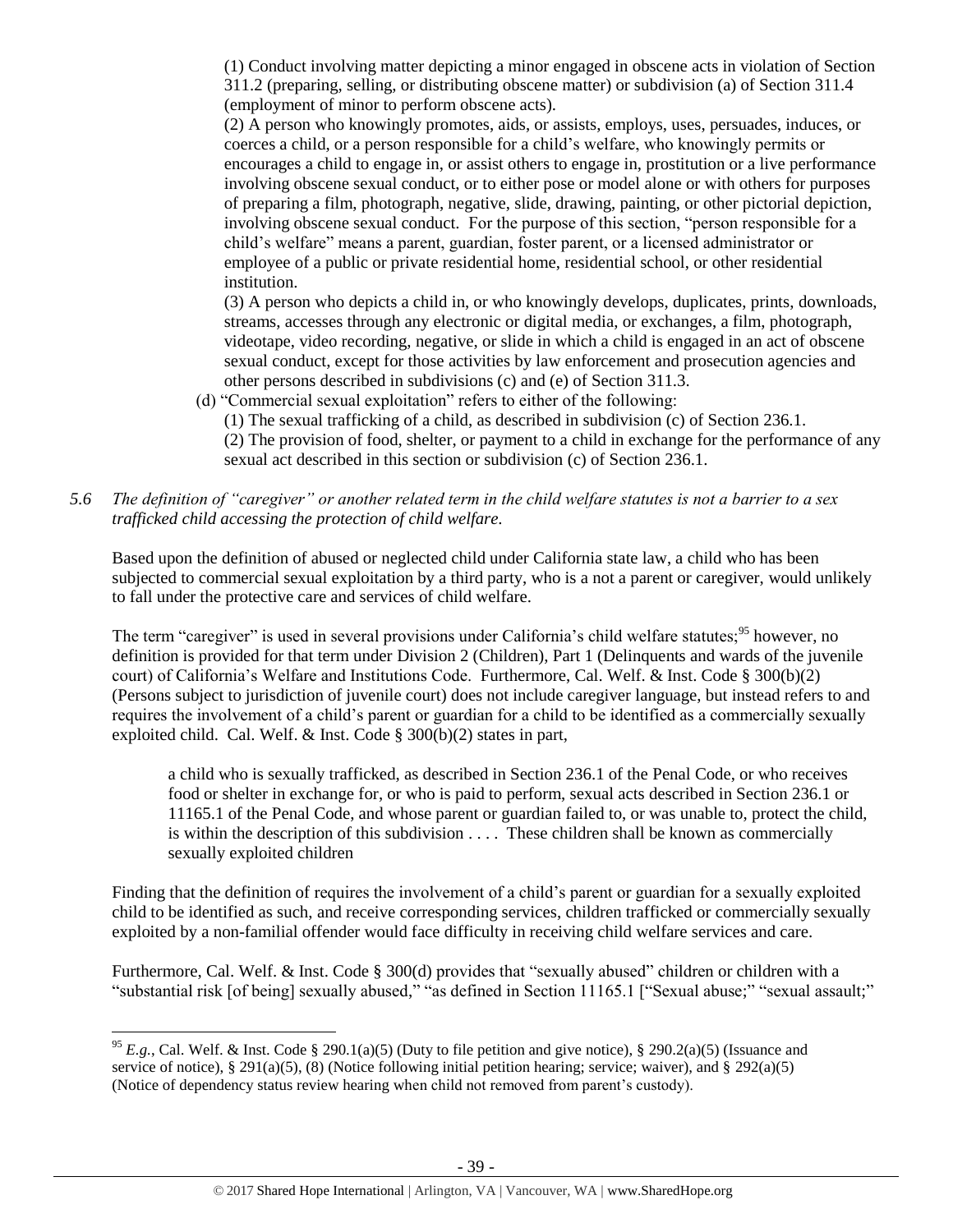"sexual exploitation"] of the Penal Code," are within the juvenile court's jurisdiction as dependent children. However, Cal. Welf. & Inst. Code § 300(d) specifies that the abuse must have been directly committed by the child's "parent, guardian, or a member of his or her household, or the parent or guardian has failed to adequately protect the child from sexual abuse when the parent or guardian knew or reasonably should have known that the child was in danger of sexual abuse." Thus, children who are sexually exploited, and therefore, sexually abused under Cal. Welf. & Inst. Code § 11165.1, by a non-familial person would not fall within the juvenile court's jurisdiction and protection pursuant to Cal. Welf. & Inst. Code § 300(d).

Additionally, while Cal. Welf. & Inst. Code § 727(a)(4)(F) (Order for care and custody of minor adjudged ward of court) refers to the definition of "caregiver" found in "paragraph (1) of subdivision (a) of Section 362.04 [Use of short-term babysitters],"<sup>96</sup> this definition does not appear to be applicable to the term "caregiver" as used in other provisions of California's Welfare and Institutions Code, Division 2 (Children), Part 1 (Delinquents and wards of the juvenile court). However, Cal Welf. & Inst. Code § 362.7 (Evaluation of home for placement with nonrelative extended family member; "nonrelative extended family member") defines a "nonrelative extended family member" as,

an adult caregiver who has an established familial relationship with a relative $97$  of the child, as defined in paragraph (2) of subdivision (c) of Section 361.3, or a familial or mentoring relationship with the child. The county welfare department shall verify the existence of a relationship through interviews with the parent and child or with one or more third parties. The parties may include relatives of the child, teachers, medical professionals, clergy, neighbors, and family friends.

Finding that Cal. Welf. & Inst. Code § 300(b)(2) (Persons subject to jurisdiction of juvenile court) and the definition of sexual abuse under Cal. Welf. & Inst. Code § 300(d) require parental or custodian involvement, children who are sexually exploited or trafficked by a non-familial offender would likely face numerous obstacles in receiving child welfare services and protective care.

- 5.6.1 Recommendation: Amend Cal. Welf. & Inst. Code §§ 300(b)(2) and § 300(d) to allow child welfare protection for juvenile sex trafficking victims irrespective of the perpetrator of the abuse or fault of the parent or guardian.<sup>98</sup>
- *5.7 Crime victims' compensation is specifically available to a child victim of sex trafficking or commercial sexual exploitation of children (CSEC).*

To the extent that a commercially sexually exploited child suffers pecuniary loss and physical injury, emotional injury and a threat of physical injury, or only emotional injury from a specified crime, including human trafficking, the child may be eligible to receive crime victims' compensation. Human trafficking victims are expressly exempted from certain, but not all ineligibility factors.

 $98$  The recommendation in this component is predicated upon the recommendation in 5.1 being simultaneously or previously enacted.

 $\overline{\phantom{a}}$ <sup>96</sup> Cal. Welf. & Inst. Code § 362.04(a)(1) (Use of short-term babysitters) defines "caregiver" as "any licensed certified foster parent, approved 362.04 relative caregiver, or approved nonrelative extended family member, or approved resource family."

Cal. Welf. & Inst. Code §  $319(f)(2)$  states,

<sup>&</sup>quot;[R]elative" means an adult who is related to the child by blood, adoption, or affinity within the fifth degree of kinship, including stepparents, stepsiblings, and all relatives whose status is preceded by the words "great," "great-great," or "grand," or the spouse of any of these persons, even if the marriage was terminated by death or dissolution. However, only the following relatives shall be given preferential consideration for the placement of the child: an adult who is a grandparent, aunt, uncle, or sibling of the child.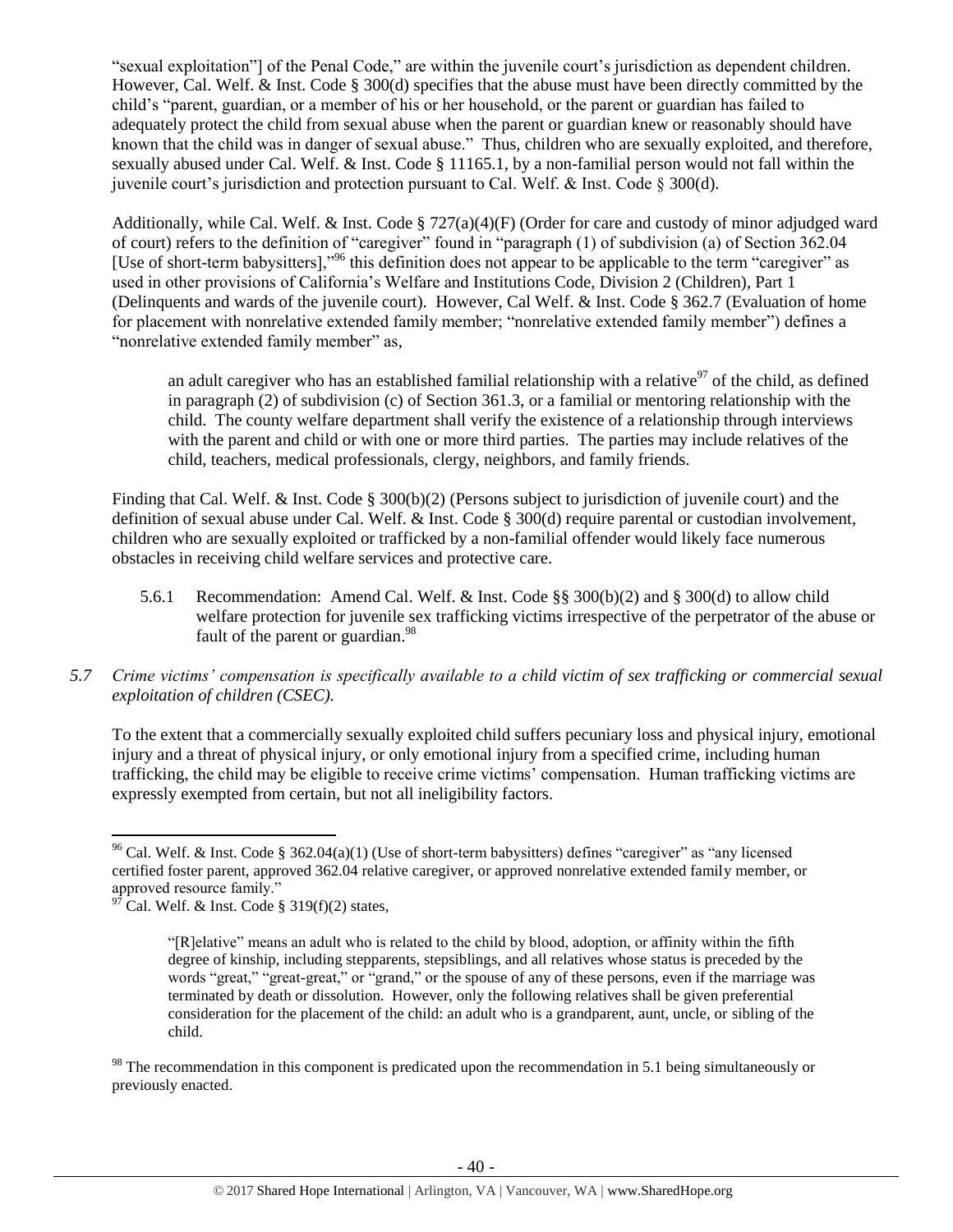Cal. Gov't Code  $\S$  13953(a) (Time period for filing application) requires an application for victim compensation to be filed with the California Victim Compensation and Government Claims Board ("Board") within 3 years of the commission of the crime, within 3 years of the victim's 18th birthday or within 3 years of the time the victim knew or "could have discovered that an injury or death had been sustained as a direct result of crime, whichever is later." However, "[a]n application based on any crime eligible for prosecution under" Cal. Penal Code § 261, § 286, § 288, § 288.5, § 288a, § 289, or § 289.5 are allowed to be filed any time before the victim's 28th birthday. Cal. Gov't Code §§ 13953(a); Cal. Penal Code 801.1(a). If the Board finds good cause, however, it may grant an extension of time. Cal. Gov't Code § 13953(b) states that, in determining whether there is good cause to grant an extension, the Board will consider, among others, the following factors:

(1) A recommendation from the prosecuting attorney regarding the victim's or derivative victim's cooperation with law enforcement and the prosecuting attorney in the apprehension and prosecution of the person charged with the crime.

(2) Whether particular events occurring during the prosecution or in the punishment of the person convicted of the crime have resulted in the victim or derivative victim incurring pecuniary loss. (3) Whether the nature of the crime is such that a delayed reporting of the crime is reasonably excusable.

Under Cal. Gov't Code § 13956(a) (Non-eligible persons), "[a]n application may be denied, in whole or in part, if the board finds that denial is appropriate because of the nature of the victim's or other applicant's involvement in the events leading to the crime, or the involvement of the person whose injury or death gives rise to the application." Cal. Gov't Code §13956(b)(1) also requires the Board to deny a victim's application if it finds that the victim "failed to cooperate<sup>99</sup> reasonably with a law enforcement agency in the apprehension and conviction of a criminal committing the crime;" however, Cal. Gov't Code § 13956(b)(4) provides,

An application for a claim based on human trafficking as defined in Section 236.1 of the Penal Code shall not be denied solely because no police report was made by the victim. The board shall adopt guidelines that allow the board to consider and approve applications for assistance based on human trafficking relying upon evidence other than a police report to establish that a human trafficking crime as defined in Section 236.1 of the Penal Code has occurred. That evidence may include any reliable corroborating information approved by the board, including, but not limited to, the following:

(A) A Law Enforcement Agency Endorsement issued pursuant to Section 236.2 [Duty of law enforcement agencies to use due diligence to identify victims of human trafficking; indicators] of the Penal Code.

(B) A human trafficking caseworker, as identified in Section 1038.2 [Definitions] of the Evidence Code, has attested by affidavit that the individual was a victim of human trafficking.

Normally, for a victim to receive a victim compensation award, Cal. Gov't Code  $\S$  13955(g) additionally requires that the "injury or death has resulted or may result in pecuniary loss . . . ." Pecuniary loss is defined, in part, as an "economic loss or expense resulting from an injury." <sup>100</sup> Cal. Gov't Code §§ 13951(e), 13955(g). However, pursuant to Cal. Gov't Code § 13955(f)(3), if an injury is caused by a violation of Cal Penal Code §§ 236.1 (Human trafficking defined; punishment) or § 311.4(b) (Employment of minor in sale or distribution of obscene matter or production of pornography), the injury can be an emotional injury only. Compensation is

l

<sup>&</sup>lt;sup>99</sup> See infra Component 5.8 for discussion of laws discussing protections for victim- witnesses.

<sup>&</sup>lt;sup>100</sup> Cal. Gov't Code § 13951(e) (Definitions) defines "pecuniary loss" as "an economic loss or expense resulting from an injury or death to a victim of crime that has not been and will not be reimbursed from any other source." Pursuant to Cal Gov't Code § 13957(a)(2), reimbursements are potentially available for costs of "outpatient psychiatric, psychological, or other mental health counseling-related expenses incurred by the victim or derivative victim, including peer counseling services provided by a rape crisis center as defined by Section 13837 of the Penal Code, and including family psychiatric, psychological, or mental health counseling for the successful treatment of the victim provided to family members of the victim in the presence of the victim  $\dots$ ."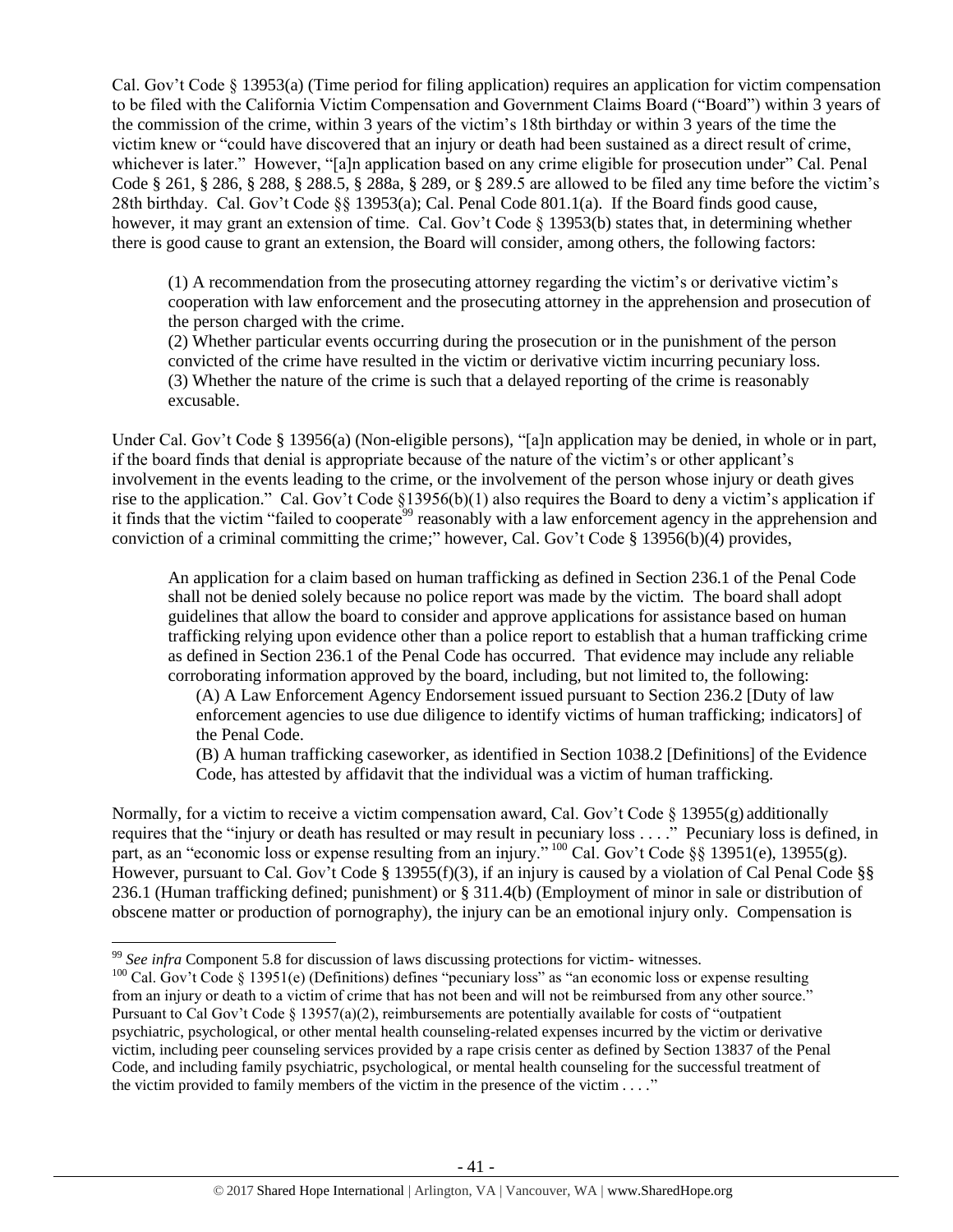also available for an "[e]motional injury to a victim who is a minor incurred as a direct result of the nonconsensual distribution of pictures or video of sexual conduct in which the minor appears." Cal. Gov't Code § 13955(f)(5). Nonetheless, proving a pecuniary loss may be a barrier to receiving victim compensation.

Under Cal. Gov't Code § 13959(a) (Hearing to contest denial of compensation), if a victim's application for compensation is denied, the victim may request a hearing to contest the denial. Pursuant to Cal. Gov't Code § 13960(a) (Filing petition for judicial review), if the Board again denies the application, the victim may seek judicial review.

5.7.1 Recommendation: Amend Cal. Gov't Code § 13953(a) (Time period for filing application) to eliminate any limitation on when a victim of Cal. Penal Code § 236.1 (Human trafficking defined; punishment) may file an application for compensation, or amend Cal. Gov't Code § 13953(b) to expressly require the Board to consider the special circumstances of a commercially sexually exploited child in determining whether good cause exists for the failure to file within the applicable filing deadlines. $101$ 

## *5.8 Victim-friendly procedures and protections are provided in the trial process for minors under 18.*

Some victim-friendly protections are provided to victims of Cal. Penal Code § 236.1 (Human trafficking defined; punishment). Cal. Penal Code  $\S 1347.1^{102}$  (Testimony of minor in criminal proceeding charging human trafficking violation) permits certain child sex trafficking victims to give testimony by closed circuit television. This protection is limited, however, to use in human trafficking prosecutions where the minor is aged 15 or younger and "[t]he impact on the minor of one or more factors enumerated in clauses (i) to (v), inclusive, is shown by clear and convincing evidence to be so substantial as to make the minor unavailable as a witness unless closed-circuit testimony is used." Cal. Penal Code § 1347.1(a)(2)(A). These factors include whether the testimony would otherwise cause serious emotional distress to the victim, whether the defendant used a deadly weapon to commit the offense, whether the defendant threatened the victim or the victim's family, whether the victim suffered great bodily injury, and whether the victim was unable to continue testimony due to the defendant's or the defendant's counsel's actions. Cal. Penal Code § 1347.1(a)(2)(A)(i)– (v). Further, "the court shall consider the age of the minor, the relationship between the minor and the defendant or defendants, any handicap or disability of the minor, and the nature of the acts charged." Cal. Penal Code § 1347.1(a)(2)(B). The court next determines whether the minor will testify by one-way or two-way closed circuit television. Cal. Penal Code § 1347.1(b).

Additionally, Cal. Penal Code  $\S 236.13(a)^{103}$  (Assistance to minors from the Victim Witness Assistance Center) states, "[i]n a case involving a charge of human trafficking under Section 236.1, a minor who is a victim of the human trafficking shall be provided with assistance from the local county Victim Witness Assistance Center if the minor so desires."

Further, Cal. Evid. Code § 1038(a) (Right to prevent disclosure of confidential communication between victim and caseworker; who may claim privilege; notice to victim) provides that "[a] trafficking victim, <sup>104</sup> whether or not a party to the action, has a privilege to refuse to disclose, and to prevent another from disclosing, a

 $\overline{a}$ 

<sup>&</sup>lt;sup>101</sup> The recommendation in this component is predicated upon the recommendation in 5.1 being simultaneously or previously enacted.

 $102$  The text of Cal. Penal Code § 1347.1 cited here and elsewhere in this report includes amendments made by the enactment of Assembly Bill 1276 during the 2015-2016 Session of the California Legislature (effective January 1, 2017).

 $\frac{103}{103}$  The text of Cal. Penal Code § 236.13 cited here and elsewhere in this report includes amendments made by the enactment of Assembly Bill 2221 during the 2015-2016 Session of the California Legislature (effective January 1, 2017).

 $104$  Cal. Evid. Code § 1038.2(a) (Definitions) states that "[a]s used in this article, 'victim' means any person who is a 'trafficking victim' as defined in Section 236.1 [Human trafficking defined; Punishment] of the Penal Code."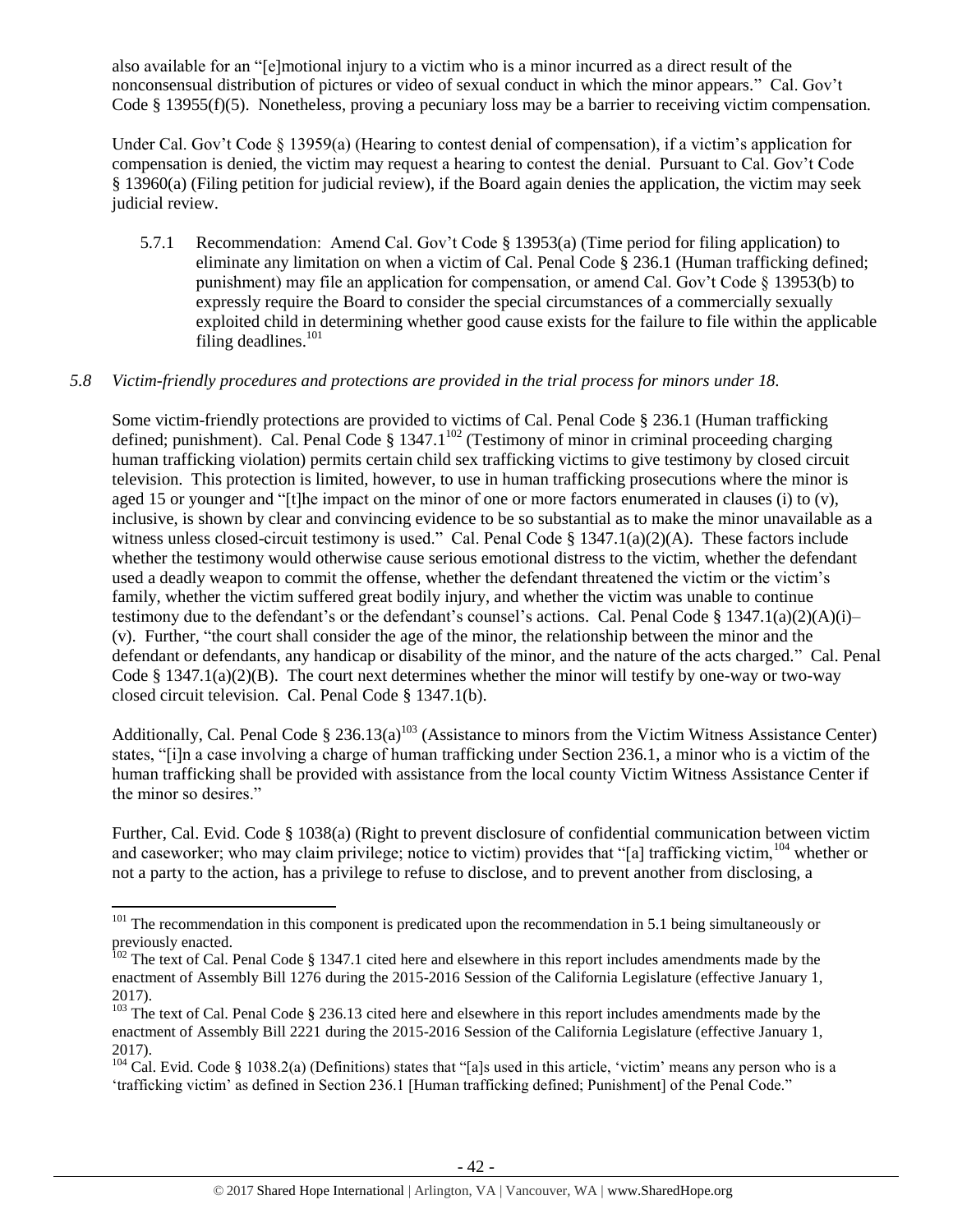confidential communication between the victim and a human trafficking caseworker." Under Cal. Evid. Code § 1038.1(a) (When court may compel disclosure; ruling on claim of privilege), however, the court may compel disclosure of a trafficking victim's confidential communications.

Several statutes protect against the disclosure of a trafficking victim's identifying information. Specifically, Cal. Penal Code § 293(e)<sup>105</sup> (Publication of information regarding victim of sex offense or human trafficking) states,

A law enforcement agency shall not disclose to a person . . . names, addresses, or images of a person who alleges to be the victim of human trafficking, as defined in Section 236.1, or of that alleged victim's immediate family, other than a family member who is charged with a criminal offense arising from the same incident, and that information and those images shall be withheld and remain confidential . . . .

Similarly, Cal. Gov't Code §  $6254(f)(2)(B)^{106}$  (Records exempt from disclosure requirements) provides,

Subject to the restrictions imposed by Section 841.5 of the Penal Code [Disclosure of victim or witness identification to arrested person or defendant in criminal action], the names and images of a victim of human trafficking, as defined in Section 236.1 of the Penal Code, and of that victim's immediate family, other than a family member who is charged with a criminal offense arising from the same incident, may be withheld at the victim's request until the investigation and any subsequent prosecution is complete . . . .

Cal. Penal Code § 273.7(a) (Disclosure of trafficking or domestic violence shelter) helps ensure that the location of trafficking shelters is not disclosed, by providing that "[a]ny person who maliciously publishes, disseminates, or otherwise discloses the location of any trafficking shelter or domestic violence shelter or any place designated as a trafficking shelter or domestic violence shelter, without the authorization of that trafficking shelter or domestic violence shelter, is guilty of a misdemeanor."

Cal. Evid. Code § 1161 (Admissibility of evidence relating to victim of human trafficking) protects testifying victims of human trafficking and establishes the following:

(a) Evidence that a victim of human trafficking, as defined in Section 236.1 of the Penal Code, has engaged in any commercial sexual act as a result of being a victim of human trafficking is inadmissible to prove the victim's criminal liability for the commercial sexual act.

(b) Evidence of sexual history or history of any commercial sexual act of a victim of human trafficking, as defined in Section 236.1 of the Penal Code, is inadmissible to attack the credibility or impeach the character of the victim in any civil or criminal proceeding.

Additionally, minors under the age of 13 who are victims of sexual offenses, but not those who are victims of Cal. Penal Code § 236.1 (Human trafficking defined; Punishment) or California's CSEC laws, and minors under the age of 13 offering testimony regarding violent offenses may provide testimony via closed circuit television pursuant to Cal. Penal Code § 1347(b)(1) (Testimony of minor witness by closed circuit television). Where "a prosecuting witness in a case involving a violation or attempted violation of . . . subdivision (b) of Section 209 [Kidnapping for gain or to commit robbery or rape; punishment], Section . . . 236.1 [Human trafficking], 266 [Procurement], 266a [Procurement by force or fraud], . . . 266c [Inducing consent to sexual act by fraud or fear], . . . 266e [Acquiring prostitute], 266f [Selling prostitute], . . . 266h [Pimping], 266i [Pandering], 266j

 $\overline{\phantom{a}}$ 

 $105$  The text of Cal. Penal Code § 293 cited here and elsewhere in this report includes amendments made by the enactment of Assembly Bill 2498 during the 2015-2016 Session of the California Legislature (effective January 1, 2017).

<sup>&</sup>lt;sup>106</sup> The text of Cal. Gov't Code  $\S$  6254 cited here and elsewhere in this report includes amendments made by the enactment of Assembly Bill 2498 during the 2015-2016 Session of the California Legislature (effective January 1, 2017).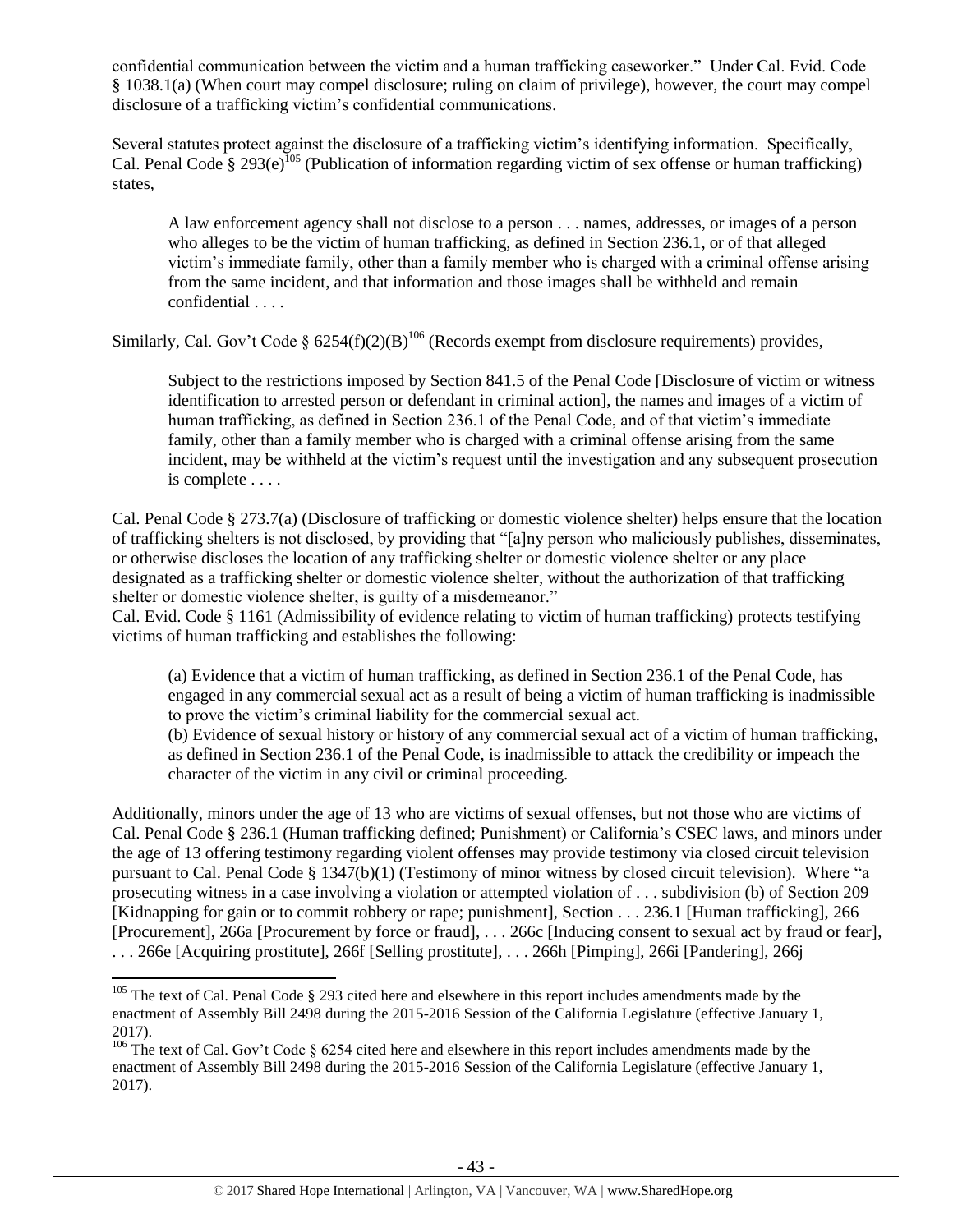[Procurement of child], . . . 267 [Abduction of minor for prostitution], . . . 288.7 [Sexual acts with child 10 years old or younger; punishment as felony], . . . 311.3 [Sexual exploitation of a child], § 422 [Punishment for threats], § 646.9 [Stalking]" may bring up to two people for support while giving testimony for a preliminary hearing, trial, or juvenile court proceeding. Cal. Penal Code § 868.5(a).

Furthermore, in order to protect minors from "coercion, intimidation, or undue influence as a witness," California allows the court in criminal proceedings to take special precautions to provide for their comfort and support when

the defendant is charged with a violation or attempted violation of subdivision (b) of Section 209 [Kidnapping for gain or to commit robbery or rape; punishment], Section 220 [Assault with intent to commit mayhem or specified sex offenses; assault of person under 18 years of age with intent to commit specified sex offenses; such assault in commission of first degree burglary], 236.1 [Admissibility of evidence relating to victim of human trafficking], 243.4 [Sexual battery; seriously disabled or medically incapacitated victims], 261 [Rape; "duress;" "menace"], 269 [Aggravated sexual assault of child], 273a [Endangering child or causing or permitting child to suffer physical pain, mental suffering, or injury; conditions of probation], 273d [Infliction of corporal punishment or injury on child resulting in traumatic condition; enhancement; conditions of probation], 285 [Incest], 286 [Sodomy], 288 [Lewd or lascivious acts involving children], 288a [Oral copulation], 288.5 [Continuous sexual abuse of child], 288.7 [Sexual acts with child 10 years old or younger; punishment as felony], or 289 [Penetration by foreign object], subdivision (1) of Section 314 [Indecent exposure], Section 422 [Punishment for threats], 646.9 [Stalking], 647.6 [Annoying or molesting children; punishment; probation], or former Section 647a [Transportation of person to shelter], or any crime that constitutes domestic violence defined in Section 13700, committed with or upon a person with a disability or a minor under 11 years of age.

Cal. Penal Code § 868.8 (Special precautions to provide for comfort and support of person with disability or minor). The special precautions pursuant to Cal Penal Code § 868.8 are as follows:

(a) In the court's discretion, the witness may be allowed reasonable periods of relief from examination and cross-examination during which he or she may retire from the courtroom. The judge may also allow other witnesses in the proceeding to be examined when the person with a disability or child witness retires from the courtroom.

(b) Notwithstanding Section 68110 of the Government Code, in his or her discretion, the judge may remove his or her robe if the judge believes that this formal attire intimidates the person with a disability or the minor.

(c) In the court's discretion the judge, parties, witnesses, support persons, and court personnel may be relocated within the courtroom to facilitate a more comfortable and personal environment for the person with a disability or the child witness.

(d) In the court's discretion, the taking of the testimony of the person with a disability or the minor may be limited to normal school hours if there is no good cause to take the testimony of the person with a disability or the minor during other hours.

Also, receiving services through family justice may not be preconditioned on cooperation with the criminal justice system. Cal. Penal Code § 13750(f) (Establishment of family justice center by city, county, city and county, or community-based nonprofit organization; Definitions; Staff members; Operations, policies, and procedures; Confidentiality; Disclosure of victim information) states, "[v]ictims of crime shall not be required to participate in the criminal justice system or cooperate with law enforcement in order to receive counseling, medical care, or other services at a family justice center."

Additionally, state officials must assist human trafficking, sexual exploitation, and prostitution victims with an alien immigration status in obtaining temporary federal immigration benefit when the victim has been or is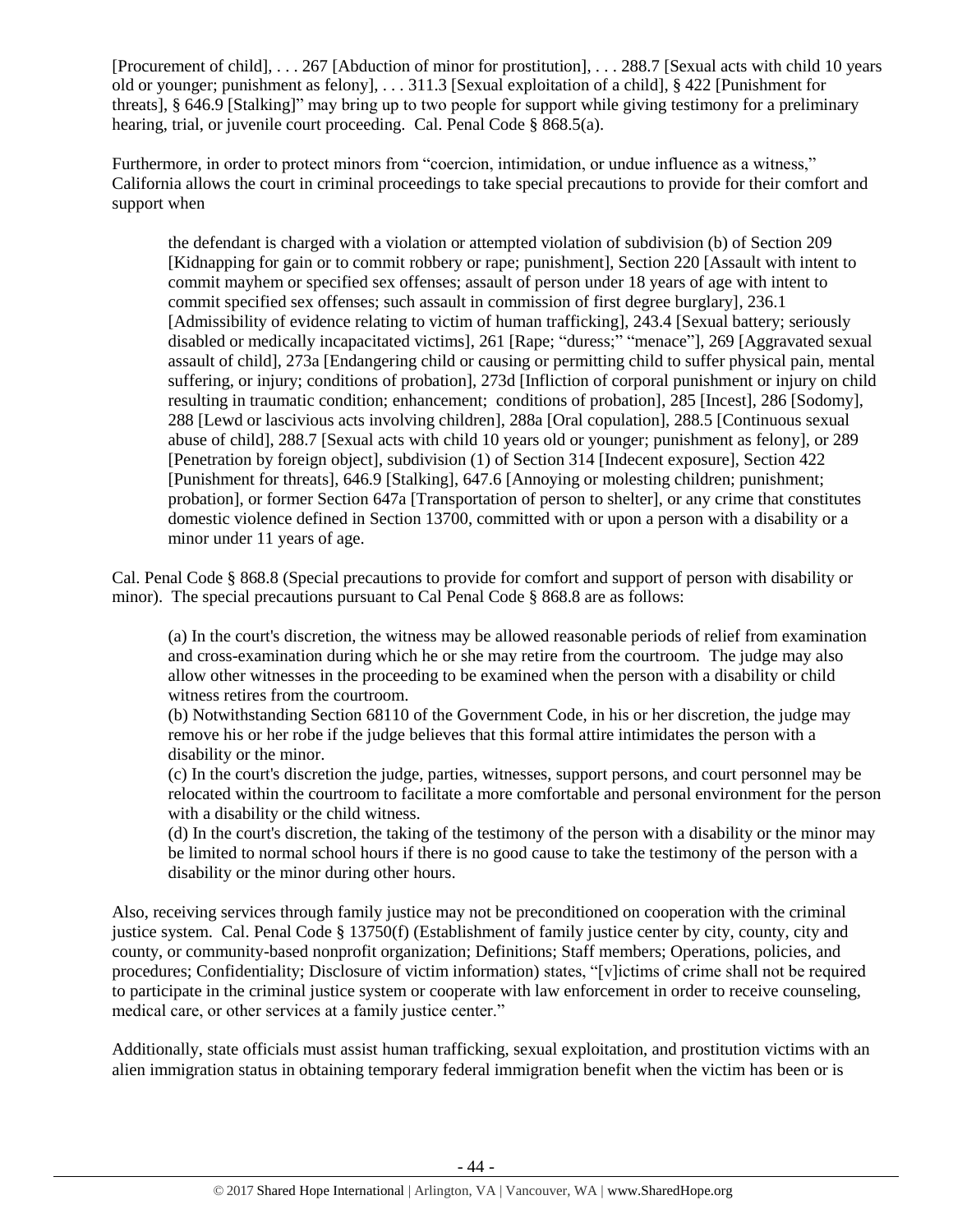likely to be helpful in the investigation or prosecution of a crime. Pursuant to Cal. Penal Code § 679.10(e) (Certification of victim helpfulness),

Upon the request of the victim or victim's family member, a certifying official from a certifying entity shall certify victim helpfulness on Form I-918 Supplement B certification, when the victim was a victim of a qualifying criminal activity<sup>107</sup> and has been helpful, is being helpful, or is likely to be helpful to the detection or investigation or prosecution of that qualifying criminal activity.

The certifying entity must also complete the Form I-914 Supplement B declaration, which also relates to the cooperativeness of a human trafficking victim<sup>108</sup> in prosecutions related to their victimization. Cal. Penal Code § 679.11(e), (g) (Certification of victim cooperation of specified federal immigration declaration form for victim of human trafficking).

In determining venues for trials concerning multiple violations of Cal. Penal Code § 236.1, which have allegedly occurred in multiple counties, Cal. Penal Code § 784.7 provides that

[i]n determining whether all counts in the complaint should be joined in one county for prosecution, the court shall consider the location and complexity of the likely evidence, where the majority of the offenses occurred, the rights of the defendant and the people, and the convenience of, or hardship to, the victim or victims and witnesses.

*5.9 Child sex trafficking victims may vacate delinquency adjudications and expunge related records for prostitution and other offenses arising from trafficking victimization, without a waiting period.* 109

California law allows a child sex trafficking victim to vacate an adjudication for a nonviolent offense without mandating a waiting period, and related records are automatically sealed and destroyed. Specifically, Cal. Penal Code  $\S 236.14^{110}$  (Petition for vacatur relief of arrest for or conviction of nonviolent offense committed while victim of human trafficking) provides,

(g) After considering the totality of the evidence presented, the court may vacate the conviction and expunge the arrests and issue an order if it finds all of the following:

. . . .

(1) Sex trafficking in which a commercial sex act is induced by force, fraud, or coercion, or in which the person induced to perform such act has not attained 18 years of age.

 $\overline{\phantom{a}}$ <sup>107</sup> Under Cal. Penal Code § 679.10(c), "qualifying criminal activity" includes, "(3) Human trafficking; . . . (7) Abusive sexual conduct; (8) Prostitution; (9) Sexual exploitation . . . "

 $108$  Pursuant to Cal. Penal Code § 679.11(c), (d) (Certification of victim cooperation of specified federal immigration declaration form for victim of human trafficking),

<sup>(</sup>c) "Human trafficking" means "severe forms of trafficking in persons" pursuant to Section 7102 of Title 22 of the United States Code and includes either of the following:

<sup>. . . .</sup> (d) "Human trafficking" also includes criminal offenses for which the nature and elements of the offenses are substantially similar to the criminal activity described in subdivision (c), and the attempt, conspiracy, or solicitation to commit any of those offenses.

The text of Cal. Penal Code § 679.11 cited here and elsewhere in this report includes amendments made by enactment of Assembly Bill 2027 during the 2015-2016 Session of the California Legislature (effective January 1, 2017).

 $109$  The analysis in this component is predicated upon the recommendation in 5.1 being simultaneously or previously enacted.

 $110$  The text of Cal. Penal Code § 236.14 cited here and elsewhere in this report includes amendments made by the enactment of Senate Bill 823 during the 2015-2016 Session of the California Legislature (effective January 1, 2017).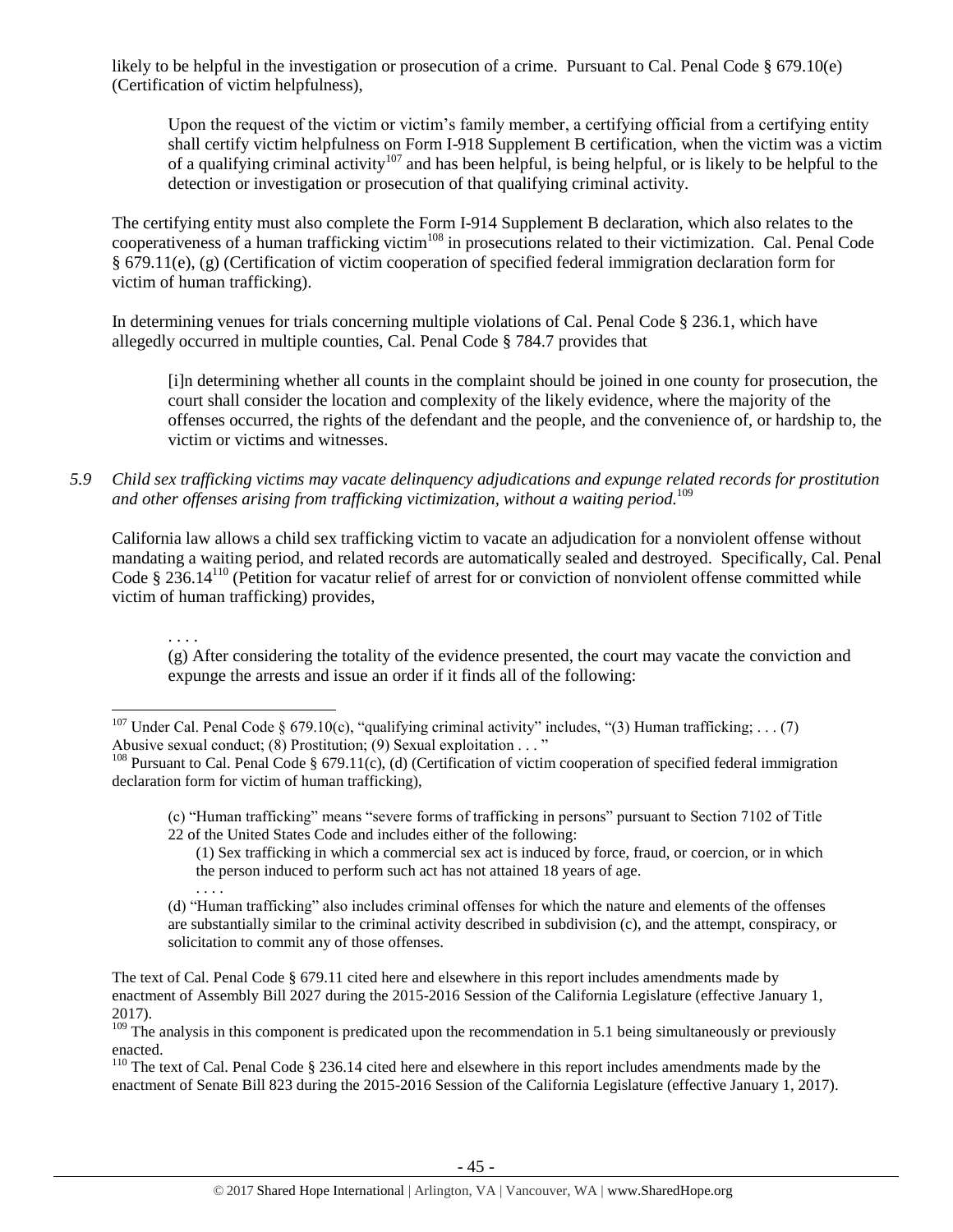(1) That the petitioner was a victim of human trafficking at the time the nonviolent crime was committed.

(2) The commission of the crime was a direct result of being a victim of human trafficking. (3) The victim is engaged in a good faith effort to distance himself or herself from the human trafficking scheme.

(4) It is in the best interest of the petitioner and in the interests of justice.

. . . .

(j) A person who was arrested as, or found to be, a person described in Section 602 of the Welfare and Institutions Code [Persons subject to jurisdiction of juvenile court and to adjudication as ward for violation of law or ordinance defining crime; Persons subject to prosecution in criminal court $1^{111}$ because he or she committed a nonviolent offense while he or she was a victim of human trafficking, including, but not limited to, prostitution, as described in subdivision (b) of Section 647, may petition the court for relief under this section. If the petitioner establishes that the arrest or adjudication was the direct result of being a victim of human trafficking the petitioner is entitled to a rebuttable presumption that the requirements for relief have been met.

. . . .

 $\overline{a}$ 

(t) For the purposes of this section, the following terms apply:

. . . .

(2) "Vacate" means that the arrest and any adjudications or convictions suffered by the petitioner are deemed not to have occurred and that all records in the case are sealed and destroyed pursuant to this section . . . .

Petitions "shall be made and heard within a reasonable time after the person has ceased to be a victim of human trafficking, or within a reasonable time after the petitioner has sought services for being a victim of human trafficking, whichever occurs later . . . ." Accordingly, relief is immediately available to child sex trafficking victims. $^{112}$ 

Further, Cal. Welf. & Inst. Code § 826(a) (Destruction of records) provides,

After five years from the date on which the jurisdiction of the juvenile court over a minor is terminated, the probation officer may destroy all records and papers in the proceedings concerning the minor.

The juvenile court record, which includes all records and papers, any minute book entries, dockets and judgment dockets, shall be destroyed by order of the court as follows: when the person who is the subject of the record reaches the age of 28 years, if the person was alleged or adjudged to be a person described by Section 300 [Persons subject to jurisdiction of juvenile court], when the person who is the subject of the record reaches the age of 21 years, if the person was alleged or adjudged to be a person described by Section 601 [Persons subject to jurisdiction of court as ward for refusal to obey orders of parents, violation of curfew, or truancy], or when the person reaches the age of 38 years if the person was alleged or adjudged to be a person described by Section 602 [Persons subject to jurisdiction of juvenile court and to adjudication as ward for violation of law or ordinance defining crime; persons subject to prosecution in

<sup>&</sup>lt;sup>111</sup> Pursuant to Cal. Welf. & Inst. Code § 602(a) (Persons subject to jurisdiction of juvenile court and to adjudication as ward for violation of law or ordinance defining crime; Persons subject to prosecution in criminal court), a minor who "violates any law of this state or of the United States or any ordinance of any city or county of this state defining crime other than an ordinance establishing a curfew based solely on age" may be adjudicated by the juvenile court to be "a ward of the court."

<sup>&</sup>lt;sup>112</sup> California law also provides a general avenue to seal and destroy juvenile records. A child who is adjudged a ward of the court for violating California law, being beyond the control of the child's parents, guardians, or custodians, or being habitually truant may be able to have records related to their adjudication sealed pursuant to Cal. Welf. & Inst. Code § 781(a) (Sealing of records; admission of records in defamation actions; exception for DMV records; destruction of records; use of records to prove alleged enhancements) after the child turns 18 or after 5 years have passed. Cal. Welf. & Inst. Code § 781(d) further provides that 5 years after a ward's records are sealed, "[u]nless for good cause the court determines that the juvenile court record shall be retained, the court shall order the destruction of a person's juvenile court records that are sealed . . . ."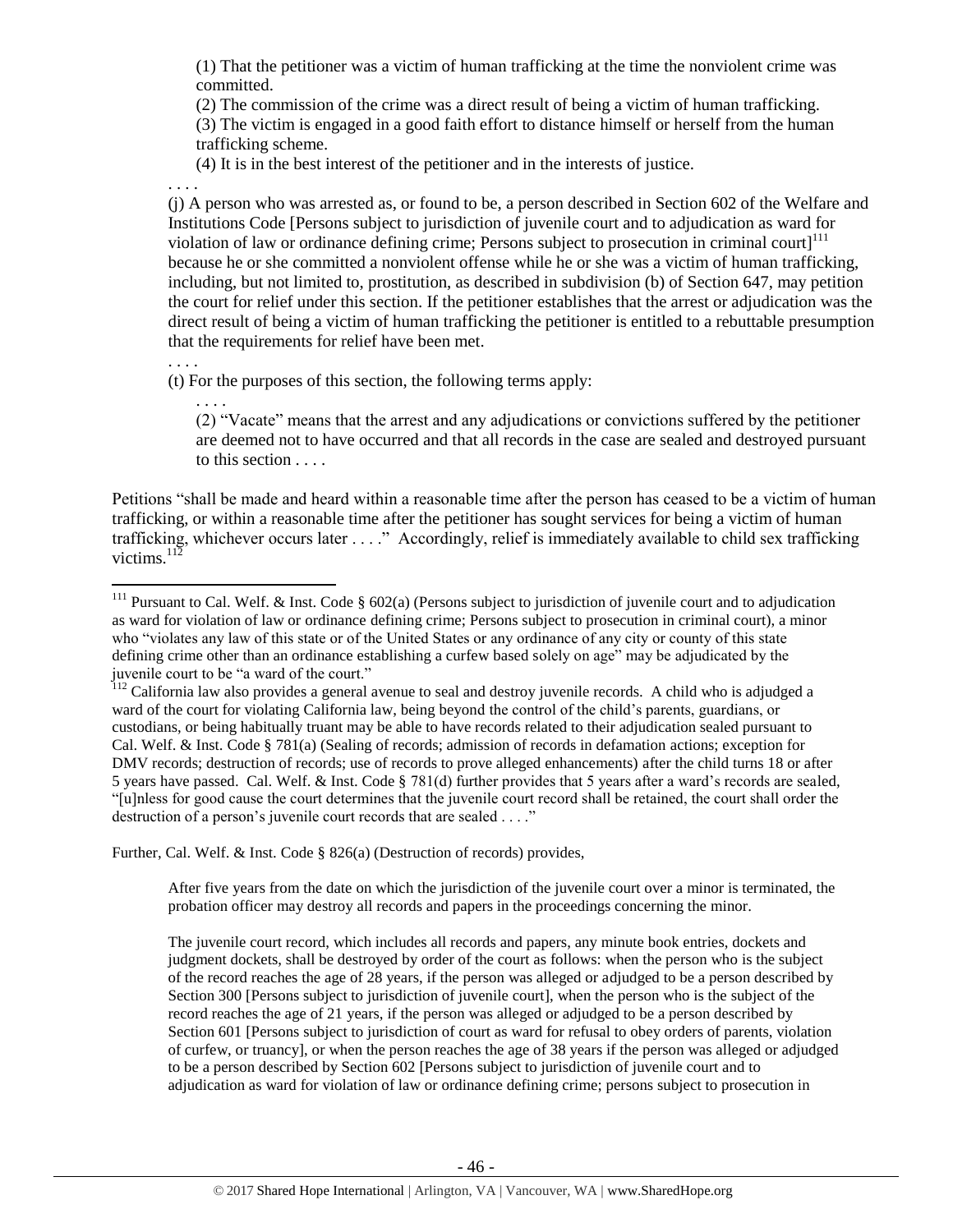Records related to charges resulting from a minor's trafficking victimization may also be sealed under a separate law, Cal. Penal Code  $\S 236.23(e)(1)(A)^{113}$  (Human trafficking; Affirmative defense; Burden and standard), but the minor must have successfully asserted an affirmative defense based on his or her trafficking victimization.

*5.10 Victim restitution and civil remedies for victims of domestic minor sex trafficking or commercial sexual exploitation of children (CSEC) are authorized by law.* 

Cal. Civ. Code § 52.5(a), (f) (Action by victim of human trafficking) expressly states that victims of Cal. Penal Code § 236.1 (Human trafficking defined; punishment) "may bring a civil action for actual damages, compensatory damages, punitive damages, injunctive relief, any combination of those, or any other appropriate relief. A prevailing plaintiff may also be awarded attorney's fees and costs," as well as "litigation costs including, but not limited to, expert witness fees and expenses . . . ." Additionally, "the plaintiff may be awarded up to three times his or her actual damages or ten thousand dollars (\$10,000), whichever is greater," as well as "punitive damages . . . upon proof of the defendant's malice, oppression, fraud, or duress in committing the act of human trafficking." Cal. Civ. Code  $\S$  52.5(b).

Cal. Penal Code § 1202.4(q)<sup>114</sup> (Restitution; amount; hearing and court order; financial disclosure) expressly mandates payment of restitution directly<sup>115</sup> to a victim of Cal. Penal Code § 236.1 (Human trafficking defined; punishment). Cal. Penal Code § 1202.4(q) provides,

Upon conviction for a violation of Section 236.1, the court shall, in addition to any other penalty or restitution, order the defendant to pay restitution to the victim in a case in which a victim has suffered economic loss as a result of the defendant's conduct. The court shall require that the defendant make restitution to the victim or victims in an amount established by court order, based on the amount of loss claimed by the victim or victims or another showing to the court. In determining restitution pursuant to this section, the court shall base its order upon the greater of the following: the gross value of the victim's labor or services based upon the comparable value of similar services in the labor market in which the offense occurred, or the value of the victim's labor as guaranteed under California law, or the actual income derived by the defendant from the victim's labor or services or any other appropriate means to provide reparations to the victim.

Restitution is available directly to domestic minor sex trafficking victims whose offenders are guilty of other crimes under Cal. Penal Code § 1202.4(f).<sup>116</sup> Specifically, Cal. Penal Code § 1202.4(f)(3)<sup>117</sup> provides a nonexhaustive list stating that a victim may receive restitution for any of the following:

- (A) Full or partial payment for the value of stolen or damaged property . . . .
- (B) Medical expenses.
- (C) Mental health counseling expenses.

criminal court], unless for good cause the court determines that the juvenile record shall be retained, or unless the juvenile court record is released to the person who is the subject of the record pursuant to this section . . . .

 $\overline{\phantom{a}}$ 

<sup>117</sup> The text of Cal. Penal Code § 1202.4 cited here and elsewhere in this report includes amendments made by the enactment of Senate Bill 756 during the 2017-2018 Session of the California Legislature (effective January 1, 2018).

<sup>113</sup> *See supra* not[e 81.](#page-33-0)

<sup>&</sup>lt;sup>114</sup> See supra Component 3.4 for the provisions of Cal. Penal Code § 1202.4(q).

<sup>&</sup>lt;sup>115</sup> Cal. Penal Code § 1202.4(a)(3)(B) states, "The court, in addition to any other penalty provided or imposed under the law, shall order the defendant to pay  $\dots$ . [r]estitution to the victim or victims, if any, in accordance with subdivision (f), which shall be enforceable as if the order were a civil judgment."

<sup>116</sup> *See supra* Component 2.8 for the provisions of Cal. Penal Code § 1202.4(f).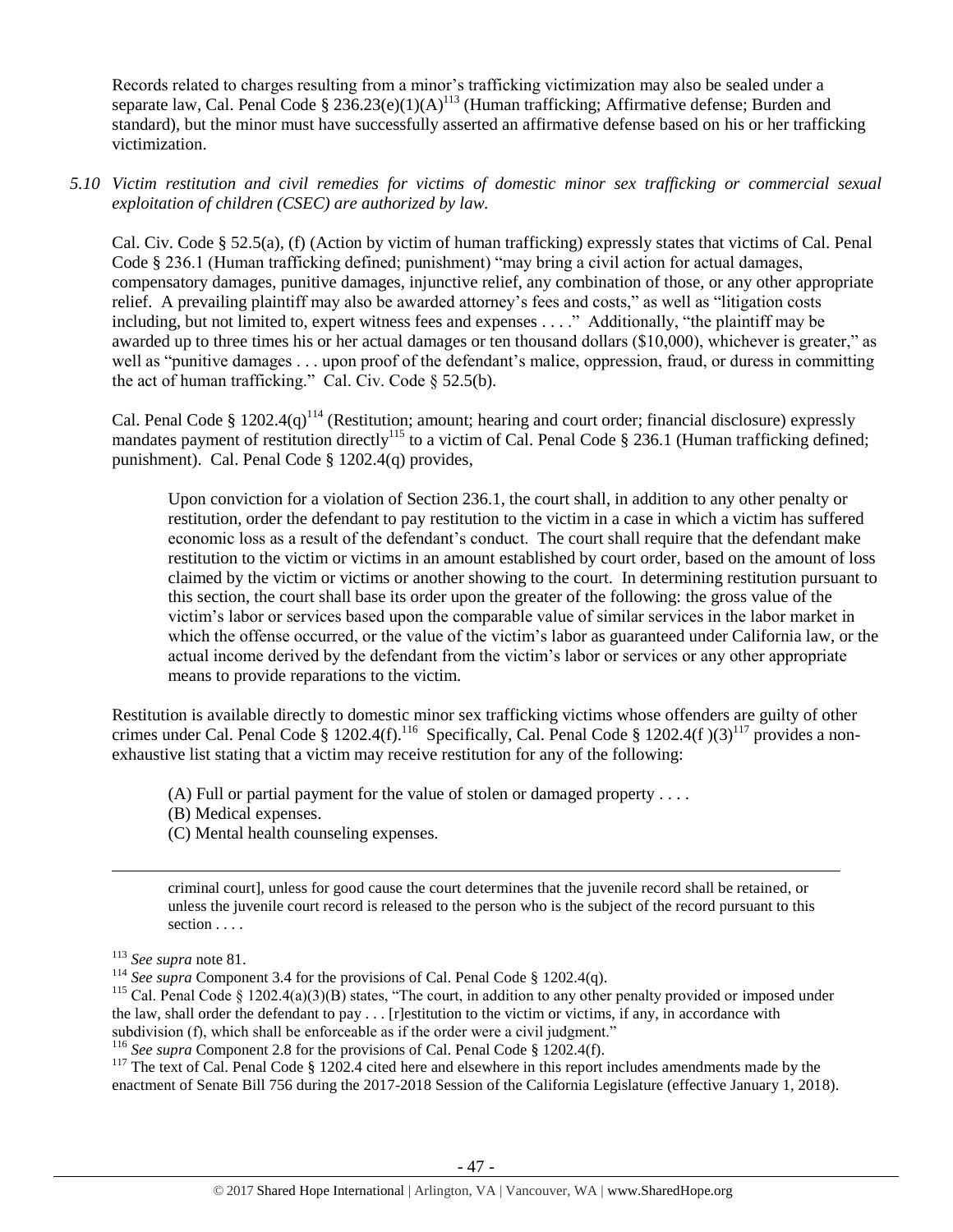(D) Wages or profits lost due to injury incurred by the victim, and if the victim is a minor, wages or profits lost by the minor's parent, parents, guardian, or guardians, while caring for the injured minor. Lost wages shall include any commission income as well as any base wages. Commission income shall be established by evidence of commission income during the 12-month period prior to the date of the crime for which restitution is being ordered, unless good cause for a shorter time period is shown. (E) Wages or profits lost by the victim, and if the victim is a minor, wages or profits lost by the minor's parent, parents, guardian, or guardians, due to time spent as a witness or in assisting the police or prosecution. Lost wages shall include any commission income as well as any base wages. Commission income shall be established by evidence of commission income during the 12-month period prior to the date of the crime for which restitution is being ordered, unless good cause for a shorter time period is shown.

(F) Noneconomic losses, including, but not limited to, psychological harm, for felony violations of Section 288 [Lewd or lascivious acts involving children], 288.5 [Continuous sexual abuse of child], or 288.7 [Sexual acts with child 10 years old or younger; punishment as felony].

(G) Interest, at the rate of 10 percent per annum, that accrues as of the date of sentencing or loss, as determined by the court.

(H) Actual and reasonable attorney's fees and other costs of collection accrued by a private entity on behalf of the victim.

(I) Expenses incurred by an adult victim in relocating away from the defendant, including, but not limited to, deposits for utilities and telephone service, deposits for rental housing, temporary lodging and food expenses, clothing, and personal items. Expenses incurred pursuant to this section shall be verified by law enforcement to be necessary for the personal safety of the victim or by a mental health treatment provider to be necessary for the emotional well-being of the victim.

(J) Expenses to install or increase residential security incurred related to a violent felony, as defined in subdivision (c) of Section 667.5 [Enhancement of prison terms for new offenses], including, but not limited to, a home security device or system, or replacing or increasing the number of locks.

. . . .

(L) Expenses for a period of time reasonably necessary to make the victim whole, for the costs to monitor the credit report of, and for the costs to repair the credit of, a victim of identity theft, as defined in Section 530.5.

*5.11 Statutes of limitations for civil and criminal actions for child sex trafficking or commercial sexual exploitation of children (CSEC) offenses are eliminated or lengthened to allow prosecutors and victims a realistic opportunity to pursue criminal action and legal remedies.*

A civil action pursuant to Cal. Civ. Code § 52.5(c) (Action by victim of human trafficking) generally must commence "within seven years of the date on which the trafficking victim was freed from the trafficking situation or, if the victim was a minor when the act of human trafficking against the victim occurred, within 10 years after the date the plaintiff attains the age of majority." Pursuant to Cal. Civ. Code § 52.5(d), (e), however,

(d) If a person entitled to sue is under a disability at the time the cause of action accrues so that it is impossible or impracticable for him or her to bring an action, the time of the disability is not part of the time limited for the commencement of the action. Disability will toll the running of the statute of limitations for this action.

(1) Disability includes being a minor, lacking legal capacity to make decisions, imprisonment, or other incapacity or incompetence.

. . . .

(3) A defendant is estopped from asserting a defense of the statute of limitations when the expiration of the statute is due to conduct by the defendant inducing the plaintiff to delay the filing of the action, or due to threats made by the defendant causing duress upon the plaintiff. (4) The suspension of the statute of limitations due to disability, lack of knowledge, or estoppel applies to all other related claims arising out of the trafficking situation.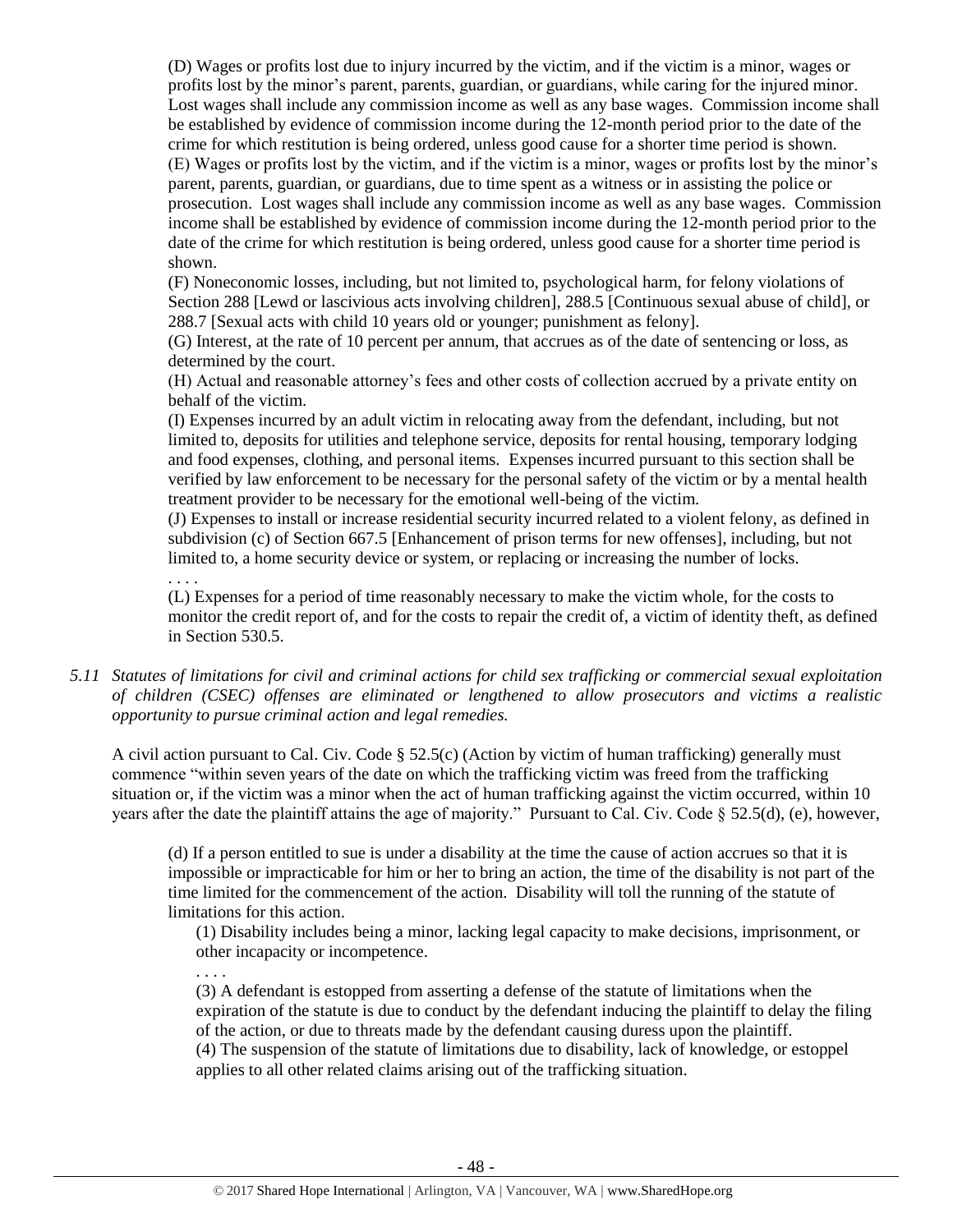(5) The running of the statute of limitations is postponed during the pendency of criminal proceedings against the victim.

(e) The running of the statute of limitations may be suspended if a person entitled to sue could not have reasonably discovered the cause of action due to circumstances resulting from the trafficking situation, such as psychological trauma, cultural and linguistic isolation, and the inability to access services.

While Cal. Penal Code § 801 does not specifically extend the statute of limitations for human trafficking offenses, human trafficking falls within the crimes for which a longer statute of limitations is provided. Cal. Penal Code § 800 (Offenses punishable by imprisonment for eight years or more) establishes a 6-year statute of limitations for offenses "punishable by imprisonment in the state prison for eight years or more or by imprisonment pursuant to subdivision (h) of Section 1170 for eight years or more." While Cal. Penal Code § 799(a) (Offenses punishable by death or life imprisonment without parole; embezzlement of public money) allows prosecution for an offense punishable by "death or by imprisonment in the state prison for life or for life without the possibility of parole," to be "commenced at any time," the elimination of the statute of limitation is applicable in child sex trafficking cases only when the means of, "force, fear, fraud, deceit, coercion, violence, duress, menace, or threat of unlawful injury to the victim or to another person" are employed. Cal. Penal Code § 236.1(c) (False imprisonment is the unlawful violation of the personal liberty of another).

Additionally, Cal. Penal Code § 801.2 (Time limitation for prosecution of use of minor in production of pornography) establishes a 10-year statute of limitations for a "prosecution for a violation of subdivision (b) of Section 311.4 [Employment of minor in sale or distribution of obscene matter or production of pornography]."

However, under Cal. Penal Code § 803(f) (Tolling or extension of time period generally; tolling until discovery of certain offenses; tolling where defendant is out of state; time limits for certain crimes against children and certain other crimes) and  $\S 801.1(a)$  <sup>118</sup> (Ten-year limitation for specified sex offenses; exception for minor victims), statutes of limitations related to specified sex offenses may be tolled where the victim was a minor at the time of the crime's commission. Specifically, although a 10-year statute of limitation generally applies to prosecutions for violations of Cal. Penal Code § 261 (Rape; "duress;" "menace"), § 286 (Sodomy), § 288 (Lewd or lascivious acts involving children), § 288a (Oral copulation), § 288.5 (Continuous sexual abuse of child), § 289 (Penetration by foreign object), and § 289.5 (Sex offender fleeing state), Cal. Penal Code § 801.1(a)(1) allows a prosecution to commence "any time prior to the victim's 40th birthday" in instances where the victim was under 18 at the time of the alleged offense. Cal. Penal Code § 803(f)(1), (2) further provides,

(1) Notwithstanding any other limitation of time described in this chapter, . . . a criminal complaint may be filed within one year of the date of a report to a California law enforcement agency by a person of any age alleging that he or she, while under 18 years of age, was the victim of a crime described in Section 261 [Rape; "duress;" "menace"], 286 [Sodomy], 288 [Lewd or lascivious acts involving children], 288a [Oral copulation], 288.5 [Continuous sexual abuse of child], or 289 [Penetration by foreign object], or Section 289.5 [Sex offender fleeing state], as enacted by Chapter 293 of the Statutes of 1991 relating to penetration by an unknown object.

(2) This subdivision applies only if all of the following occur:

 $\overline{\phantom{a}}$ 

- (A) The limitation period specified in Section 800, 801, or 801.1, whichever is later, has expired. (B) The crime involved substantial sexual conduct, as described in subdivision (b) of Section 1203.066, excluding masturbation that is not mutual.
- (C) There is independent evidence that corroborate the victim's allegation . . . .

<sup>&</sup>lt;sup>118</sup> Cal. Penal Code § 801.1(a)(1) applies only to those crimes committed on or after January 1, 2015, or those crimes for which the statute of limitations was in effect before January 1, 2015, but had not run as of January 1, 2015. For those crimes that were committed prior to January 1, 2015, and for which the statute of limitations has run, "prosecution for a felony offense described in subdivision (c) of Section 290 shall be commenced within 10 years after commission of the offense." Cal. Penal Code § 801.1(b).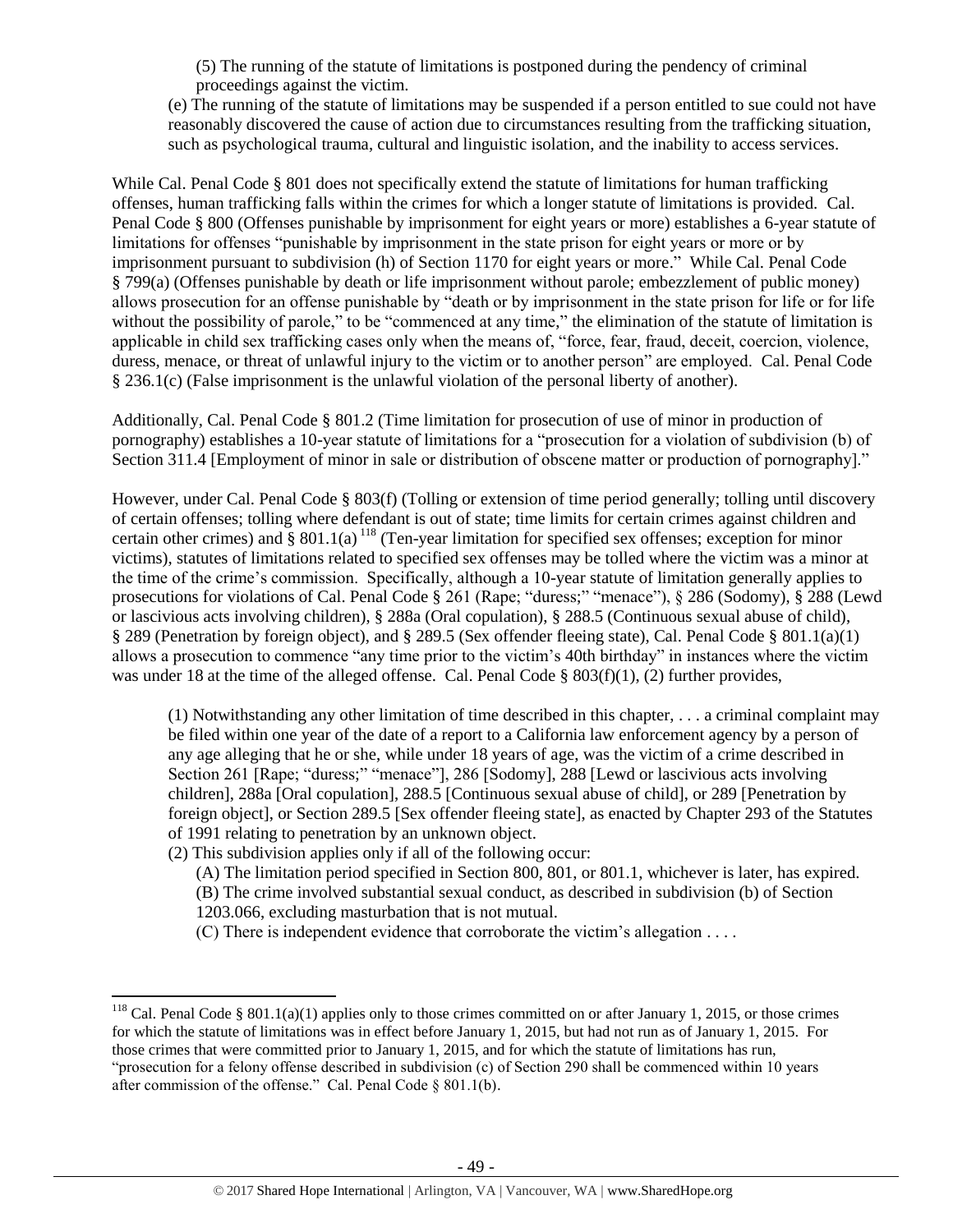5.11.1 Recommendation: Eliminate the statute of limitation applicable to a civil cause of action provided under Cal. Civ. Code § 52.5(c) (Action by victim of human trafficking).<sup>119</sup>

l

<sup>&</sup>lt;sup>119</sup> The recommendation in this component is predicated upon the recommendation in 5.1 being simultaneously or previously enacted.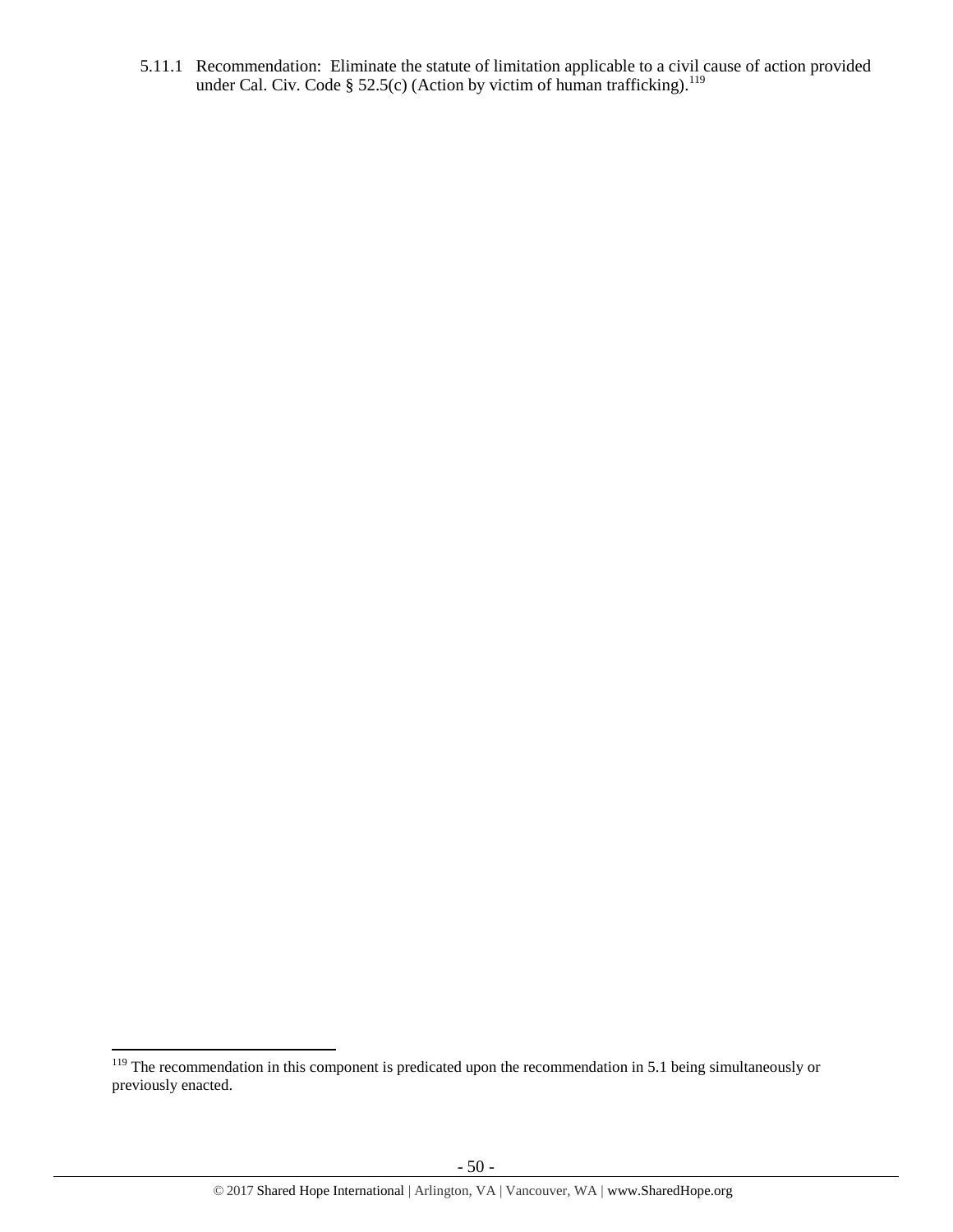#### **FRAMEWORK ISSUE 6: CRIMINAL JUSTICE TOOLS FOR INVESTIGATION AND PROSECUTIONS**

#### *Legal Components:*

- *6.1 Training on human trafficking and domestic minor sex trafficking for law enforcement is statutorily mandated or authorized.*
- *6.2 Single party consent to audiotaping is permitted in law enforcement investigations.*
- *6.3 Wiretapping is an available tool to investigate domestic minor sex trafficking and commercial sexual exploitation of children (CSEC).*
- *6.4 Using a law enforcement decoy posing as a minor to investigate buying or selling of commercial sex acts is not a defense to soliciting, purchasing, or selling sex with a minor.*

*\_\_\_\_\_\_\_\_\_\_\_\_\_\_\_\_\_\_\_\_\_\_\_\_\_\_\_\_\_\_\_\_\_\_\_\_\_\_\_\_\_\_\_\_\_\_\_\_\_\_\_\_\_\_\_\_\_\_\_\_\_\_\_\_\_\_\_\_\_\_\_\_\_\_\_\_\_\_\_\_\_\_\_\_\_\_\_\_\_\_\_\_\_\_*

- *6.5 Using the Internet or electronic communications to investigate buyers and traffickers is a permissible investigative technique.*
- *6.6 State law requires reporting of missing children and recovered missing children.*

## *Legal Analysis:*

*6.1 Training on human trafficking and domestic minor sex trafficking for law enforcement is statutorily mandated or authorized. 120*

Cal. Penal Code § 13519.14 (Training and guidelines for handling human trafficking complaints) provides,

(a) The [Commission on Peace Officer Standards and Training ("commission")] shall implement by January 1, 2007, a course or courses of instruction for the training of law enforcement officers in California in the handling of human trafficking complaints and also shall develop guidelines for law enforcement response to human trafficking. The course or courses of instruction and the guidelines shall stress the dynamics and manifestations of human trafficking, identifying and communicating with victims, providing documentation that satisfy the Law Enforcement Agency (LEA) endorsement required by federal law, collaboration with federal law enforcement officials, therapeutically appropriate investigative techniques, the availability of civil and immigration remedies<sup>121</sup> and community resources, and protection of the victim. Where appropriate, the training presenters shall include human trafficking experts with experience in the delivery of direct services to victims of human trafficking. Completion of the course may be satisfied by telecommunication, video training tape, or other instruction.

. . . .

Under Cal. Penal Code 679.10(c), "'[q]ualifying criminal activity' means qualifying criminal activity pursuant to Section 101(a)(15)(U)(iii) of the Immigration and Nationality Act" and includes rape, human trafficking, sexual assault, abusive sexual conduct, prostitution, sexual exploitation, and kidnaping.

 $\overline{\phantom{a}}$  $120$  Cal Educ. Code § 44691 requires the State Department of Education "in consultation with the Office of Child Abuse Prevention in the State Department of Social Services" shall offer statewide guidance regarding the duties of mandated reporters "who are school personnel in accordance with the Child Abuse and Neglect Reporting Act," which includes an online training module.

<sup>&</sup>lt;sup>121</sup> Pursuant to Cal. Penal Code  $\overline{679.10}$ (e),

Upon the request of the victim or victim's family member, a certifying official from a certifying entity shall certify victim helpfulness on the Form I-918 Supplement B certification, when the victim was a victim of a qualifying criminal activity and has been helpful, is being helpful, or is likely to be helpful to the detection or investigation or prosecution of that qualifying criminal activity.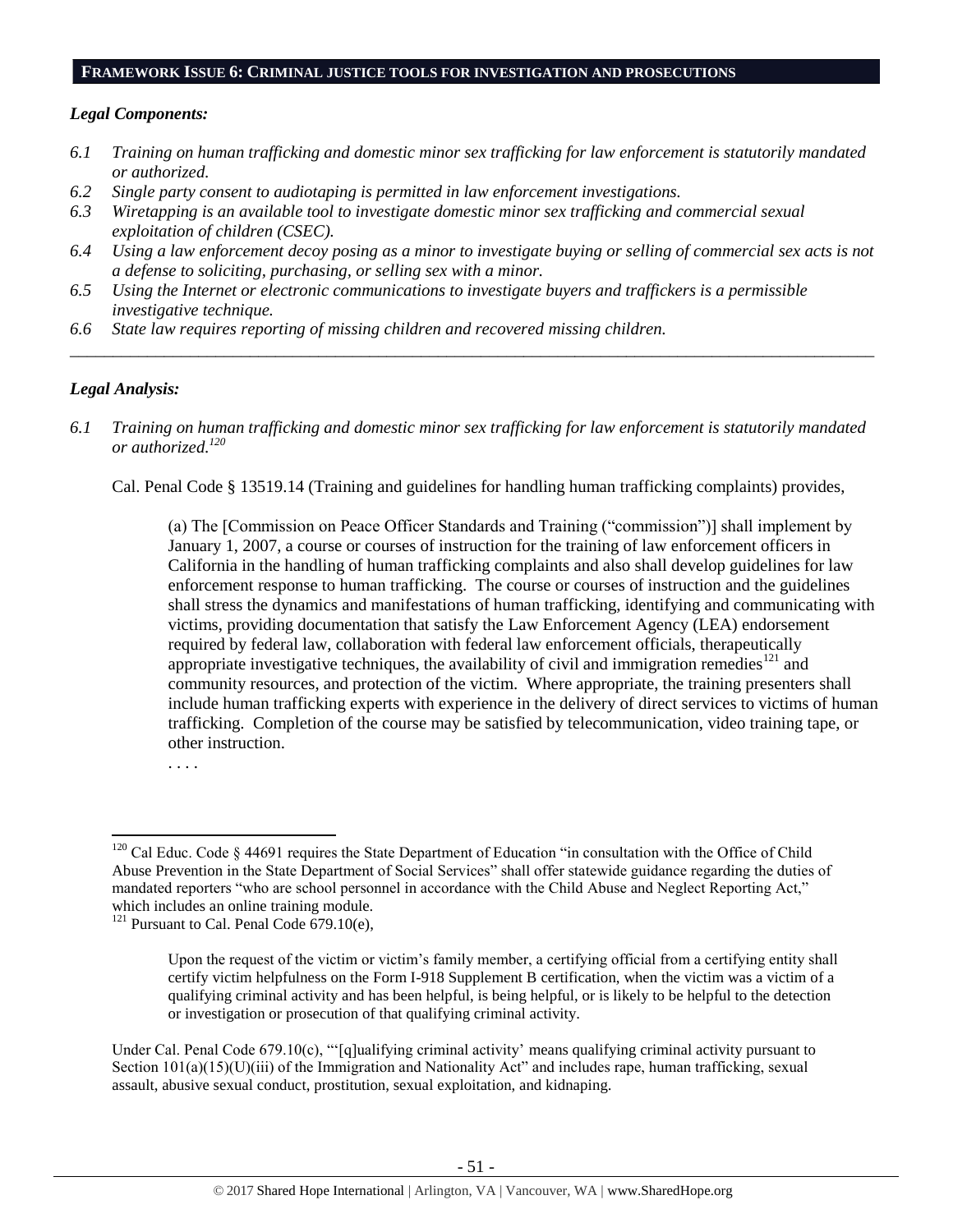(d) The commission, in consultation with these groups and individuals, shall review existing training programs to determine in what ways human trafficking training may be included as a part of ongoing programs.

(e) Every law enforcement officer who is assigned field or investigative duties shall complete a minimum of two hours of training in a course or courses of instruction pertaining to the handling of human trafficking complaints as described in subdivision (a) by July 1, 2014, or within six months of being assigned to that position, whichever is later.

Under Cal. Penal Code § 13516(a) (Procedures to be followed in sexual assault, exploitation, and abuse cases), however, the commission shall provide police agencies "guidelines establishing standard procedures" to be followed in investigating "sexual assault cases, and cases involving the sexual exploitation<sup>122</sup> or sexual abuse<sup>123</sup> of children, including, police response to, and treatment of, victims of these crimes." Cal. Penal Code § 13510.5 (Minimum standards for training) further mandates that the commission establish minimum training standards for law enforcement officers.

Cal. Penal Code § 13516(b) states that "[t]he course of training leading to the basic certificate issued by the commission shall, on and after July 1, 1977, include adequate instruction in the procedures" regarding cases involving the sexual exploitation or sexual abuse of children. Law enforcement officers' basic training courses<sup>124</sup> must also "include adequate instruction in the handling of missing person and runaway cases." Cal. Penal Code § 13519.1(b), (c).

In addition, Cal. Penal Code § 236.2 requires a peace officer who comes into contact with a minor who has engaged in a commercial sex act to consider whether the following indicators of human trafficking are present:

- (a) Signs of trauma, fatigue, injury, or other evidence of poor care.
- (b) The person is withdrawn, afraid to talk, or his or her communication is censored by another person.
- (c) The person does not have freedom of movement.
- (d) The person lives and works in one place.
- (e) The person owes a debt to his or her employer.
- (f) Security measures are used to control who has contact with the person.
- (g) The person does not have control over his or her own government-issued identification or over his or her worker immigration documents. Cal. Penal Code § 236.2.

Under Cal. Penal Code § 13750(c), staffing at family justice centers may include law enforcement personnel, and pursuant to Cal. Penal Code § 13751, family justice centers must "maintain a formal training program with mandatory training for all staff members, volunteers, and agency professionals<sup>125</sup> of not less than eight hours per year on subjects, including, but not limited to, privileges and confidentiality, information sharing, risk assessment, safety planning, victim advocacy, and high-risk case response."

Additionally, under Cal. Penal Code § 13898(a),

 $\overline{a}$ 

Each county may establish and implement an interagency sexual assault response team (SART) program for the purpose of providing a forum for interagency cooperation and coordination, to assess and make recommendations for the improvement in the local sexual assault intervention system, and to

<sup>&</sup>lt;sup>122</sup> See supra Component 5.5 for the definition of "sexual exploitation."

<sup>&</sup>lt;sup>123</sup> See supra Component 5.5 for the definition of "sexual abuse."

<sup>&</sup>lt;sup>124</sup> Pursuant to Cal. Code Regs. tit. 11, § 9070(f) (Professional certificates—peace officers), to receive the basic certificate award, law enforcement officers must satisfy basic training requirements and complete a probationary period of employment.

<sup>125</sup> *See supra* Component 5.4 for discussion of Family Justice Centers. "Staff members at a family justice center may" include law enforcement pursuant to Cal. Penal Code  $\S$  13750(c)(1).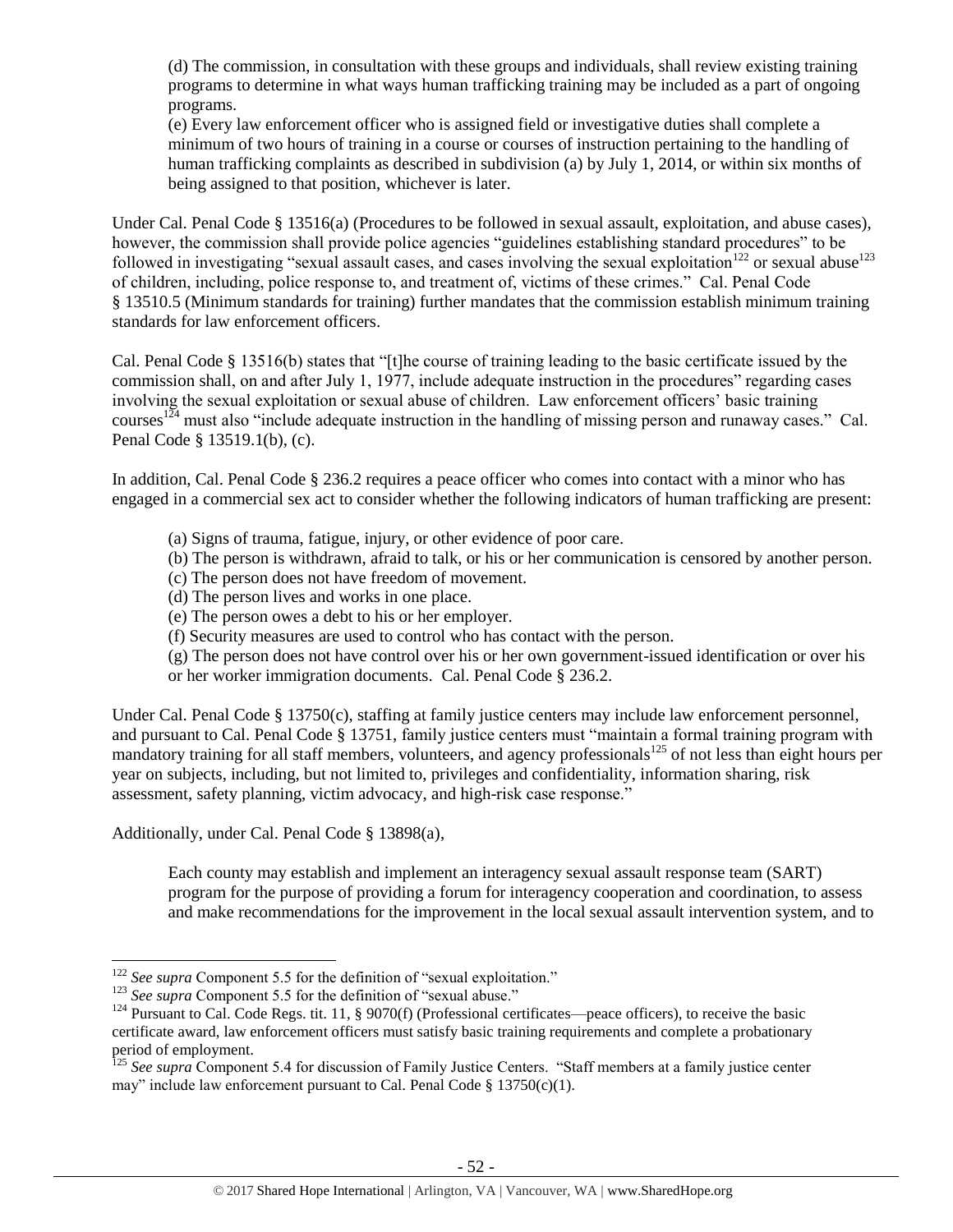facilitate improved communication and working relationships to effectively address the problem of sexual assault in California.

Pursuant to Cal. Welf. & Inst. Code § 16501.35(a),

On or before September 29, 2016, county child welfare agencies and probation departments shall implement policies and procedures that require social workers and probation officers to do all of the following:

(1) Identify children receiving child welfare services, including dependents or wards in foster care, nonminor dependents, and youth receiving services pursuant to Section 677 of Title 42 of the United States Code, who are, or are at risk of becoming, victims of commercial sexual exploitation. (2) Document individuals identified pursuant to paragraph (1) in the Child Welfare Services/Case Management System and any other agency record as determined by the county. (3) Determine appropriate services for the child or youth identified pursuant to paragraph (1).

(4) Receive relevant training in the identification, documentation, and determination of appropriate services for any child or youth identified in paragraph (1).

#### *6.2 Single party consent to audiotaping is permitted in law enforcement investigations.*

California allows single party consent for audiotaping during human trafficking investigations. Cal. Penal Code  $\S 632(a)^{126}$  (Eavesdropping on confidential communication; punishment) makes it a crime if a person

intentionally and without the consent of all parties to a confidential communication,  $127$  uses an electronic amplifying or recording device to eavesdrop upon or record the confidential communication, whether the communication is carried on among the parties in the presence of one another or by means of a telegraph, telephone, or other device, except a radio . . . .

Cal. Penal Code § 632(d) further provides that "[e]xcept as proof in an action or prosecution for violation of this section, evidence obtained as a result of eavesdropping upon or recording a confidential communication in violation of this section is inadmissible in any judicial, administrative, legislative, or other proceeding."

However, Cal. Penal Code § 633.5<sup>128</sup> (Recording by party to communication) expressly authorizes single-party consent to audiotaping in human trafficking investigations. Specifically, Cal. Penal Code § 633.5 states,

Nothing in Section 631 [Unauthorized wiretaps; punishment], 632 [Eavesdropping on confidential communication; punishment], 632.5 [Interception of cellular radio telephone communications; punishment], 632.6 [Eavesdropping on confidential communication transmitted between cordless telephones; punishment], or 632.7 [Eavesdropping on and recording of communications transmitted

 $\overline{\phantom{a}}$  $126$  The text of Cal. Penal Code § 632 cited here and elsewhere in this report includes amendments made by the enactment of Assembly Bill 1671 during the 2015-2016 Session of the California Legislature (effective January 1, 2017).

<sup>&</sup>lt;sup>127</sup> As used in Cal. Penal Code § 632(a), Cal. Penal Code § 632(c) defines a "confidential communication" as

any communication carried on in circumstances as may reasonably indicate that any party to the communication desires it to be confined to the parties thereto, but excludes a communication made in a public gathering or in any legislative, judicial, executive, or administrative proceeding open to the public, or in any other circumstance in which the parties to the communication may reasonably expect that the communication may be overheard or recorded.

<sup>&</sup>lt;sup>128</sup> The text of Cal. Penal Code § 633.5 cited here and elsewhere in this report includes amendments made by the enactment of Assembly Bill 1671 during the 2015-2016 Session of the California Legislature (effective January 1, 2017).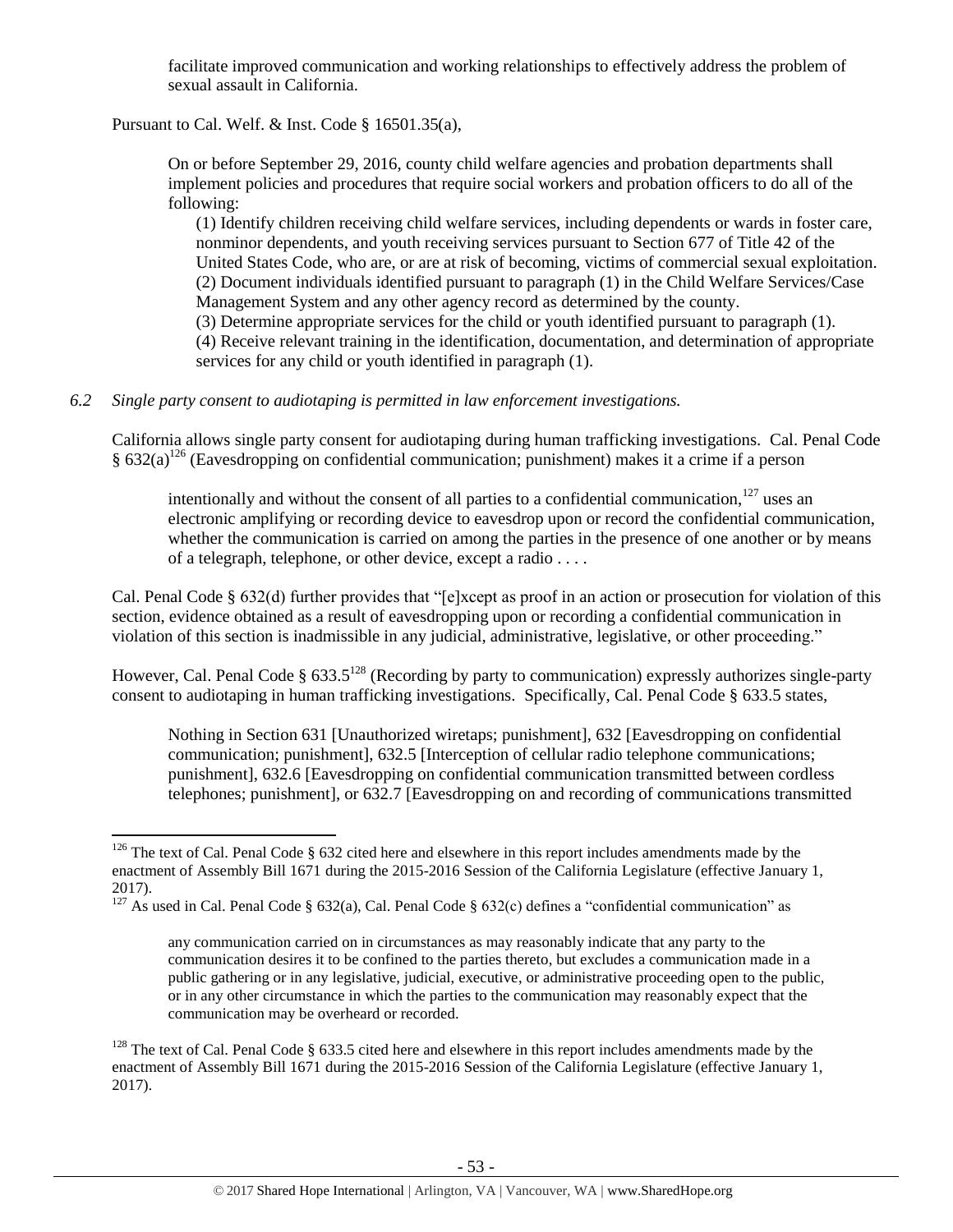between cellular or cordless telephones; punishment] prohibits one party to a confidential communication from recording the communication for the purpose of obtaining evidence reasonably believed to relate to the commission by another party to the communication of the crime of extortion, kidnapping, bribery, any felony involving violence against the person, including, but not limited to, human trafficking, as defined in Section 231.6 [Human trafficking defined; punishment], or a violation of Section 653m [Obscene, threatening, harassing, or annoying telephone calls]. Sections 631, 632, 632.5, 632.6, and 632.7 do not render any evidence so obtained inadmissible in a prosecution for extortion, kidnapping, bribery, any felony involving violence against the person, including, but not limited to, human trafficking, as defined in Section 231.6, a violation of Section 653m, or any crime in connection therewith.

Cal. Penal Code § 632.7 (Eavesdropping on and recording of communications transmitted between cellular or cordless telephones; punishment), § 632.6 (Eavesdropping on confidential communication transmitted between cordless telephones; punishment), and § 632.5 (Interception of cellular radio telephone communications; punishment) apply to specified forms of communication, including communications transmitted via cellular or cordless telephones.

*6.3 Wiretapping is an available tool to investigate domestic minor sex trafficking and commercial sexual exploitation of children (CSEC).* 

Cal. Penal Code § 629.52 (Ex parte order for interception) allows a judge to enter an ex parte order authorizing the interception of electronic communications when "[t]here is probable cause to believe that an individual is committing, has committed, or is about to commit" offenses pursuant to Cal. Penal Code § 236.1 (Human trafficking defined; punishment).

Additionally, pursuant to Cal. Penal Code § 1546.1(a)<sup>129</sup> (Restrictions to compelling production of, or access to, electronic information; Warrants for electronic information; Voluntary disclosure by service providers; Emergency), barring the existence of an emergency,<sup>130</sup> a search warrant, or related authorization, law enforcement officers are prohibited from accessing electronic communications through the means of:

(1) Compel[ling] the production of or access to electronic communication information from a service provider.

(2) Compel[ling] the production of or access to electronic device information from any person or entity other than the authorized possessor of the device.

(3) Access[ing] electronic device information by means of physical interaction or electronic communication with the electronic device. This section does not prohibit the intended recipient of an electronic communication from voluntarily disclosing electronic communication information concerning the communication to a government entity.

. . . .

6.3.1 Recommendation: Amend Cal. Penal Code § 629.52(a) (Ex part order for interception) to include California's CSEC laws.

 $\overline{\phantom{a}}$  $129$  The text of Cal. Penal Code § 1546.1 cited here and elsewhere in this report includes amendments made by the enactment of Senate Bill 178, Senate Bill 1121, and Assembly Bill 1924 during the 2015-2016 Session of the California Legislature (effective January 1, 2016, January 1, 2017, and September 23, 2016, respectively).

<sup>&</sup>lt;sup>130</sup> Cal. Penal Code § 1546.1(c)(6) defines emergency as, "[I] involving danger or death or serious physical injury to any person . . . "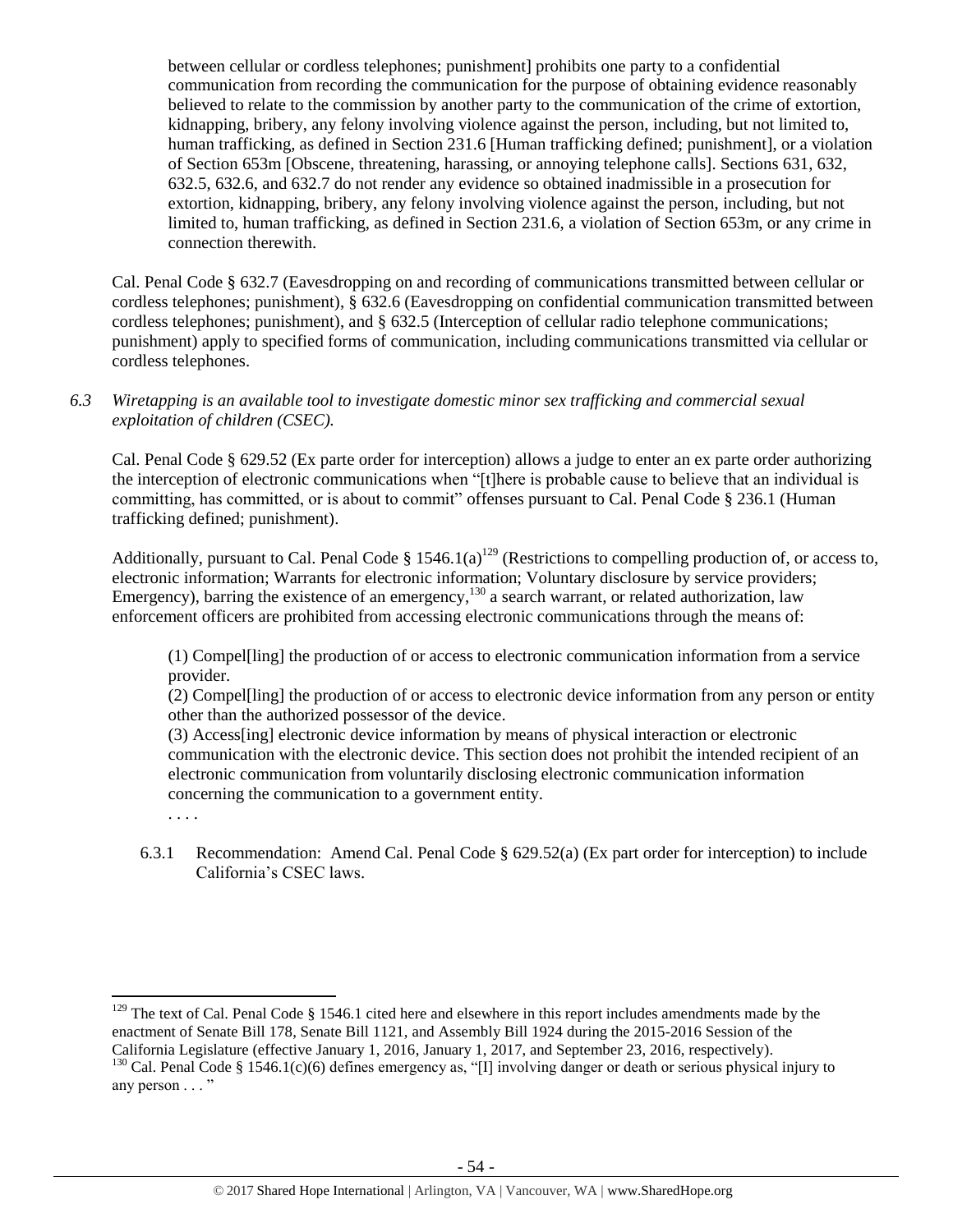*6.4 Using a law enforcement decoy posing as a minor to investigate buying or selling of commercial sex acts is not a defense to soliciting, purchasing, or selling sex with a minor.*

California's laws do not expressly prohibit a defense to prosecution based on the use of a law enforcement decoy posing as a minor during prostitution, CSEC, or sex trafficking investigations. However, case law indicates that the use of police decoys in the investigation of prostitution is permissible and does not amount to entrapment.<sup>131</sup>

- 6.4.1 Recommendation: Enact a law specifically prohibiting a defense to prosecution based on the use of a law enforcement decoy posing as a minor to investigate violations of Cal. Penal Code  $\S$  647(m) (Disorderly conduct; restrictions on probation), other prostitution-related offenses involving minors under the age of 18, Cal. Penal Code § 236.1 (Human trafficking defined; punishment), and any other California CSEC law.<sup>132</sup>
- *6.5 Using the Internet or electronic communications to investigate buyers and traffickers is a permissible investigative technique.*

California law permits law enforcement to use the Internet or electronic communications to investigate buyers and traffickers. Cal. Penal Code § 288.3(a) (Contact or communication with minor with knowledge and intent to commit specified offenses punishable by imprisonment; additional punishment for repeat violation) provides criminal liability for any person who,

contacts or communicates with a minor, or attempts to contact or communicate with a minor, who knows or reasonably should know that the person is a minor, with intent to commit an offense specified in Section . . . 261 [Rape; "duress;" "menace"], 264.1 [Punishment for aiding or abetting rape], . . . 286 [Sodomy], 288 [Lewd or lascivious acts involving children], 288a [Oral copulation], 288.2 [Sending harmful matter to minor by telephone messages, electronic mail, Internet, or commercial online service; Defenses; Exemption of carrier, broadcaster, or transmitter], 289 [Penetration by foreign object], 311.1 [Sale or distribution of obscene matter depicting person under age of 18 years engaging in sexual conduct], 311.2 [Production, distribution, or exhibition of obscene matter], 311.4 [Employment of minor in sale or distribution of obscene matter or production of pornography] or 311.11 [Possession or control of child pornography; persons previously convicted guilty of felony] involving the minor . . . .

Cal. Penal Code § 288.3(b) defines "contacts or communicates with" as including "direct and indirect contact or communication that may be achieved personally or by use of an agent or agency, any print medium, any postal service, a common carrier or communication common carrier, any electronic communications system, or any telecommunications, wire, computer, or radio communications device or system."

 $\overline{\phantom{a}}$ <sup>131</sup> *See* People v. Barraza, 591 P.2d 947, 955 (Cal. 1979) ("Official conduct that does no more than offer that opportunity to the suspect—for example, a decoy program—is therefore permissible; but it is impermissible for the police or their agents to pressure the suspect by overbearing conduct such as badgering, cajoling, importuning, or other affirmative acts likely to induce a normally law-abiding person to commit the crime."). *See also* Reyes v. Municipal Court, 173 Cal. Rptr. 48, 51 (Cal. Ct. App. 1981) (holding a defendant's conviction under Cal. Penal Code § 647(b) (Disorderly conduct; restrictions on probation) when the defendant solicited an undercover police officer); People v. Hsu, 99 Cal. Rptr. 2d 184 (Cal. Ct. App. 2000) (affirming a defendant's conviction for an attempted violation of Cal. Penal Code § 288.2 where a defendant communicated on the Internet with a law enforcement officer, whom the defendant believed to be a 14 year old child, and offered to meet to engage in sexual acts); People v. Federico, 120 Cal. Rptr. 3d 349 (Cal. Ct. App. 2011) (affirming a defendant's conviction for attempting to commit a lewd act with a child under the age of 14 and attempting to send harmful matter to a minor with the intent of seducing the minor for the defendant's Internet interactions with a non-law enforcement individual posing as a 12-year-old girl).

<sup>&</sup>lt;sup>132</sup> The recommendation in this section is predicated upon the recommendation in 2.1 being simultaneously or previously enacted.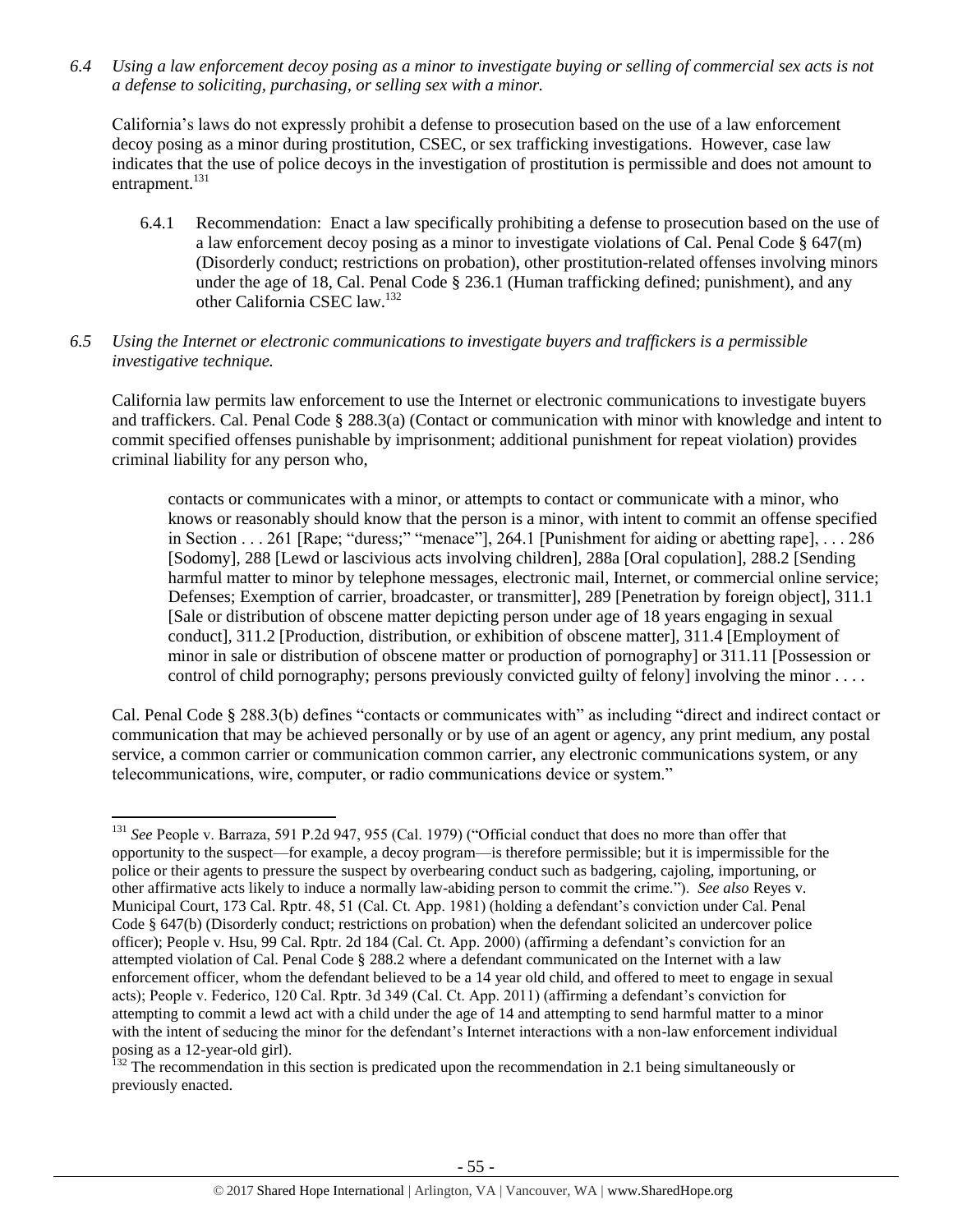## *6.6 State law requires reporting of missing children and recovered missing children.*

Pursuant to Cal. Penal Code § 14211 (Missing person reports; persons under 21 or persons at risk),

(a) All local police and sheriffs' departments shall accept any report, by any party, including any telephonic report, of a missing person, including runaways, without delay and shall give priority to the handling of these reports over the handling of reports relating to crimes involving property. (b) In cases where the person making a report of a missing person or runaway, contacts, including by telephone, the Department of the California Highway Patrol, the Department of the California Highway Patrol may take the report, and shall immediately advise the person making the report of the name and telephone number of the police or sheriff's department having jurisdiction of the residence address of the missing person and of the name and telephone number of the police or sheriff's department having jurisdiction of the place where the person was last seen.

(c) In cases of reports involving missing persons, including, but not limited to, runaways, the local police or sheriff's department shall immediately take the report and make an assessment of reasonable steps to be taken to locate the person by using the report forms, checklists, and guidelines required under Section 13519.07.

(d) If the missing person is under 21 years of age, or there is evidence that the person is at risk, the police department or sheriff's department shall broadcast a "Be On the Lookout" bulletin, without delay, within its jurisdiction.

(e) If the person reported missing is under 21 years of age, or if there is evidence that the person is at risk, the law enforcement agency receiving the report shall, within two hours after the receipt of the report, electronically transmit the report to the Department of Justice via the California Law Enforcement Telecommunications System for inclusion in the Violent Crime Information Center and the National Crime Information Center databases.

(f) Information not immediately available for electronic transmission to the department shall be obtained by the investigating agency and provided as a supplement to the original entry as soon as possible, but in no event later than 60 days after the original electronic entry. Supplemental information may include, but is not limited to, the following:

(1) Dental records and treatment notes.

(2) Fingerprints.

(3) Photographs.

(4) Description of physical characteristics.

(5) Description of clothing the person was wearing when last seen.

(6) Vehicle information.

(7) Other information describing any person or vehicle believed to be involved in taking, abducting, or retaining the missing person.

(g) In cases where the report is taken by a department, other than that of the city or county of residence of the missing person or runaway, the department, or division of the Department of the California Highway Patrol taking the report shall, without delay, and, in the case of persons under 21 years of age or where there was evidence that the missing person was at risk, within no more than 24 hours, notify, and forward a copy of the report to the police or sheriff's department or departments having jurisdiction of the residence address of the missing person or runaway and of the place where the person was last seen. The report shall also be submitted by the department or division of the Department of the California Highway Patrol which took the report to the center. The initial California Law Enforcement Telecommunications System record may only be removed after the receiving agency has accepted the report.

. . . .

Cal. Penal Code § 14206(b) (Missing and exploited children's recovery network) provides for the creation of the Missing and Exploited Children's Recovery Network, which consists of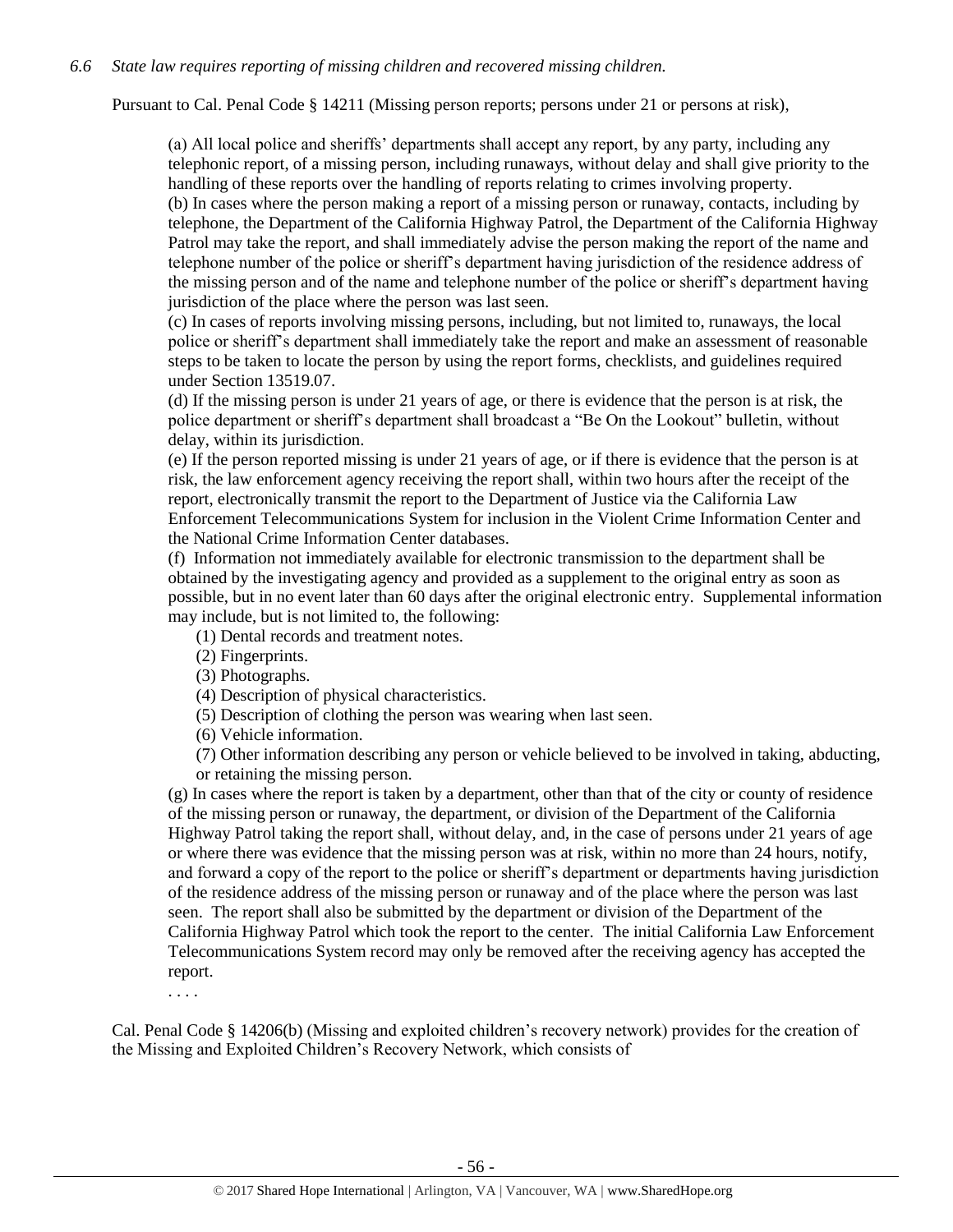an automated computerized system that shall have the capability to electronically transmit to all state and local law enforcement agencies, and all cooperating news media services, either by facsimile or computer modem, a missing child poster that includes the name, personal description data, and picture of the missing child. The information contained in this poster shall include, but not be limited to, the child's date of birth, color of eyes and hair, sex, height, weight, race, the time and date he or she was reported missing, the reporting agency, including contact person at reporting agency if known, and any other data pertinent to the purpose of locating missing persons.

Additionally, pursuant to Cal. Penal Code § 14207(a)(2) (Internet information), the California Department of Justice must "maintain a publicly accessible computer Internet directory of information relating to . . . [a]t-risk missing persons." A director within the Department of Justice will "coordinat[e] California's response to missing persons," to "assist law enforcement agencies, at their request, with the timely search and recovery of missing children . . . [and] maintain up-to-date knowledge and expertise of those protocols, best practices, and technologies that are most effective for recovering missing children in a timely manner." Cal. Penal Code § 14208(a)(1), (2). Additionally, Cal. Penal Code § 14203(a) (Investigative support unit and automated violent crime method of operation system; files; contents; duties) requires the Attorney General to establish an "investigative support unit and an automated violent crime method of operation system . . . responsible for identifying perpetrators of violent felonies collected from the center and analyzing and comparing data on missing persons in order to determine possible leads which could assist local law enforcement agencies."

Pursuant to Cal. Penal Code § 14209 (Accessibility of information regarding missing or unidentified persons),

The [California Violent Crime Information Center ("center")] shall make accessible to the National Missing and Unidentified Persons System specific information authorized for dissemination and as determined appropriate by the center that is contained in law enforcement reports regarding missing or unidentified persons. The information shall be accessible in a manner and format approved by the center and shall be used to assist in the search for the missing person or persons. The center shall not permit the transmission or sharing of information, or portions of information, to the National Missing and Unidentified Persons System unless the reporting agency, as specified in Section 14211, or the reporting party, with respect to the information submitted to the center, submits authorization to the center to transmit or share that information.

Cal. Penal Code § 14213(a) (Report of finding missing person) requires the law enforcement agency that locates the missing person to "immediately report that information to the Attorney General's office." Cal. Penal Code § 14213(b), (c) further provides,

(b) When a missing person is found, the report indicating that the person is found shall be made not later than 24 hours after the person is found to the law enforcement agency that made the initial missing person report.

(c) In the event that a missing person is found alive or dead in less than 24 hours and the local police or sheriff's department has reason to believe that the person had been abducted, the department shall submit a report to the center in a format established by the Attorney General. In the event that a missing person has been found before he or she has been reported missing to the center, the information related to the incident shall be submitted to the center.